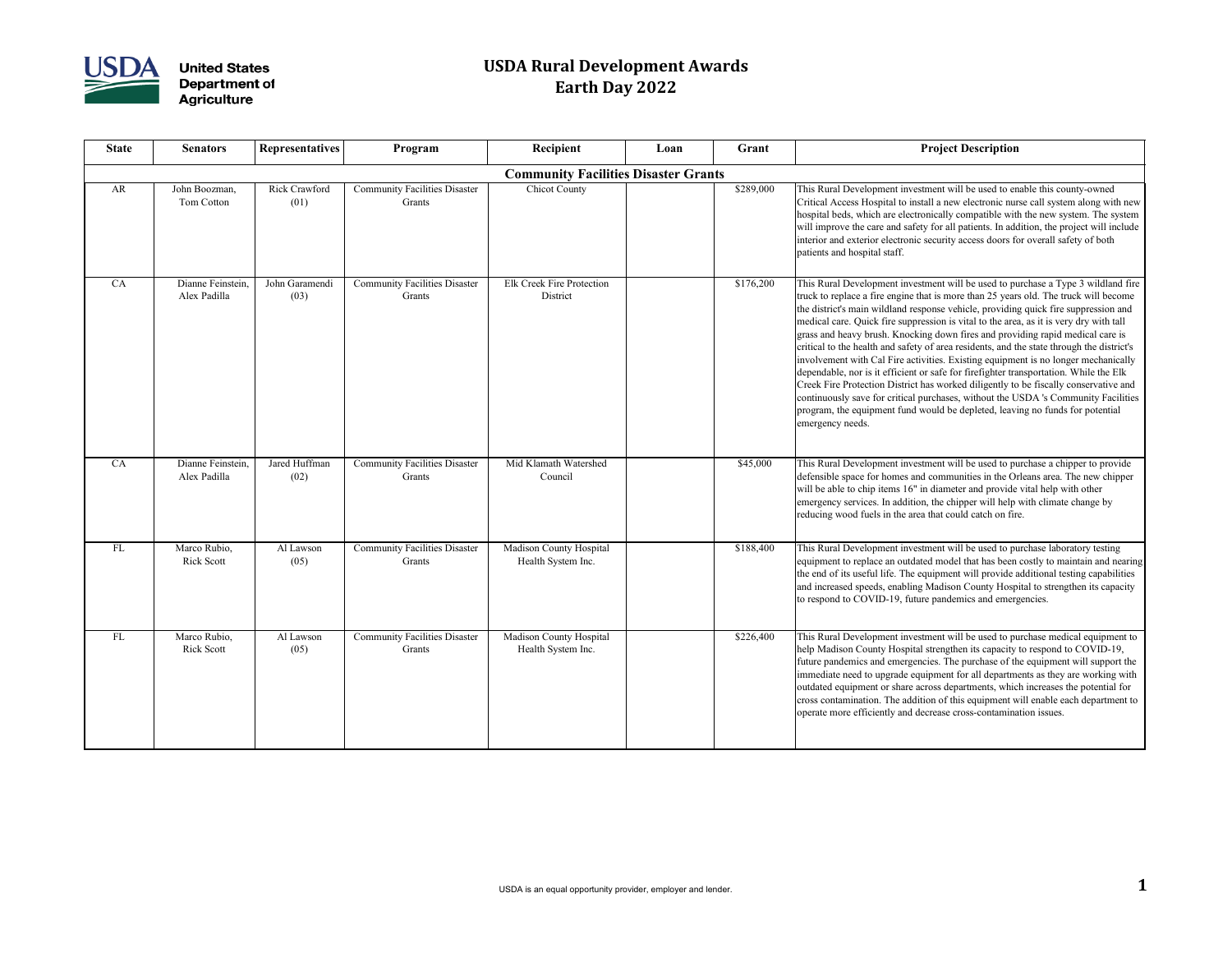

| <b>State</b> | <b>Senators</b>                      | <b>Representatives</b> | Program                                        | Recipient                                     | Loan | Grant     | <b>Project Description</b>                                                                                                                                                                                                                                                                                                                                                                                              |
|--------------|--------------------------------------|------------------------|------------------------------------------------|-----------------------------------------------|------|-----------|-------------------------------------------------------------------------------------------------------------------------------------------------------------------------------------------------------------------------------------------------------------------------------------------------------------------------------------------------------------------------------------------------------------------------|
| GA           | Jon Ossoff,<br>Raphael Warnock       | Sanford Bishop<br>(02) | <b>Community Facilities Disaster</b><br>Grants | Early County BOC                              |      | \$50,000  | This Rural Development investment will be used to pu<br>for the public works department to replace the existing<br>maintenance issues. Early County is a designated Geor<br>Hurricane Michael.                                                                                                                                                                                                                          |
| GA           | Jon Ossoff,<br>Raphael Warnock       | Sanford Bishop<br>(02) | <b>Community Facilities Disaster</b><br>Grants | Early County BOC                              |      | \$50,000  | This Rural Development investment will be used to pu<br>equipped patrol vehicles for the County Sheriff's Depa<br>currently using vehicles 4-10 years old, which have hig<br>maintenance costs. Early County is a designated Georg<br>Hurricane Michael.                                                                                                                                                                |
| GA           | Jon Ossoff,<br>Raphael Warnock       | Austin Scott<br>08     | <b>Community Facilities Disaster</b><br>Grants | City of Sylvester                             |      | \$8,000   | This Rural Development investment will be used to pu<br>radios. The radios and systems, include high-capacity<br>antennas, belt clips, and speaker microphones and will<br>used equipment. Worth County is a designated Georgi<br>Hurricane Michael.                                                                                                                                                                    |
| IA           | Joni Ernst,<br><b>Chuck Grassley</b> | Cindy Axne<br>(03)     | <b>Community Facilities Disaster</b><br>Grants | City of Corning                               |      | \$500,000 | This Rural Development investment will be used to he<br>which are essential to commerce and safe transit with a<br>project will include pavement milling, when needed, f<br>replacement, and installation of a three foot asphalt ov<br>provides new sidewalks and installs accessible curb rai<br>intersections where sidewalks exist. Installing these road<br>significantly extend the life of pavement sections and |
| IA           | Joni Ernst,<br><b>Chuck Grassley</b> | Randy Feenstra<br>(04) | <b>Community Facilities Disaster</b><br>Grants | Buena Vista Regional Medical<br>Center        |      | \$276,100 | This Rural Development investment will be used to he<br>Medical Center purchase information system infrastrue<br>project will replace an aging system with stable wirele<br>computers, iPads, and a larger storage area network wl<br>efficiency and support telehealth operations. The proje<br>laboratory analyzers.                                                                                                  |
| IA           | Joni Ernst,<br><b>Chuck Grassley</b> | Randy Feenstra<br>(04) | <b>Community Facilities Disaster</b><br>Grants | <b>Stewart Memorial Community</b><br>Hospital |      | \$500,000 | This Rural Development investment will be used to he<br>Community Hospital in Calhoun County purchase and<br>The project will provide air handling that meets high h<br>indoor air of the hospital, and purifies and circulates a<br>promotes the health and safety of Lake City residents a<br>surrounding rural area                                                                                                  |

| <b>Recipient</b>                          | Loan | Grant     | <b>Project Description</b>                                                                                                                                                                                                                                                                                                                                                                                                                                                                                                                                                                         |
|-------------------------------------------|------|-----------|----------------------------------------------------------------------------------------------------------------------------------------------------------------------------------------------------------------------------------------------------------------------------------------------------------------------------------------------------------------------------------------------------------------------------------------------------------------------------------------------------------------------------------------------------------------------------------------------------|
| Early County BOC                          |      | \$50,000  | This Rural Development investment will be used to purchase two heavy duty trucks<br>for the public works department to replace the existing trucks with high mileage and<br>maintenance issues. Early County is a designated Georgia Disaster County due to<br>Hurricane Michael.                                                                                                                                                                                                                                                                                                                  |
| <b>Early County BOC</b>                   |      | \$50,000  | This Rural Development investment will be used to purchase four fully-<br>equipped patrol vehicles for the County Sheriff's Department. The department is<br>currently using vehicles 4-10 years old, which have high mileage and high<br>maintenance costs. Early County is a designated Georgia Disaster County due to<br>Hurricane Michael.                                                                                                                                                                                                                                                     |
| City of Sylvester                         |      | \$8,000   | This Rural Development investment will be used to purchase 30 law enforcement<br>radios. The radios and systems, include high-capacity batteries, rapid chargers,<br>antennas, belt clips, and speaker microphones and will replace the officers' well-<br>used equipment. Worth County is a designated Georgia Disaster County due to<br>Hurricane Michael.                                                                                                                                                                                                                                       |
| City of Corning                           |      | \$500,000 | This Rural Development investment will be used to help the city resurface streets<br>which are essential to commerce and safe transit with an asphalt overlay. This<br>project will include pavement milling, when needed, full depth patching, minor curb<br>replacement, and installation of a three foot asphalt overlay. The project also<br>provides new sidewalks and installs accessible curb ramps for pedestrians at<br>intersections where sidewalks exist. Installing these roadway improvements will<br>significantly extend the life of pavement sections and promote traffic safety. |
| a Vista Regional Medical<br>Center        |      | \$276,100 | This Rural Development investment will be used to help Buena Vista Regional<br>Medical Center purchase information system infrastructure components. This<br>project will replace an aging system with stable wireless network switches, servers,<br>computers, iPads, and a larger storage area network which will promote hospital<br>efficiency and support telehealth operations. The project also will update two<br>laboratory analyzers.                                                                                                                                                    |
| <b>Int Memorial Community</b><br>Hospital |      | \$500,000 | This Rural Development investment will be used to help Stewart Memorial<br>Community Hospital in Calhoun County purchase and install an air handling unit.<br>The project will provide air handling that meets high hygienic standards, renews the<br>indoor air of the hospital, and purifies and circulates air properly. The project<br>promotes the health and safety of Lake City residents as well as residents of the<br>surrounding rural area                                                                                                                                             |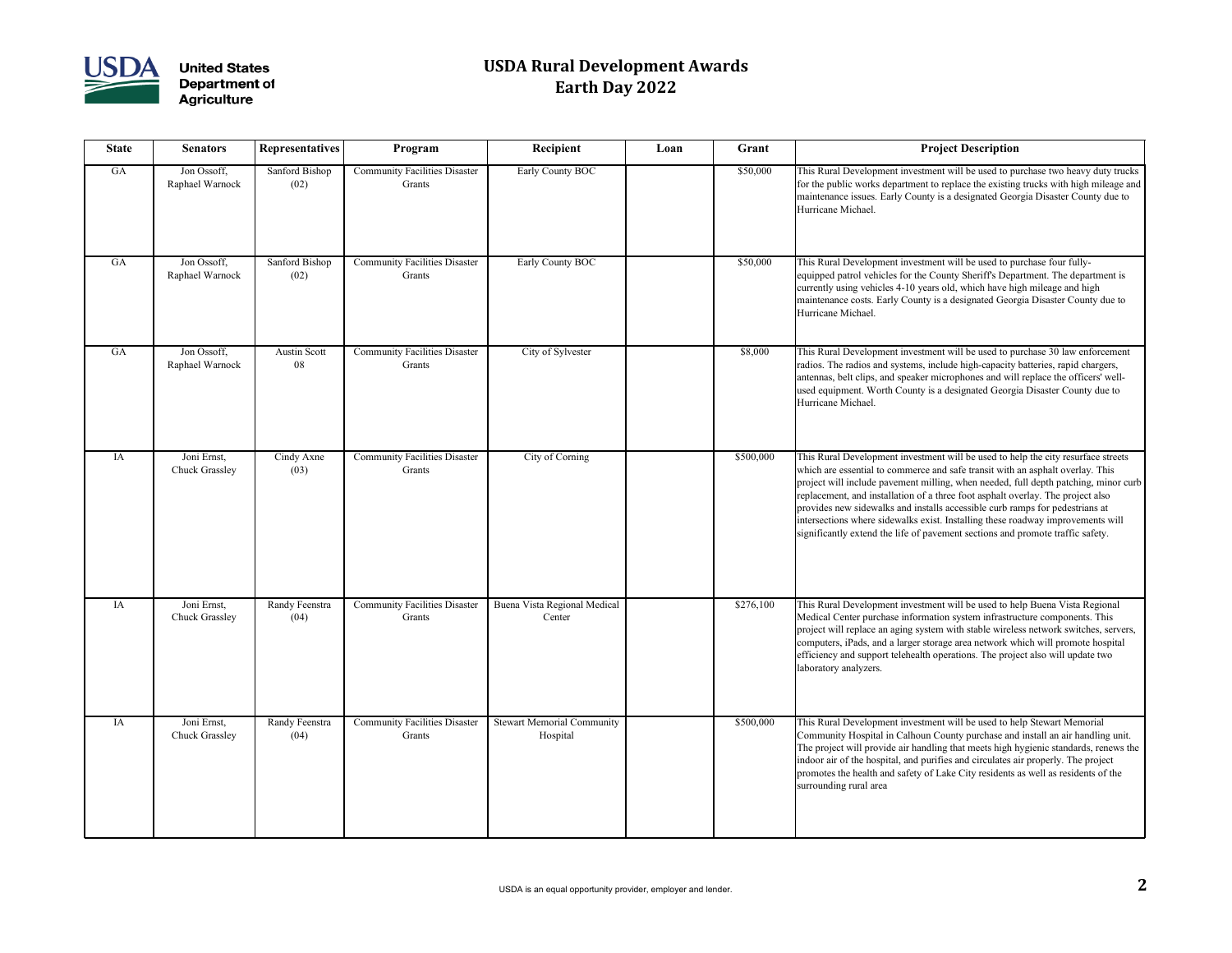

| <b>State</b> | <b>Senators</b>                      | <b>Representatives</b>               | Program                                        | Recipient                                             | Loan | Grant     | <b>Project Description</b>                                                                                                                                                                                                                                                                                                  |
|--------------|--------------------------------------|--------------------------------------|------------------------------------------------|-------------------------------------------------------|------|-----------|-----------------------------------------------------------------------------------------------------------------------------------------------------------------------------------------------------------------------------------------------------------------------------------------------------------------------------|
| IA           | Joni Ernst,<br><b>Chuck Grassley</b> | Mariannette Miller-<br>Meeks<br>(02) | <b>Community Facilities Disaster</b><br>Grants | Community Health Centers of<br>Southeastern Iowa Inc. |      | \$50,000  | This Rural Development investment will be used to he<br>of Southeastern Iowa Incorporated purchase equipmen<br>including patient tables, patient chairs, blood pressure<br>ophthalmoscope equipment. This project will benefit t<br>10,780 residents of West Burlington and surrounding a                                   |
| IA           | Joni Ernst,<br><b>Chuck Grassley</b> | Randy Feenstra<br>(04)               | <b>Community Facilities Disaster</b><br>Grants | Camp Foster YMCA                                      |      | \$50,000  | This Rural Development investment will be used to he<br>purchase a commercial walk-in refrigerator and a freez<br>tables with seating. This project will promote sanitary<br>camper experiences. $\square$                                                                                                                  |
| IA           | Joni Ernst,<br><b>Chuck Grassley</b> | Ashley Hinson<br>(01)                | <b>Community Facilities Disaster</b><br>Grants | City of Oelwein                                       |      | \$85,300  | This Rural Development investment will be used to he<br>purchase equipment for the law enforcement departme<br>include body cameras, in-car video units, software, and<br>project will promote the safety of the 6,415 residents of<br>surrounding rural areas.                                                             |
| IA           | Joni Ernst,<br><b>Chuck Grassley</b> | Ashley Hinson<br>(01)                | <b>Community Facilities Disaster</b><br>Grants | City of Oelwein                                       |      | \$32,000  | This Rural Development investment will be used to pu<br>emergency operations center. The project will provide<br>at the center and is essential to maintaining public safe<br>community of Oelwein.                                                                                                                         |
| IA           | Joni Ernst,<br><b>Chuck Grassley</b> | Randy Feenstra<br>(04)               | <b>Community Facilities Disaster</b><br>Grants | City of Missouri Valley                               |      | \$500,000 | This Rural Development investment will be used to he<br>construct a fire station addition of pre-engineered steel<br>with brick veneer. The project would add approximate<br>four new apparatus bays with 14-foot doors, and to ho<br>parking, a laundry and decontamination area, restroom<br>management services storage. |
| IA           | Joni Ernst,<br><b>Chuck Grassley</b> | Ashley Hinson<br>(01)                | <b>Community Facilities Disaster</b><br>Grants | City of Protivin                                      |      | \$7,000   | This Rural Development investment will be used to he<br>purchase a generator and a power washer. The project<br>units at the city's emergency shelter. The generator wil<br>for the safe operation of the shelter during emergencie                                                                                         |
| IA           | Joni Ernst,<br><b>Chuck Grassley</b> | Ashley Hinson<br>(01)                | <b>Community Facilities Disaster</b><br>Grants | City of Bellevue                                      |      | \$24,300  | This Rural Development investment will be used to pu<br>vehicle and related equipment. This project will prome<br>residents of Bellevue and surrounding areas.                                                                                                                                                              |
| IA           | Joni Ernst,<br><b>Chuck Grassley</b> | Ashley Hinson<br>(01)                | <b>Community Facilities Disaster</b><br>Grants | City of Bellevue                                      |      | \$27,300  | This Rural Development investment will be used to he<br>purchase law enforcement radios which will be used in<br>as well as in the surrounding rural areas. The project w<br>communications equipment to promote public safety.                                                                                             |

| <b>Recipient</b>                                    | Loan | Grant     | <b>Project Description</b>                                                                                                                                                                                                                                                                                                                                                                                                                                       |
|-----------------------------------------------------|------|-----------|------------------------------------------------------------------------------------------------------------------------------------------------------------------------------------------------------------------------------------------------------------------------------------------------------------------------------------------------------------------------------------------------------------------------------------------------------------------|
| mmunity Health Centers of<br>Southeastern Iowa Inc. |      | \$50,000  | This Rural Development investment will be used to help Community Health Centers<br>of Southeastern Iowa Incorporated purchase equipment for examination rooms<br>including patient tables, patient chairs, blood pressure equipment, and<br>ophthalmoscope equipment. This project will benefit the health and safety of the<br>10,780 residents of West Burlington and surrounding rural areas.                                                                 |
| Camp Foster YMCA                                    |      | \$50,000  | This Rural Development investment will be used to help Camp Foster YMCA<br>purchase a commercial walk-in refrigerator and a freezer along with cafeteria-style<br>tables with seating. This project will promote sanitary food practices and create safer<br>camper experiences.                                                                                                                                                                                 |
| City of Oelwein                                     |      | \$85,300  | This Rural Development investment will be used to help the city of Oelwein<br>purchase equipment for the law enforcement department. This equipment will<br>include body cameras, in-car video units, software, and storage for the devices. This<br>project will promote the safety of the 6,415 residents of Oelwein and residents in<br>surrounding rural areas.                                                                                              |
| City of Oelwein                                     |      | \$32,000  | This Rural Development investment will be used to purchase equipment for the<br>emergency operations center. The project will provide radios and related equipment<br>at the center and is essential to maintaining public safety for all residents in the rural<br>community of Oelwein.                                                                                                                                                                        |
| City of Missouri Valley                             |      | \$500,000 | This Rural Development investment will be used to help the city of Missouri Valley<br>construct a fire station addition of pre-engineered steel and concrete block masonry<br>with brick veneer. The project would add approximately 6,637 square feet to install<br>four new apparatus bays with 14-foot doors, and to house double-depth vehicular<br>parking, a laundry and decontamination area, restrooms, and emergency<br>management services storage. [] |
| City of Protivin                                    |      | \$7,000   | This Rural Development investment will be used to help the city of Protivin<br>purchase a generator and a power washer. The project will locate and install both<br>units at the city's emergency shelter. The generator will provide electricity essential<br>for the safe operation of the shelter during emergencies and severe weather events.                                                                                                               |
| City of Bellevue                                    |      | \$24,300  | This Rural Development investment will be used to purchase a law enforcement<br>vehicle and related equipment. This project will promote the safety of the 2,191<br>residents of Bellevue and surrounding areas.                                                                                                                                                                                                                                                 |
| City of Bellevue                                    |      | \$27,300  | This Rural Development investment will be used to help the city of Bellevue<br>purchase law enforcement radios which will be used in the community of Bellevue,<br>as well as in the surrounding rural areas. The project will provide updated<br>communications equipment to promote public safety.                                                                                                                                                             |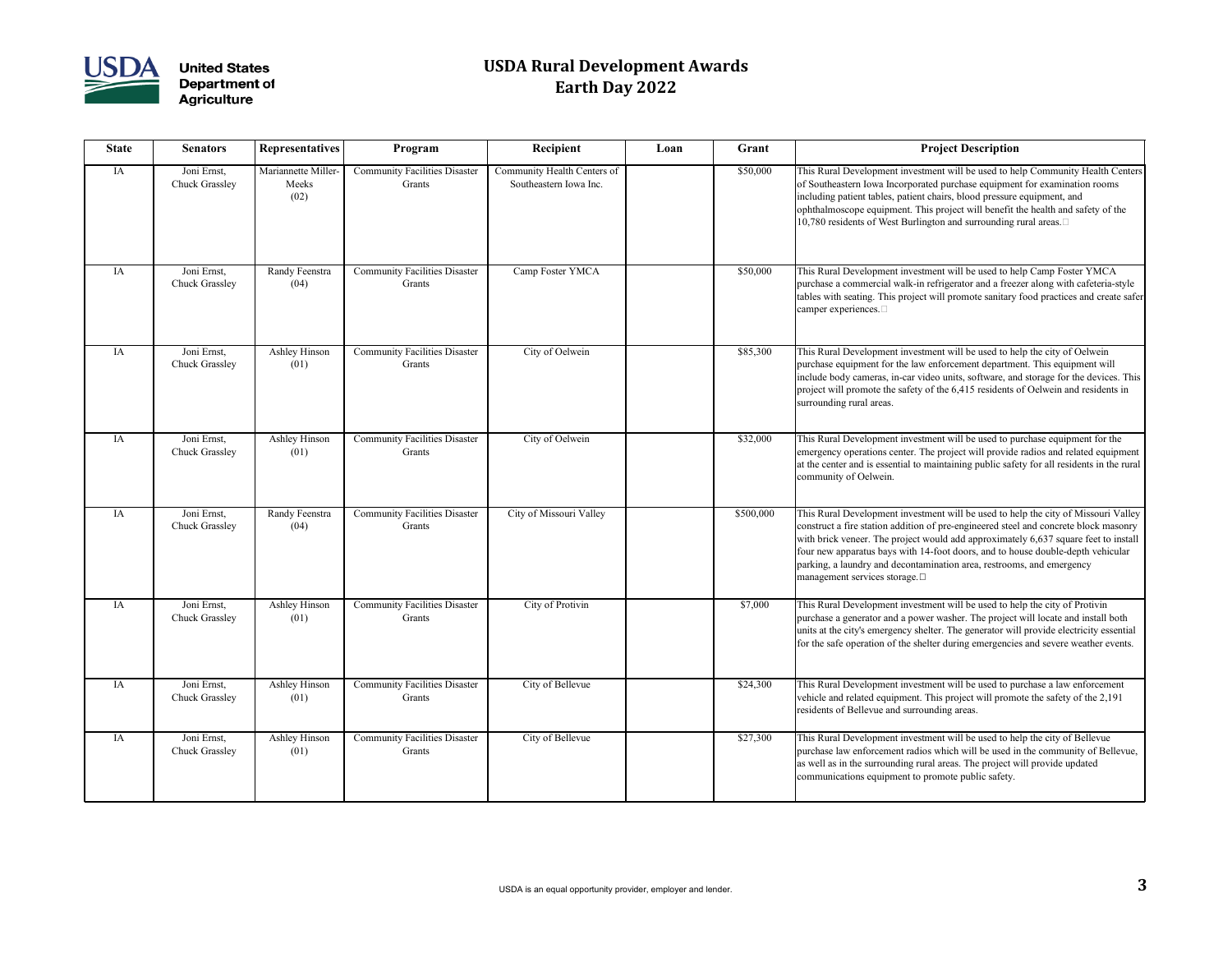

| <b>State</b> | <b>Senators</b>                      | <b>Representatives</b> | Program                                        | Recipient                                          | Loan | Grant     | <b>Project Description</b>                                                                                                                                                                                                                                                                                                                                |
|--------------|--------------------------------------|------------------------|------------------------------------------------|----------------------------------------------------|------|-----------|-----------------------------------------------------------------------------------------------------------------------------------------------------------------------------------------------------------------------------------------------------------------------------------------------------------------------------------------------------------|
| IA           | Joni Ernst,<br><b>Chuck Grassley</b> | Ashley Hinson<br>(01)  | <b>Community Facilities Disaster</b><br>Grants | Jackson County                                     |      | \$79,200  | This Rural Development investment will be used to he<br>radio and multi-band radio system equipment for cour<br>communications. This project will promote the safety<br>County and surrounding rural areas.                                                                                                                                               |
| IA           | Joni Ernst,<br><b>Chuck Grassley</b> | Ashley Hinson<br>(01)  | <b>Community Facilities Disaster</b><br>Grants | Jones Regional Medical Center                      |      | \$16,500  | This Rural Development investment will be used to he<br>Center purchase a radio system to enhance the facility'<br>communications. The project will provide for a distrib<br>and a bi-directional amplifier (BDA) system consisting<br>placed throughout the structure to boost signal coverag<br>two-way radio coverage into difficult-to-reach rural ar |
| IA           | Joni Ernst,<br><b>Chuck Grassley</b> | Ashley Hinson<br>(01)  | <b>Community Facilities Disaster</b><br>Grants | Jones Regional Medical Center                      |      | \$218,800 | This Rural Development investment will be used to he<br>Center purchase a faster whole-body computed topogr<br>iterative dose reduction 3D-enhanced functions that w<br>images for improved healthcare delivery. $\square$                                                                                                                                |
| IA           | Joni Ernst,<br><b>Chuck Grassley</b> | Ashley Hinson<br>(01)  | <b>Community Facilities Disaster</b><br>Grants | St. Luke's/Jones Regional<br><b>Medical Center</b> |      | \$140,000 | This Rural Development investment will be used to he<br>Medical Center purchase two ambulances that will be<br>community of Anamosa and surrounding rural areas.                                                                                                                                                                                          |
| IA           | Joni Ernst,<br><b>Chuck Grassley</b> | Cindy Axne<br>(03)     | <b>Community Facilities Disaster</b><br>Grants | City of Villisca                                   |      | \$223,500 | This Rural Development investment will be used to he<br>emergency medical services. This project will promote<br>1,252 residents of Villisca and residents of surroundin                                                                                                                                                                                  |
| IA           | Joni Ernst,<br><b>Chuck Grassley</b> | Cindy Axne<br>(03)     | <b>Community Facilities Disaster</b><br>Grants | City of Hancock                                    |      | \$233,000 | This Rural Development investment will be used to rea<br>an asphalt overly. The project will include pavement n<br>depth patching in selected areas, installation of a two f<br>sidewalks with curb ramps for pedestrian accessibility.<br>improvements will significantly extend the life of pave<br>traffic safety.                                     |
| IA           | Joni Ernst,<br><b>Chuck Grassley</b> | Randy Feenstra<br>(04) | <b>Community Facilities Disaster</b><br>Grants | City of Harlan                                     |      | \$54,200  | This Rural Development investment will be used to pu<br>foot deck and snow equipment attachments. The proje<br>mower to maintain city parks and facilities, including<br>Municipal Airport.                                                                                                                                                               |

| <b>Recipient</b>                                   | Loan | Grant     | <b>Project Description</b>                                                                                                                                                                                                                                                                                                                                                                                                                                                              |
|----------------------------------------------------|------|-----------|-----------------------------------------------------------------------------------------------------------------------------------------------------------------------------------------------------------------------------------------------------------------------------------------------------------------------------------------------------------------------------------------------------------------------------------------------------------------------------------------|
| Jackson County                                     |      | \$79,200  | This Rural Development investment will be used to help Jackson County purchase a<br>radio and multi-band radio system equipment for county department operations and<br>communications. This project will promote the safety of the residents of Jackson<br>County and surrounding rural areas.                                                                                                                                                                                         |
| Jones Regional Medical Center                      |      | \$16,500  | This Rural Development investment will be used to help Jones Regional Medical<br>Center purchase a radio system to enhance the facility's emergency services<br>communications. The project will provide for a distributed antenna system (DAS)<br>and a bi-directional amplifier (BDA) system consisting of a group of antennas<br>placed throughout the structure to boost signal coverage. This equipment will extend<br>two-way radio coverage into difficult-to-reach rural areas. |
| Jones Regional Medical Center                      |      | \$218,800 | This Rural Development investment will be used to help Jones Regional Medical<br>Center purchase a faster whole-body computed topography scanner with adaptive<br>iterative dose reduction 3D-enhanced functions that will provide high-quality<br>images for improved healthcare delivery.                                                                                                                                                                                             |
| St. Luke's/Jones Regional<br><b>Medical Center</b> |      | \$140,000 | This Rural Development investment will be used to help St. Luke's/Jones Regional<br>Medical Center purchase two ambulances that will be used to serve the rural<br>community of Anamosa and surrounding rural areas.                                                                                                                                                                                                                                                                    |
| City of Villisca                                   |      | \$223,500 | This Rural Development investment will be used to help purchase an ambulance for<br>emergency medical services. This project will promote the health and safety of the<br>1,252 residents of Villisca and residents of surrounding rural areas.                                                                                                                                                                                                                                         |
| City of Hancock                                    |      | \$233,000 | This Rural Development investment will be used to resurface all paved streets with<br>an asphalt overly. The project will include pavement milling, when needed, full<br>depth patching in selected areas, installation of a two foot asphalt overlay, and<br>sidewalks with curb ramps for pedestrian accessibility. Installing these roadway<br>improvements will significantly extend the life of pavement sections and promote<br>traffic safety.                                   |
| City of Harlan                                     |      | \$54,200  | This Rural Development investment will be used to purchase a mower with a 72<br>foot deck and snow equipment attachments. The project will also provide an 11 foot<br>mower to maintain city parks and facilities, including the grounds of the Harlan<br>Municipal Airport. <sup>[1]</sup>                                                                                                                                                                                             |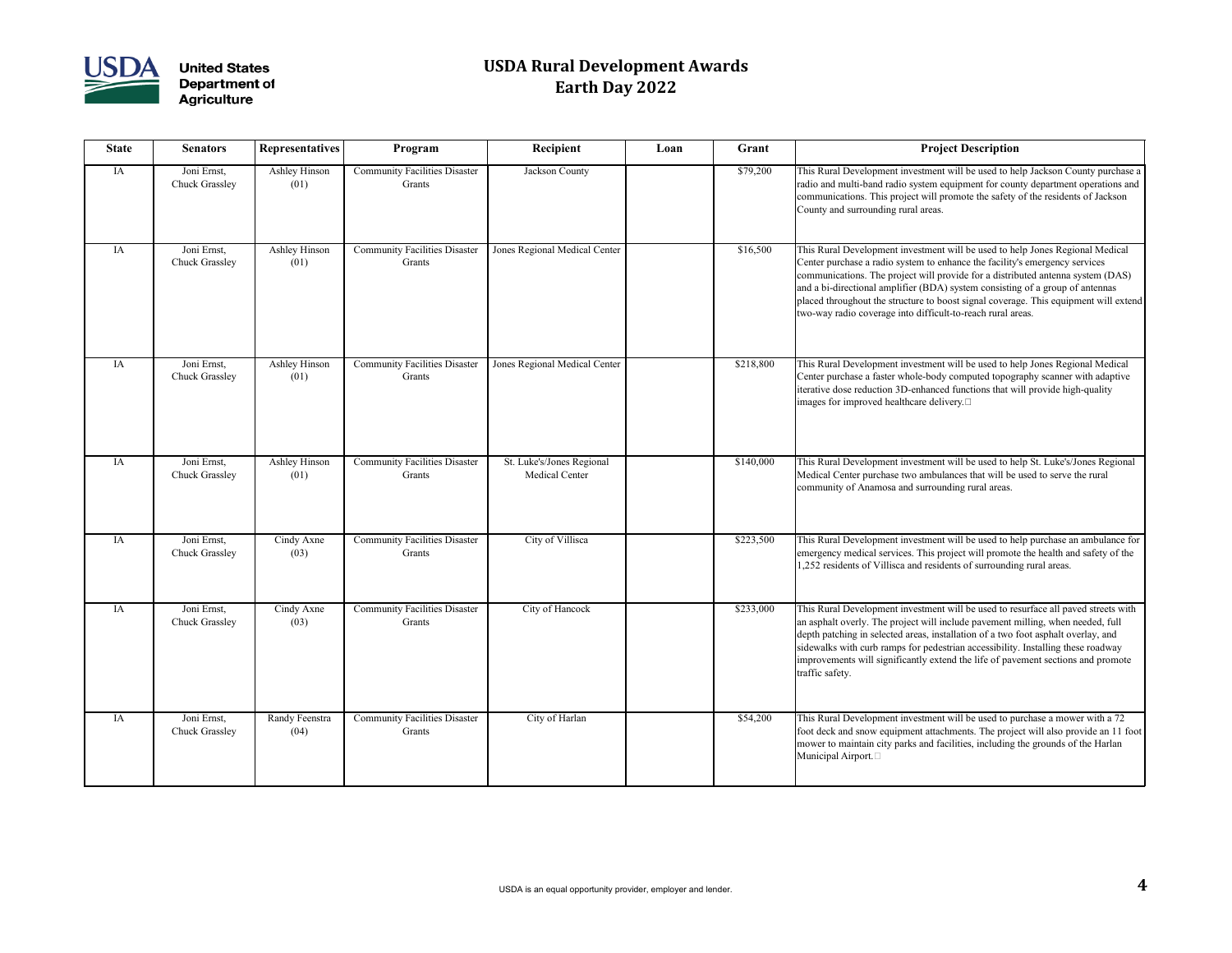

| <b>State</b> | <b>Senators</b>                        | <b>Representatives</b>               | Program                                        | Recipient                               | Loan | Grant     | <b>Project Description</b>                                                                                                                                                                                                                                                                                                                                                                                           |
|--------------|----------------------------------------|--------------------------------------|------------------------------------------------|-----------------------------------------|------|-----------|----------------------------------------------------------------------------------------------------------------------------------------------------------------------------------------------------------------------------------------------------------------------------------------------------------------------------------------------------------------------------------------------------------------------|
| IA           | Joni Ernst,<br><b>Chuck Grassley</b>   | Randy Feenstra<br>(04)               | <b>Community Facilities Disaster</b><br>Grants | City of Harlan                          |      | \$500,000 | This Rural Development investment will be used to he<br>essential to commerce and safe transit with an asphalt<br>include pavement milling, when needed, full depth pat<br>replacement, and installation of a three foot asphalt ov<br>provide new sidewalks and will install accessible curb<br>intersections where sidewalks exist. Installing these roa<br>significantly extend the life of pavement sections and |
| IA           | Joni Ernst,<br><b>Chuck Grassley</b>   | Randy Feenstra<br>(04)               | <b>Community Facilities Disaster</b><br>Grants | City of Elk Horn                        |      | \$61,500  | This Rural Development investment will be used to he<br>street and storm water improvements at Elm and Broa<br>remove failed pavement, mill old asphalt, install subba<br>street pavement, and replace failed intakes and storm v<br>provide new sidewalks and accessible curb ramps for p<br>where sidewalks exist.                                                                                                 |
| IA           | Joni Ernst,<br><b>Charles Grassley</b> | Randy Feenstra<br>(04)               | <b>Community Facilities Disaster</b><br>Grants | United Community Health<br>Center, Inc. |      | \$122,500 | This Rural Development investment will be used to he<br>Center in the city of Storm Lake purchase a generator<br>supply to protect vaccines and medicines that require o<br>will also help purchase equipment and furnishings for<br>The project will promote the health and safety of city a<br>of the surrounding rural areas.                                                                                     |
| IA           | Joni Ernst,<br><b>Chuck Grassley</b>   | Mariannette Miller-<br>Meeks<br>(02) | <b>Community Facilities Disaster</b><br>Grants | Van Buren County Hospital               |      | \$55,600  | This Rural Development investment will be used to he<br>equipment. This project will purchase 15 hospital beds<br>into the nurse call system. This project will also purcha<br>for the outpatient lobby, one heated food cart, and two<br>19 isolation unit.                                                                                                                                                         |
| IA           | Joni Ernst,<br><b>Chuck Grassley</b>   | Ashley Hinson<br>(01)                | <b>Community Facilities Disaster</b><br>Grants | City of Fort Atkinson                   |      | \$10,900  | This Rural Development investment will be used to he<br>ventilation, and air conditioning unit for the communit<br>promote the safety of residents by improving the funct<br>during local disasters and community events.                                                                                                                                                                                            |
| IA           | Joni Ernst,<br><b>Chuck Grassley</b>   | Randy Feenstra<br>(04)               | <b>Community Facilities Disaster</b><br>Grants | City of Correctionville                 |      | \$166,500 | This Rural Development investment will be used to he<br>side-by-side utility terrain vehicle (UTV), a fire and re<br>trailer to transport the UTV to rescue locations. This p<br>remote response sites and make patient transport to the<br>The project will also help make first responders and pa<br>shifting weather conditions and difficult terrain.                                                            |

| <b>Recipient</b>                        | Loan | Grant     | <b>Project Description</b>                                                                                                                                                                                                                                                                                                                                                                                                                                                                                                                                                                        |
|-----------------------------------------|------|-----------|---------------------------------------------------------------------------------------------------------------------------------------------------------------------------------------------------------------------------------------------------------------------------------------------------------------------------------------------------------------------------------------------------------------------------------------------------------------------------------------------------------------------------------------------------------------------------------------------------|
| City of Harlan                          |      | \$500,000 | This Rural Development investment will be used to help resurface streets which are<br>essential to commerce and safe transit with an asphalt overlay. The project will<br>include pavement milling, when needed, full depth patching, minor curb<br>replacement, and installation of a three foot asphalt overlay. This project will also<br>provide new sidewalks and will install accessible curb ramps for pedestrians at<br>intersections where sidewalks exist. Installing these roadway improvements will<br>significantly extend the life of pavement sections and promote traffic safety. |
| City of Elk Horn                        |      | \$61,500  | This Rural Development investment will be used to help the city of Elk Horn install                                                                                                                                                                                                                                                                                                                                                                                                                                                                                                               |
|                                         |      |           | street and storm water improvements at Elm and Broadway Street. The project will<br>remove failed pavement, mill old asphalt, install subbase material if needed, lay new<br>street pavement, and replace failed intakes and storm water piping. The project will<br>provide new sidewalks and accessible curb ramps for pedestrians at intersections<br>where sidewalks exist.                                                                                                                                                                                                                   |
| United Community Health<br>Center, Inc. |      | \$122,500 | This Rural Development investment will be used to help United Community Health<br>Center in the city of Storm Lake purchase a generator needed as a backup power<br>supply to protect vaccines and medicines that require climate control. This project<br>will also help purchase equipment and furnishings for the dental clinic expansion.<br>The project will promote the health and safety of city residents as well as residents<br>of the surrounding rural areas.                                                                                                                         |
| Van Buren County Hospital               |      | \$55,600  | This Rural Development investment will be used to help purchase hospital<br>equipment. This project will purchase 15 hospital beds with bed alarms integrated<br>into the nurse call system. This project will also purchase 12 wheelchairs, 10 chairs<br>for the outpatient lobby, one heated food cart, and two supply carts for the COVID-<br>19 isolation unit.                                                                                                                                                                                                                               |
| City of Fort Atkinson                   |      | \$10,900  | This Rural Development investment will be used to help purchase a heating,<br>ventilation, and air conditioning unit for the community center. This project will<br>promote the safety of residents by improving the function of the emergency shelter<br>during local disasters and community events.                                                                                                                                                                                                                                                                                            |
| City of Correctionville                 |      | \$166,500 | This Rural Development investment will be used to help purchase an ambulance, a<br>side-by-side utility terrain vehicle (UTV), a fire and rescue skid unit, as well as a<br>trailer to transport the UTV to rescue locations. This project will expedite access to<br>remote response sites and make patient transport to the ambulance safer and faster.<br>The project will also help make first responders and patients less vulnerable to<br>shifting weather conditions and difficult terrain.                                                                                               |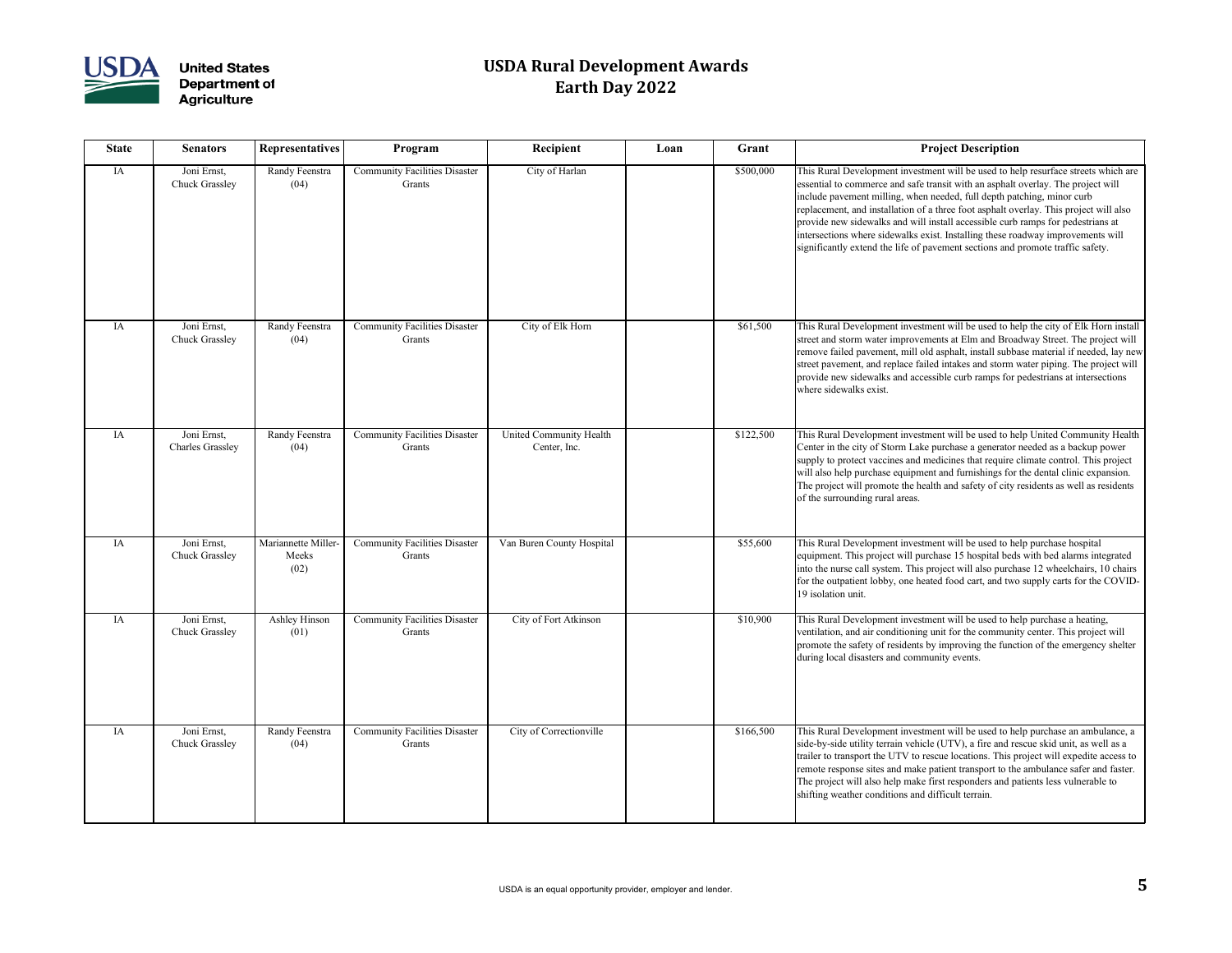

| <b>State</b>                      | <b>Senators</b>                    | <b>Representatives</b> | Program                                        | Recipient                         | Loan | Grant     | <b>Project Description</b>                                                                                                                                                                                                                                                                                                                                                                           |
|-----------------------------------|------------------------------------|------------------------|------------------------------------------------|-----------------------------------|------|-----------|------------------------------------------------------------------------------------------------------------------------------------------------------------------------------------------------------------------------------------------------------------------------------------------------------------------------------------------------------------------------------------------------------|
| $\mathbb{L}$                      | Tammy Duckworth,<br>Richard Durbin | Darin LaHood<br>(18)   | <b>Community Facilities Disaster</b><br>Grants | Four Star Public Library District |      | \$124,000 | This Rural Development investment will be used to pr<br>the construction of a one-story, 1,800 square feet conv<br>the existing library. The addition will house a large ac<br>accessible restroom, storage spaces & outdoor patio/ad<br>the services provided by the existing library. The libra<br>essential community service to residents in northeast a<br>of Hancock County.                   |
| $\mathop{\mathrm{IL}}\nolimits$   | Tammy Duckworth,<br>Richard Durbin | Rodney Davis<br>(13)   | <b>Community Facilities Disaster</b><br>Grants | Township of White Hall            |      | \$19,800  | This Rural Development investment will be used to pu<br>for the township of White Hall. This equipment will en<br>application of oil and rock on 52.09 miles of roadway<br>township. This equipment will increase efficiency, ens<br>last for three to four years and save the township mone<br>project helps the township maintain and improve their<br>2,520 residents in Greene County, Illinois. |
| $\mathop{\mathrm{I\!L}}\nolimits$ | Tammy Duckworth,<br>Richard Durbin | Cheri Bustos<br>(17)   | <b>Community Facilities Disaster</b><br>Grants | Village of Oquawka                |      | \$43,100  | This Rural Development investment will be used to ac<br>law enforcement package that will include additional l<br>replacement for a vehicle that is in need of costly repa<br>dependable and will be utilized by one full time and tv                                                                                                                                                                |
| $\mathop{\mathrm{IL}}$            | Tammy Duckworth,<br>Richard Durbin | Cheri Bustos<br>(17)   | <b>Community Facilities Disaster</b><br>Grants | Village of Williamsfield          |      | \$5,300   | This Rural Development investment will provide addit<br>bathroom renovations and install sidewalks for the hal<br>Williamsfield. Improvements include water line replac<br>village hall bathroom to accommodate Americans with<br>requirements. The village will also construct a new par<br>village hall, which will also be equipped with handicap                                                 |
| $\mathop{\mathrm{I\!L}}\nolimits$ | Tammy Duckworth,<br>Richard Durbin | Mary Miller<br>(15)    | <b>Community Facilities Disaster</b><br>Grants | Village of Grantfork              |      | \$20,300  | This Rural Development investment will be used to pu<br>Village of Grantfork. Its law enforcement department<br>add to their fleet and ensure continued services. This e<br>improved public safety to 337 residents in the commun<br>Madison County, Illinois.                                                                                                                                       |
| $\mathbb{L}$                      | Tammy Duckworth,<br>Richard Durbin | Mike Bost<br>(12)      | <b>Community Facilities Disaster</b><br>Grants | Village of Cobden                 |      | \$25,000  | This Rural Development investment will be used to pu<br>with lights and partition for the village of Cobden's lav<br>This new car will provide adequate transportation for o<br>continuation of services. The car will also improve pul<br>of 1,157 residents located in Union County.                                                                                                               |
| $\mathop{\mathrm{IL}}\nolimits$   | Tammy Duckworth,<br>Richard Durbin | Cheri Bustos<br>(17)   | <b>Community Facilities Disaster</b><br>Grants | City of Morrison                  |      | \$48,200  | This Rural Development investment will be used to he<br>complete the construction of its library roof. The city v<br>asphalt roof and replace with a metal roof to prevent le                                                                                                                                                                                                                        |

| <b>Recipient</b>                  | Loan | Grant     | <b>Project Description</b>                                                                                                                                                                                                                                                                                                                                                                                                                                                                                                                                            |
|-----------------------------------|------|-----------|-----------------------------------------------------------------------------------------------------------------------------------------------------------------------------------------------------------------------------------------------------------------------------------------------------------------------------------------------------------------------------------------------------------------------------------------------------------------------------------------------------------------------------------------------------------------------|
| Four Star Public Library District |      | \$124,000 | This Rural Development investment will be used to provide additional financing for<br>the construction of a one-story, 1,800 square feet conventional framed addition to<br>the existing library. The addition will house a large activity/meeting space,<br>accessible restroom, storage spaces $\&$ outdoor patio/activity space that will enhance<br>the services provided by the existing library. The library will continue to provide an<br>essential community service to residents in northeast Adams County and a portion<br>of Hancock County.              |
| Township of White Hall            |      | \$19,800  | This Rural Development investment will be used to purchase an emulsion applicator<br>for the township of White Hall. This equipment will ensure reliable heating and<br>application of oil and rock on 52.09 miles of roadway belonging to the<br>township. This equipment will increase efficiency, ensure repairs and maintenance<br>last for three to four years and save the township money in costly patch repairs. This<br>project helps the township maintain and improve their infrastructure and will benefit<br>2,520 residents in Greene County, Illinois. |
| Village of Oquawka                |      | \$43,100  | This Rural Development investment will be used to acquire a 2021 vehicle with the<br>law enforcement package that will include additional lighting options. It will be the<br>replacement for a vehicle that is in need of costly repairs and is no longer<br>dependable and will be utilized by one full time and two part time officers.                                                                                                                                                                                                                            |
| Village of Williamsfield          |      | \$5,300   | This Rural Development investment will provide additional financing to construct<br>bathroom renovations and install sidewalks for the hall facility in the village of<br>Williamsfield. Improvements include water line replacement and remodel of the<br>village hall bathroom to accommodate Americans with Disabilities Act compliance<br>requirements. The village will also construct a new parking lot and sidewalks for the<br>village hall, which will also be equipped with handicap accessibilities.                                                       |
| Village of Grantfork              |      | \$20,300  | This Rural Development investment will be used to purchase a 2022 vehicle for the<br>Village of Grantfork. Its law enforcement department needs this vital equipment to<br>add to their fleet and ensure continued services. This equipment will provide<br>improved public safety to 337 residents in the community which is located in<br>Madison County, Illinois.                                                                                                                                                                                                 |
| Village of Cobden                 |      | \$25,000  | This Rural Development investment will be used to purchase a 2021 pickup truck<br>with lights and partition for the village of Cobden's law enforcement department.<br>This new car will provide adequate transportation for officers and ensure<br>continuation of services. The car will also improve public safety for the community<br>of 1,157 residents located in Union County.                                                                                                                                                                                |
| City of Morrison                  |      | \$48,200  | This Rural Development investment will be used to help the City of Morrison<br>complete the construction of its library roof. The city will remove the existing<br>asphalt roof and replace with a metal roof to prevent leaking.                                                                                                                                                                                                                                                                                                                                     |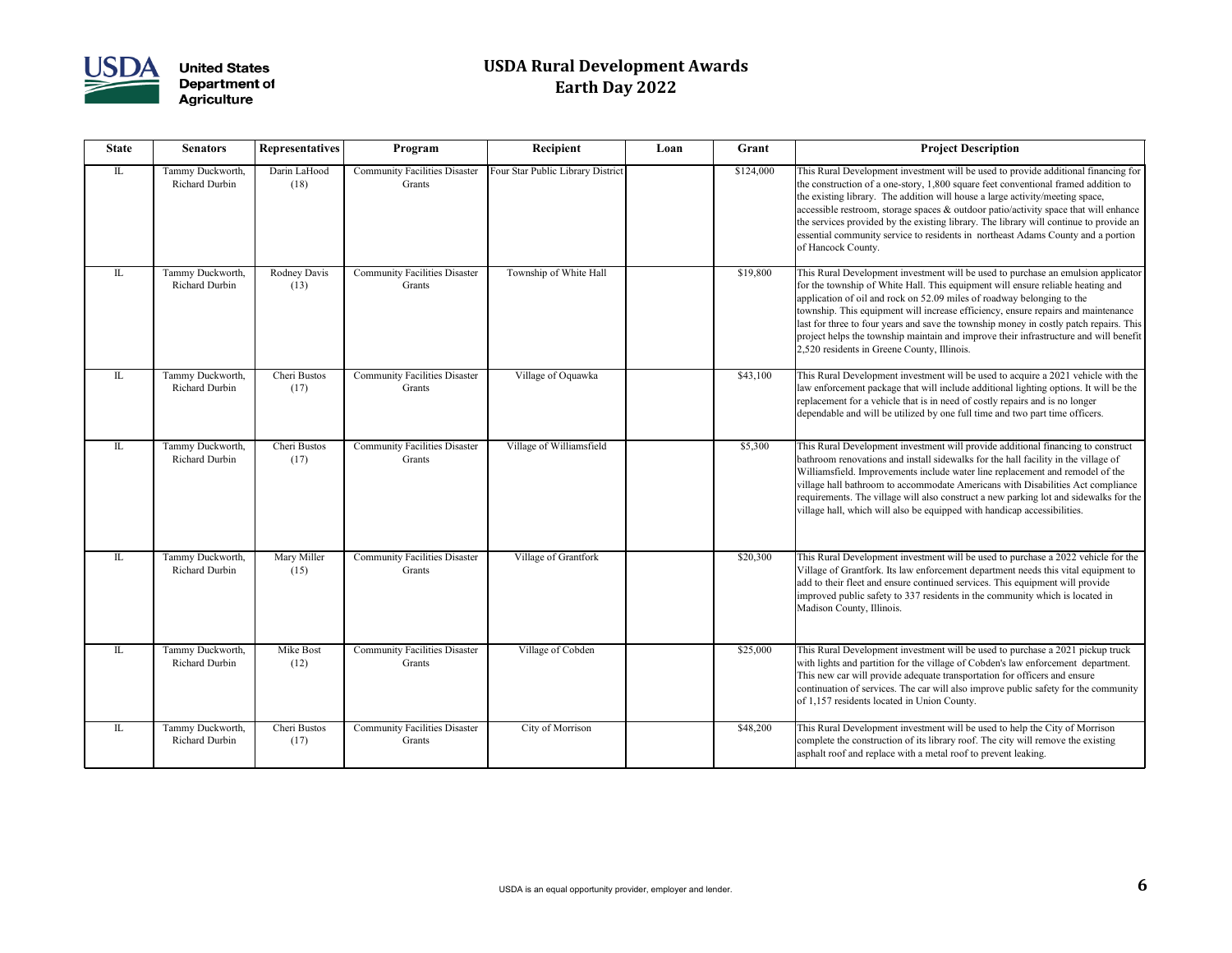

| <b>State</b> | <b>Senators</b>                | <b>Representatives</b>     | Program                                        | Recipient                           | Loan | Grant       | <b>Project Description</b>                                                                                                                                                                                                                                                                                                                                                                                                                                                                                                             |
|--------------|--------------------------------|----------------------------|------------------------------------------------|-------------------------------------|------|-------------|----------------------------------------------------------------------------------------------------------------------------------------------------------------------------------------------------------------------------------------------------------------------------------------------------------------------------------------------------------------------------------------------------------------------------------------------------------------------------------------------------------------------------------------|
| IN           | Mike Braun,<br>Todd Young      | Larry Bucshon<br>(08)      | <b>Community Facilities Disaster</b><br>Grants | City of Oakland City                |      | \$105,300   | This Rural Development investment will be used to as<br>County, Indiana to purchase street maintenance equipr<br>street sweeper and mini excavator. These vehicles will<br>emergency services to the community and with proper<br>and roads within the community. This project will hel<br>work and live.                                                                                                                                                                                                                              |
| $\mathbb{N}$ | Mike Braun,<br>Todd Young      | Larry Bucshon<br>(08)      | <b>Community Facilities Disaster</b><br>Grants | Town of Patoka                      |      | \$101,700   | This Rural Development investment will be used to pu<br>loader with various seasonal equipment. This investme<br>roads and sidewalks clear during the winter season, as<br>projects for its 735 residents. By having these new asset<br>keep their infrastructure safe and clear during the winter<br>of what this equipment will be able to do for the town.                                                                                                                                                                          |
| IN           | Mike Braun,<br>Todd Young      | Larry Bucshon<br>(08)      | <b>Community Facilities Disaster</b><br>Grants | City of Cannelton                   |      | \$120,600   | This Rural Development investment will be used to as<br>purchasing two law enforcement vehicles. The new ve<br>vehicles that have surpassed useful life. This project w<br>purchase a new truck and corresponding equipment to<br>beyond useful life and continue to provide essential m                                                                                                                                                                                                                                               |
| KS           | Roger Marshall,<br>Jerry Moran | Jake LaTurner<br>(02)      | <b>Community Facilities Disaster</b><br>Grants | <b>Anderson County</b>              |      | \$113,700   | This Rural Development investment will be used to p<br>Anderson County Fire Department. Once this engine<br>one step closer to having all its stations equipped with<br>will provide the county with new and improved firefig                                                                                                                                                                                                                                                                                                          |
| KS           | Roger Marshall,<br>Jerry Moran | Jake LaTurner<br>(02)      | <b>Community Facilities Disaster</b><br>Grants | Elwood-Gladden Drainage<br>District |      | \$2,971,200 | This Rural Development investment will be used to co<br>for flood protection for the communities of Elwood, V<br>Doniphan County. Funds will be used for the design o<br>preparation of reports, plans and specifications needed<br>levee. The construction will address the following issu<br>relief wells, making drainage structure improvements,<br>going into and along Peter's Creek at several stations a<br>the drainage structure. Once the project is completed, i<br>and rural area improved flood protection and increased |
| KS           | Roger Marshall,<br>Jerry Moran | <b>Tracey Mann</b><br>(01) | <b>Community Facilities Disaster</b><br>Grants | City of Bushton                     |      | \$88,600    | This Rural Development investment will be used to pu<br>school building into a multi-purpose facility for the cit<br>will include the purchase of heat pump mini-split heati<br>condition (HVAC) systems, high efficiency furnace he<br>portable air conditioners, hot water boiler and associat<br>will provide this small rural community access to new<br>and other essential services.                                                                                                                                             |

| Recipient                         | Loan | Grant       | <b>Project Description</b>                                                                                                                                                                                                                                                                                                                                                                                                                                                                                                                                                                                                                                                                                                                                                        |
|-----------------------------------|------|-------------|-----------------------------------------------------------------------------------------------------------------------------------------------------------------------------------------------------------------------------------------------------------------------------------------------------------------------------------------------------------------------------------------------------------------------------------------------------------------------------------------------------------------------------------------------------------------------------------------------------------------------------------------------------------------------------------------------------------------------------------------------------------------------------------|
| City of Oakland City              |      | \$105,300   | This Rural Development investment will be used to assist Oakland City in Gibson<br>County, Indiana to purchase street maintenance equipment vehicles, including a<br>street sweeper and mini excavator. These vehicles will provide appropriate<br>emergency services to the community and with proper maintenance of the streets<br>and roads within the community. This project will help keep the city a safer place to<br>work and live.                                                                                                                                                                                                                                                                                                                                      |
| Town of Patoka                    |      | \$101,700   | This Rural Development investment will be used to purchase a truck with track<br>loader with various seasonal equipment. This investment will help Patoka keep the<br>roads and sidewalks clear during the winter season, as well as help with future<br>projects for its 735 residents. By having these new assets, the town will be able to<br>keep their infrastructure safe and clear during the winter, which is just a small piece<br>of what this equipment will be able to do for the town.                                                                                                                                                                                                                                                                               |
| City of Cannelton                 |      | \$120,600   | This Rural Development investment will be used to assist the city of Cannelton with<br>purchasing two law enforcement vehicles. The new vehicles will replace three older<br>vehicles that have surpassed useful life. This project will also help the city to<br>purchase a new truck and corresponding equipment to replace the current truck<br>beyond useful life and continue to provide essential maintenance efforts. $\square$                                                                                                                                                                                                                                                                                                                                            |
| <b>Anderson County</b>            |      | \$113,700   | This Rural Development investment will be used to purchase a fire engine for the<br>Anderson County Fire Department. Once this engine is in service the county will be<br>one step closer to having all its stations equipped with Class A fire engines. This<br>will provide the county with new and improved firefighting equipment.                                                                                                                                                                                                                                                                                                                                                                                                                                            |
| vood-Gladden Drainage<br>District |      | \$2,971,200 | This Rural Development investment will be used to construct levee improvements<br>for flood protection for the communities of Elwood, Wathena and rural areas of<br>Doniphan County. Funds will be used for the design of the project that includes the<br>preparation of reports, plans and specifications needed to make improvements to the<br>levee. The construction will address the following issues: raising the levee, installing<br>relief wells, making drainage structure improvements, replacing conduits and pipes<br>going into and along Peter's Creek at several stations along the way, and replacing<br>the drainage structure. Once the project is completed, it will provide the residents<br>and rural area improved flood protection and increased safety. |
| City of Bushton                   |      | \$88,600    | This Rural Development investment will be used to purchase and renovate a former<br>school building into a multi-purpose facility for the city and community. The project<br>will include the purchase of heat pump mini-split heating, ventilation and air<br>condition (HVAC) systems, high efficiency furnace heat pump system, ceiling fans,<br>portable air conditioners, hot water boiler and associated equipment. The project<br>will provide this small rural community access to new and improved public services<br>and other essential services.                                                                                                                                                                                                                      |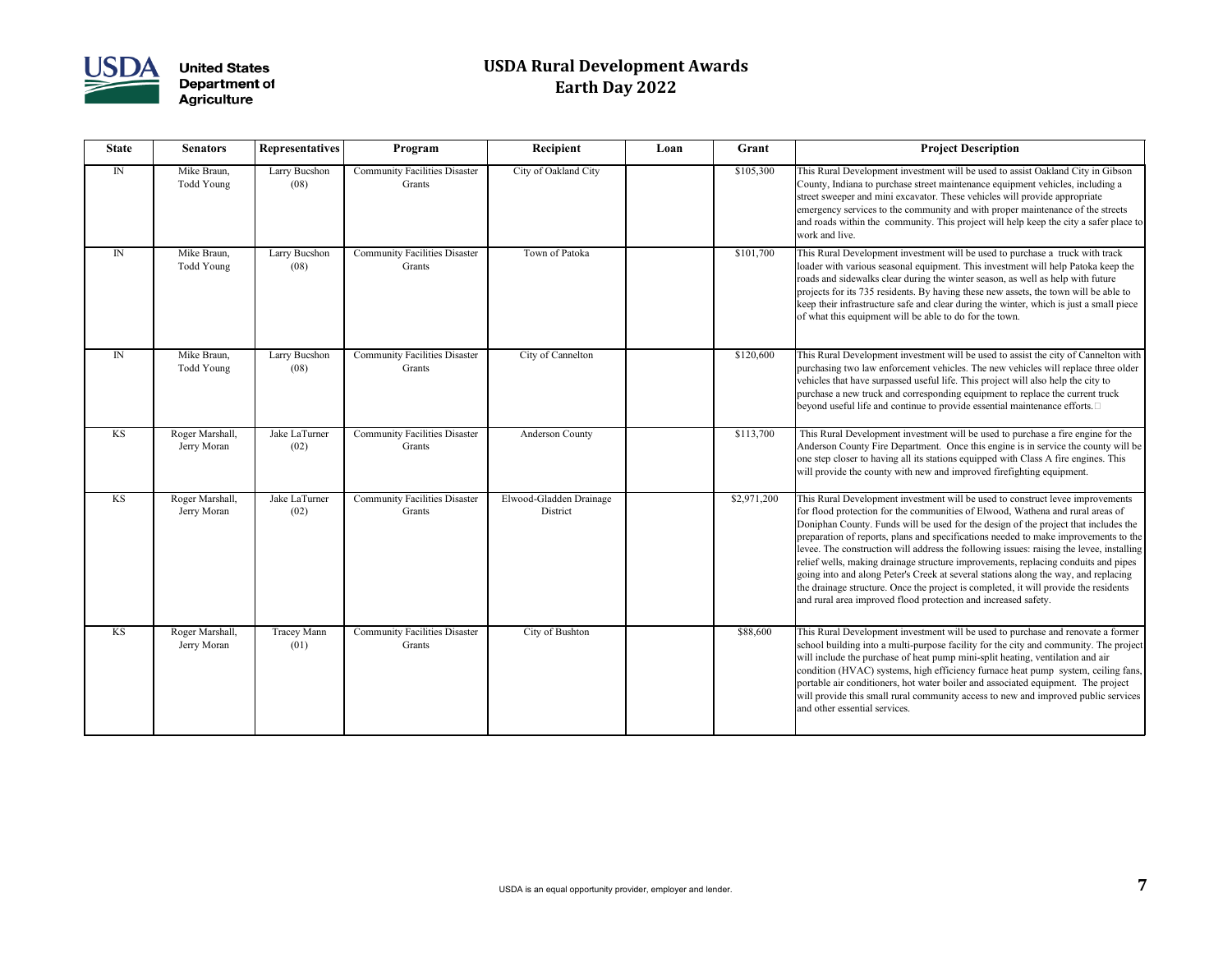

| <b>State</b> | <b>Senators</b>                      | <b>Representatives</b>     | Program                                        | Recipient                                  | Loan | Grant     | <b>Project Description</b>                                                                                                                                                                                                                                                                                                                                                                                                                                                                                                                                                                                                                                                                                                                                                                                                                                                                                                                                                                                  |
|--------------|--------------------------------------|----------------------------|------------------------------------------------|--------------------------------------------|------|-----------|-------------------------------------------------------------------------------------------------------------------------------------------------------------------------------------------------------------------------------------------------------------------------------------------------------------------------------------------------------------------------------------------------------------------------------------------------------------------------------------------------------------------------------------------------------------------------------------------------------------------------------------------------------------------------------------------------------------------------------------------------------------------------------------------------------------------------------------------------------------------------------------------------------------------------------------------------------------------------------------------------------------|
| MD           | Benjamin Cardin,<br>Chris Van Hollen | David Trone<br>(06)        | <b>Community Facilities Disaster</b><br>Grants | Hancock Fire Company Inc.                  |      | \$500,000 | This Rural Development investment will be used to purchase a tanker truck and<br>equipment to support first responders and tanker usage. The Hancock Fire Company<br>Inc. (HFC) is located in Washington County, Maryland and its service area is part of<br>the disaster designation FEMA-4374-DR, Maryland Disaster Declaration June 25,<br>2018, Maryland Severe Storms and Flooding. The area to be served is truly rural in<br>nature. Population of the facility location is 1,545. This qualifies as a truly rural<br>area, with a maximum grant funding of 75 percent of total project cost, other<br>funding provided by Hancock Fire Company, Inc.                                                                                                                                                                                                                                                                                                                                                |
| <b>MN</b>    | Amy Klobuchar,<br>Tina Smith         | Michelle Fischbach<br>(07) | <b>Community Facilities Disaster</b><br>Grants | City of Graceville                         |      | \$11,000  | This Rural Development investment will be used to replace the storm siren in<br>Graceville. The city provides warning services within its incorporated limits and the<br>city's existing storm siren is old, unreliable, and does not effectively cover the<br>necessary area. The investment will allow the city to purchase and install a new<br>emergency storm siren that will extend further than the current service area.                                                                                                                                                                                                                                                                                                                                                                                                                                                                                                                                                                            |
| <b>MO</b>    | Roy Blunt,<br>Josh Hawley            | Vicky Hartzler<br>(04)     | <b>Community Facilities Disaster</b><br>Grants | City of Butler                             |      | \$114,400 | This Rural Development investment will be used to assist with the purchase of a<br>MCC7500E Dispatch Console, two repeaters, two transmitters and all necessary<br>accessories. The new console and equipment are able to be fully upgraded for use<br>on the 700/800 digital bandwidth. Additionally, the new console offers secure<br>access, secure communications and customizable dispatch interface among many<br>other modern features making this console easy to operate. The existing console has<br>outlived its useful life and parts are obsolete, making repairs impossible. Funding<br>this project will aid the city in providing Butler's citizens with a modernized, reliable<br>and efficient dispatch unit, resulting in a safer community.                                                                                                                                                                                                                                             |
| MO           | Roy Blunt,<br>Josh Hawley            | Sam Graves<br>(06)         | <b>Community Facilities Disaster</b><br>Grants | South Harrison Co. R-II School<br>District |      | \$126,000 | This Rural Development investment will be used to purchase a full sized, 71<br>passenger, electric school bus for the South Harrison Co. R-II School District. The<br>district covers approximately 350 square miles and operates 20 buses and multiple<br>routes, largely on rural roads. Safe and dependable transportation for the 840<br>students of the district is a must. The purchase of this electric bus will help to<br>decrease annual fuel and maintenance costs and electric buses are estimated to have<br>a longer useful life than their diesel counterparts. The district is working to provide a<br>cleaner environment and find a more efficient way to operate the transportation of<br>its students. If needed, this electric bus can also be used to power up the school<br>building or a shelter in the event of a major power outage. Completion of this<br>project will serve to provide dependable, environmentally friendly transportation to<br>this rural school<br>district. |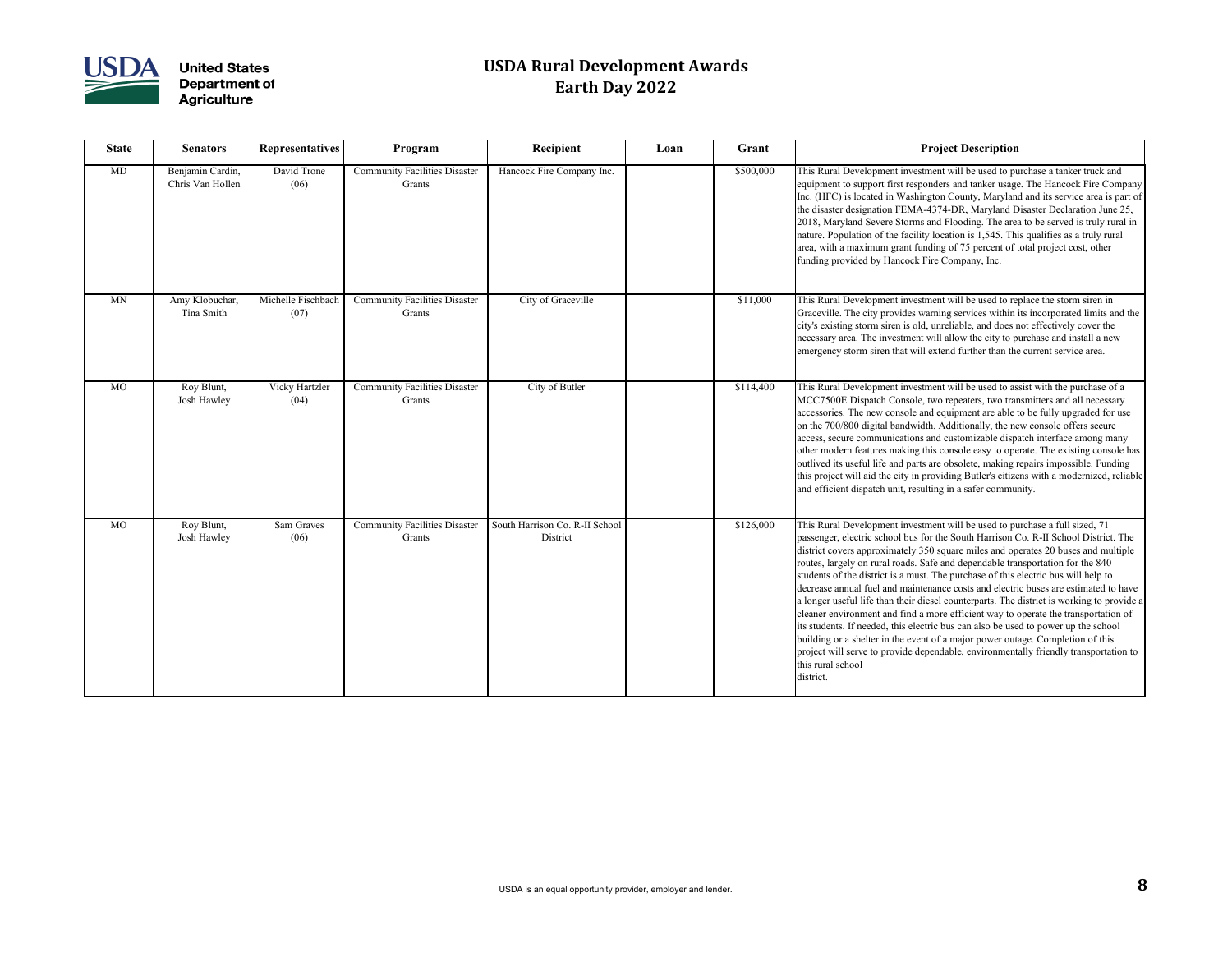

| <b>State</b> | <b>Senators</b>              | <b>Representatives</b>        | Program                                        | Recipient                                    | Loan | Grant     | <b>Project Description</b>                                                                                                                                                                                                                                                                                                                                                                                                                                                                                                                                                                                                                                                                      |
|--------------|------------------------------|-------------------------------|------------------------------------------------|----------------------------------------------|------|-----------|-------------------------------------------------------------------------------------------------------------------------------------------------------------------------------------------------------------------------------------------------------------------------------------------------------------------------------------------------------------------------------------------------------------------------------------------------------------------------------------------------------------------------------------------------------------------------------------------------------------------------------------------------------------------------------------------------|
| <b>MO</b>    | Roy Blunt,<br>Josh Hawley    | Sam Graves<br>(06)            | <b>Community Facilities Disaster</b><br>Grants | Princeton R-V School District                |      | \$145,000 | This Rural Development investment will be used to pu<br>passenger, electric school bus for the Princeton R-V S<br>covers approximately 309 square miles and operates 1<br>routes, largely on rural roads. Safe and dependable trai<br>students of the district is a must. The purchase of this<br>decrease annual fuel and maintenance costs and electri<br>a longer useful life than their diesel counterparts. The<br>cleaner environment and find a more efficient way to o<br>its students. If needed, these electric buses can also be<br>building or a shelter in the event of a major power outa<br>project will serve to provide dependable, environment<br>this rural school district. |
| MP/Saipan    |                              | Gregorio Sablan               | <b>Community Facilities Disaster</b><br>Grants | Judiciary of the Northern<br>Mariana Islands |      | \$207,500 | This Rural Development investment will be used to re<br>the Guma Hustia (court house) located in the Commor<br>Mariana Islands. This project is critical to ensure the Ju<br>the America with Disabilities Act and provides for the<br>the elevator at the court house. $\square$                                                                                                                                                                                                                                                                                                                                                                                                               |
| NC           | Richard Burr,<br>Thom Tillis | <b>Gregory Murphy</b><br>(03) | <b>Community Facilities Disaster</b><br>Grants | Rose Hill Firemen Inc.                       |      | \$500,000 | This Rural Development investment will be used to co<br>Hill Firemen Inc. The existing fire station is 2,976 squ<br>rooms and space required for their mission. The propo<br>14,061-square-foot station to include five apparatus ba<br>vehicles, a training room, bunk quarters, offices, and a<br>facility will allow the station to continue their mission<br>expansion at a much lower cost than building an equiv<br>construction market. The project is an essential commu<br>essential fire protection and emergency services prima<br>Hill.                                                                                                                                             |
| ND           | Kevin Cramer,<br>John Hoeven | Kelly Armstrong<br>(At Large) | <b>Community Facilities Disaster</b><br>Grants | City of Valley City                          |      | \$34,000  | This Rural Development investment will be used to pu<br>vehicle with equipment and a city utility vehicle for th<br>County, North Dakota. This equipment will be used fo<br>residents of Valley City and general maintenance of ci<br>be instrumental in maintaining public safety and city s<br>approximately 6,500 city residents.                                                                                                                                                                                                                                                                                                                                                            |
| ND           | Kevin Cramer,<br>John Hoeven | Kelly Armstrong<br>(At Large) | <b>Community Facilities Disaster</b><br>Grants | City of Valley City                          |      | \$105,000 | This Rural Development investment will be used to pu<br>for the city of Valley City in Barnes County, North Da<br>used by the electrical department for maintaining the e<br>serve the residents of Valley City. This project will be<br>electrical services for over approximately 6,500 city re                                                                                                                                                                                                                                                                                                                                                                                               |

| <b>Recipient</b>                             | Loan | Grant     | <b>Project Description</b>                                                                                                                                                                                                                                                                                                                                                                                                                                                                                                                                                                                                                                                                                                                                                                                                                                                                                                                                                                            |
|----------------------------------------------|------|-----------|-------------------------------------------------------------------------------------------------------------------------------------------------------------------------------------------------------------------------------------------------------------------------------------------------------------------------------------------------------------------------------------------------------------------------------------------------------------------------------------------------------------------------------------------------------------------------------------------------------------------------------------------------------------------------------------------------------------------------------------------------------------------------------------------------------------------------------------------------------------------------------------------------------------------------------------------------------------------------------------------------------|
| Princeton R-V School District                |      | \$145,000 | This Rural Development investment will be used to purchase a full sized, 71<br>passenger, electric school bus for the Princeton R-V School District. The district<br>covers approximately 309 square miles and operates 10 buses and multiple bus<br>routes, largely on rural roads. Safe and dependable transportation for the 326<br>students of the district is a must. The purchase of this electric bus will help to<br>decrease annual fuel and maintenance costs and electric buses are estimated to have<br>a longer useful life than their diesel counterparts. The district is working to provide a<br>cleaner environment and find a more efficient way to operate the transportation of<br>its students. If needed, these electric buses can also be used to power up the school<br>building or a shelter in the event of a major power outage. Completion of this<br>project will serve to provide dependable, environmentally friendly transportation to<br>this rural school district. |
| Judiciary of the Northern<br>Mariana Islands |      | \$207,500 | This Rural Development investment will be used to replace the existing elevator at<br>the Guma Hustia (court house) located in the Commonwealth of the Northern<br>Mariana Islands. This project is critical to ensure the Judiciary is in compliance with<br>the America with Disabilities Act and provides for the safety of those who utilize<br>the elevator at the court house. $\square$                                                                                                                                                                                                                                                                                                                                                                                                                                                                                                                                                                                                        |
| Rose Hill Firemen Inc.                       |      | \$500,000 | This Rural Development investment will be used to construct a fire station for Rose<br>Hill Firemen Inc. The existing fire station is 2,976 square feet without the adequate<br>rooms and space required for their mission. The proposed project will consist of a<br>14,061-square-foot station to include five apparatus bays for emergency service<br>vehicles, a training room, bunk quarters, offices, and a residential kitchen. The<br>facility will allow the station to continue their mission and provide room for future<br>expansion at a much lower cost than building an equivalent facility in today's<br>construction market. The project is an essential community facility that will provide<br>essential fire protection and emergency services primarily for rural residents of Rose<br>Hill.                                                                                                                                                                                     |
| City of Valley City                          |      | \$34,000  | This Rural Development investment will be used to purchase a law enforcement<br>vehicle with equipment and a city utility vehicle for the city of Valley City in Barnes<br>County, North Dakota. This equipment will be used for public safety of the<br>residents of Valley City and general maintenance of city facilities. This project will<br>be instrumental in maintaining public safety and city services for over<br>approximately 6,500 city residents.                                                                                                                                                                                                                                                                                                                                                                                                                                                                                                                                     |
| City of Valley City                          |      | \$105,000 | This Rural Development investment will be used to purchase a utility digger truck<br>for the city of Valley City in Barnes County, North Dakota. This equipment will be<br>used by the electrical department for maintaining the electrical poles and lines that<br>serve the residents of Valley City. This project will be instrumental in maintaining<br>electrical services for over approximately 6,500 city residents.                                                                                                                                                                                                                                                                                                                                                                                                                                                                                                                                                                          |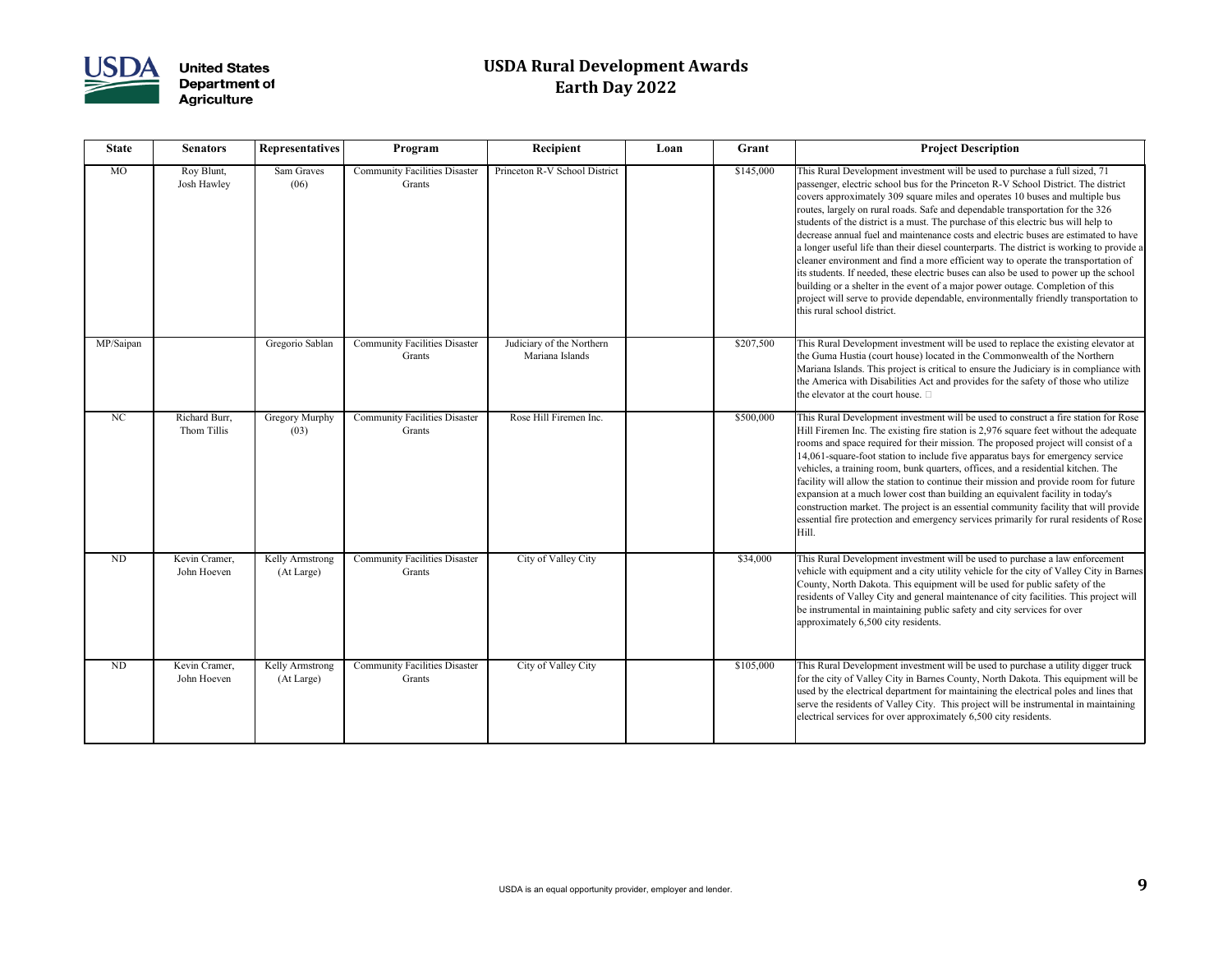

| <b>State</b> | <b>Senators</b>               | <b>Representatives</b>        | Program                                        | Recipient           | Loan     | Grant     | <b>Project Description</b>                                                                                                                                                                                                                                                                                                                                                                                                                                                                                                                                                             |
|--------------|-------------------------------|-------------------------------|------------------------------------------------|---------------------|----------|-----------|----------------------------------------------------------------------------------------------------------------------------------------------------------------------------------------------------------------------------------------------------------------------------------------------------------------------------------------------------------------------------------------------------------------------------------------------------------------------------------------------------------------------------------------------------------------------------------------|
| ND           | Kevin Cramer,<br>John Hoeven  | Kelly Armstrong<br>(At Large) | <b>Community Facilities Disaster</b><br>Grants | City of Valley City |          | \$217,000 | This Rural Development investment will be used to pu<br>garbage truck, compatible garbage receptacles, softwar<br>truck/receptacles, and diesel fuel tank for the city of V<br>North Dakota. This equipment will be used in the colle<br>through the city. This project will be instrumental in he<br>for over approximately 6,500 city residents.                                                                                                                                                                                                                                     |
| <b>ND</b>    | Kevin Cramer,<br>John Hoeven  | Kelly Armstrong<br>(At Large) | <b>Community Facilities Disaster</b><br>Grants | City of Ellendale   |          | \$48,000  | This Rural Development investment will be used to pu<br>vehicle for the 1,394 residents of the city of Ellendale.<br>enforcement car was reaching the end of its useful life<br>This project will ensure upgraded law enforcement pro<br>come.                                                                                                                                                                                                                                                                                                                                         |
| ND           | Kevin Cramer,<br>John Hoeven  | Kelly Armstrong<br>(At Large) | <b>Community Facilities Disaster</b><br>Grants | City of Ellendale   |          | \$173,700 | This Rural Development investment will be used to pu<br>1,394 residents of the city of Ellendale. Ellendale's cur<br>the end of its useful life and needs to be upgraded. Thi<br>upgraded and reliable emergency management service                                                                                                                                                                                                                                                                                                                                                    |
| <b>ND</b>    | Kevin Cramer,<br>John Hoeven  | Kelly Armstrong<br>(At Large) | <b>Community Facilities Disaster</b><br>Grants | Logan County        | \$95,000 |           | This Rural Development investment will be used to pu<br>grader, and three generators. Logan County needs to re<br>motor grader because they are older, worn units that an<br>downs and have become unreliable when needed for e<br>well as for routine use when needed for road repair and<br>County is also planning to purchase three new stand-by<br>highway department shops which are needed to open t<br>case of a power failure) to remove equipment when cr<br>clear roads for emergency ambulance, fire or law enfo<br>project will provide upgraded and reliable service for |
| <b>ND</b>    | Kevin Cramer,<br>John Hoeven  | Kelly Armstrong<br>(At Large) | Community Facilities Disaster<br>Grants        | City of New Salem   |          | \$384,000 | This Rural Development investment will be used to re<br>needed, aged cast iron main and sanitary sewer pipe fo<br>of New Salem. New Salem's current infrastructure was<br>1940's, is currently 80-90 years old, and is approachin<br>This project is being done in conjunction with a USD/<br>Community Facilities loan/grant to be used for comple<br>streets once the underground pipes have been replaced<br>infrastructure needs of greatest priority and provide the<br>a sustainable water and sewer system for years to com-                                                    |
| OH           | Sherrod Brown,<br>Rob Portman | <b>Bill Johnson</b><br>(06)   | <b>Community Facilities Disaster</b><br>Grants | City of Gallipolis  |          | \$50,000  | This Rural Development investment will be used to pu<br>for the city of Gallipolis Fire Department. Gallipolis, i<br>Ohio, will provide updated breathing apparatuses to th<br>volunteer firefighters. This funding would allow the ci<br>contained breathing apparatus units, allowing them to<br>emergency services to rural residents and businesses, i<br>manner for the firefighter.                                                                                                                                                                                              |

| Loan | Grant     | <b>Project Description</b>                                                                                                                                                                                                                                                                                                                                                                                                                                                                                                                                                                                                                                                                                                                                                                                                                    |
|------|-----------|-----------------------------------------------------------------------------------------------------------------------------------------------------------------------------------------------------------------------------------------------------------------------------------------------------------------------------------------------------------------------------------------------------------------------------------------------------------------------------------------------------------------------------------------------------------------------------------------------------------------------------------------------------------------------------------------------------------------------------------------------------------------------------------------------------------------------------------------------|
|      | \$217,000 | This Rural Development investment will be used to purchase an automated arm<br>garbage truck, compatible garbage receptacles, software pertinent to use of<br>truck/receptacles, and diesel fuel tank for the city of Valley City in Barnes County,<br>North Dakota. This equipment will be used in the collection of waste materials<br>through the city. This project will be instrumental in helping the waste management<br>for over approximately 6,500 city residents.                                                                                                                                                                                                                                                                                                                                                                  |
|      | \$48,000  | This Rural Development investment will be used to purchase a city law enforcement<br>vehicle for the 1,394 residents of the city of Ellendale. Ellendale's current law<br>enforcement car was reaching the end of its useful life and needed to be upgraded.<br>This project will ensure upgraded law enforcement protection services for years to<br>come.                                                                                                                                                                                                                                                                                                                                                                                                                                                                                   |
|      | \$173,700 | This Rural Development investment will be used to purchase an ambulance for the<br>1,394 residents of the city of Ellendale. Ellendale's current ambulance is reaching<br>the end of its useful life and needs to be upgraded. This project will provide for<br>upgraded and reliable emergency management services for years to come.                                                                                                                                                                                                                                                                                                                                                                                                                                                                                                        |
|      | \$95,000  | This Rural Development investment will be used to purchase a payloader, motor<br>grader, and three generators. Logan County needs to replace a current payloader and<br>motor grader because they are older, worn units that are experiencing frequent break<br>downs and have become unreliable when needed for emergency snow removal as<br>well as for routine use when needed for road repair and road maintenance. Logan<br>County is also planning to purchase three new stand-by generators for the county<br>highway department shops which are needed to open the large overhead doors (in<br>case of a power failure) to remove equipment when crews may be called upon to<br>clear roads for emergency ambulance, fire or law enforcement personnel. This<br>project will provide upgraded and reliable service for years to come. |
|      | \$384,000 | This Rural Development investment will be used to replace, and upsize where<br>needed, aged cast iron main and sanitary sewer pipe for the 946 residents of the city<br>of New Salem. New Salem's current infrastructure was mostly installed in the<br>1940's, is currently 80-90 years old, and is approaching the end of its useful life.<br>This project is being done in conjunction with a USDA Rural Development<br>Community Facilities loan/grant to be used for complete replacement of their city<br>streets once the underground pipes have been replaced. This project will address the<br>infrastructure needs of greatest priority and provide the residents of New Salem with<br>a sustainable water and sewer system for years to come.                                                                                      |
|      | \$50,000  | This Rural Development investment will be used to purchase firefighting equipment<br>for the city of Gallipolis Fire Department. Gallipolis, in the Appalachian region of<br>Ohio, will provide updated breathing apparatuses to the fire department and 30<br>volunteer firefighters. This funding would allow the city to purchase several self-<br>contained breathing apparatus units, allowing them to continue to provide vital<br>emergency services to rural residents and businesses, in a safer and healthier<br>manner for the firefighter.                                                                                                                                                                                                                                                                                        |
|      |           |                                                                                                                                                                                                                                                                                                                                                                                                                                                                                                                                                                                                                                                                                                                                                                                                                                               |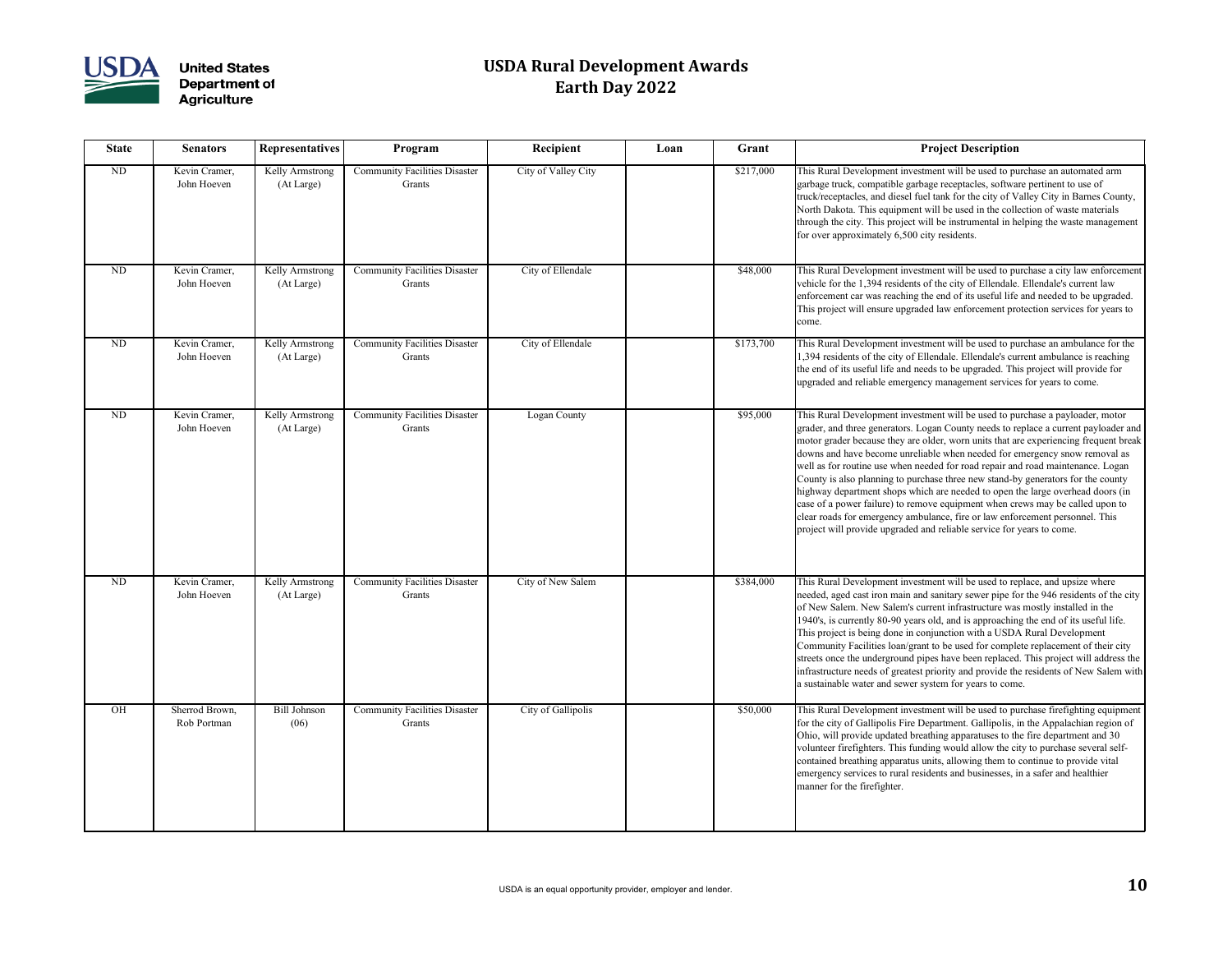

| <b>State</b> | <b>Senators</b>                        | <b>Representatives</b>      | Program                                        | Recipient                                 | Loan | Grant    | <b>Project Description</b>                                                                                                                                                                                                                                                                                                                                                                                                                                                                                                      |
|--------------|----------------------------------------|-----------------------------|------------------------------------------------|-------------------------------------------|------|----------|---------------------------------------------------------------------------------------------------------------------------------------------------------------------------------------------------------------------------------------------------------------------------------------------------------------------------------------------------------------------------------------------------------------------------------------------------------------------------------------------------------------------------------|
| OH           | Sherrod Brown,<br>Rob Portman          | <b>Bill Johnson</b><br>(06) | <b>Community Facilities Disaster</b><br>Grants | Middleport                                |      | \$50,000 | This Rural Development investment will be used to fir<br>sweeper, law enforcement vehicle, and an Automated<br>equipment will be used to improve response time for e<br>village as well as provide general street maintenance.<br>a median household income that is below the state pov<br>equipment has reached the end of its useful life cycle.<br>the village of Middleport by maintaining the health and<br>community.                                                                                                     |
| OH           | Sherrod Brown,<br>Rob Portman          | <b>Bill Johnson</b><br>(06) | <b>Community Facilities Disaster</b><br>Grants | Washington County, Ohio                   |      | \$50,000 | This Rural Development investment will be used to fu<br>with a boom mower. This roadside maintenance equip<br>county roads and public facilities. Washington County<br>income that is below the state non-metro median house<br>equipment has reached the end of its useful life. This v<br>keeping roadsides cleared and maintained, improving                                                                                                                                                                                 |
| OH           | Sherrod Brown,<br>Rob Portman          | <b>Bill Johnson</b><br>(06) | <b>Community Facilities Disaster</b><br>Grants | Monroe County Commissioners               |      | \$50,000 | This Rural Development investment will be used to fu<br>tractors with boom mowers and a F250 truck. These v<br>maintaining county roads and public facilities. Monroe<br>household income that is below the state non-metro m<br>the existing equipment has reached the end of its usefu<br>will benefit the community by keeping roads and other<br>maintained, improving visibility for drivers and reduci                                                                                                                    |
| OH           | Sherrod Brown,<br>Rob Portman          | Mike Carey<br>(15)          | <b>Community Facilities Disaster</b><br>Grants | Union Township - Morgan<br>County         |      | \$50,000 | This Rural Development investment will be used to pu<br>plow and salt spreader. This dump truck is necessary to<br>roads in Union Township during inclement weather. U<br>household income that is below the state poverty line a<br>reached the end of its useful life. This assistance from<br>the Township ensure that roadways are properly maint                                                                                                                                                                           |
| OH           | Sherrod Brown,<br>Rob Portman          | <b>Bill Johnson</b><br>(06) | <b>Community Facilities Disaster</b><br>Grants | Washington Township,<br>Columbiana County |      | \$50,000 | This Rural Development investment will be used to fir<br>dump truck for Washington Township in Columbiana<br>equipment has reached the end of its useful life and ne<br>federal financial assistance, the township will be able t<br>maintenance to its roads and other public facilities.                                                                                                                                                                                                                                      |
| PA           | Patrick Toomey,<br><b>Robert Casey</b> | Dan Meuser<br>(09)          | <b>Community Facilities Disaster</b><br>Grants | <b>Borough of Briar Creek</b>             |      | \$32,500 | This Rural Development investment will be used for tl<br>and inlet box along Village Lane, Columbia County, F<br>additional funding on the original proposed project to<br>runoff that was deemed unable to handle excessive flo<br>effecting Rittenhouse Mill Road and other surrounding<br>project was approved in fiscal year 2021 based on a qu<br>when the project was publicly bid, the bid came higher<br>subsequent grant is needed to complete the project. Th<br>roadways and mitigate hazardous conditions to nearby |

| Recipient                                 | Loan | Grant    | <b>Project Description</b>                                                                                                                                                                                                                                                                                                                                                                                                                                                                                                                                                                                                                                                                                                                                 |
|-------------------------------------------|------|----------|------------------------------------------------------------------------------------------------------------------------------------------------------------------------------------------------------------------------------------------------------------------------------------------------------------------------------------------------------------------------------------------------------------------------------------------------------------------------------------------------------------------------------------------------------------------------------------------------------------------------------------------------------------------------------------------------------------------------------------------------------------|
| Middleport                                |      | \$50,000 | This Rural Development investment will be used to finance the purchase of a street<br>sweeper, law enforcement vehicle, and an Automated External Defibrillator. This<br>equipment will be used to improve response time for emergencies in and around the<br>village as well as provide general street maintenance. The village of Middleport has<br>a median household income that is below the state poverty line and the previous<br>equipment has reached the end of its useful life cycle. This investment will benefit<br>the village of Middleport by maintaining the health and safety of the people in the<br>community.                                                                                                                         |
| Washington County, Ohio                   |      | \$50,000 | This Rural Development investment will be used to fund the purchase of a tractor<br>with a boom mower. This roadside maintenance equipment will be used to maintain<br>county roads and public facilities. Washington County has a median household<br>income that is below the state non-metro median household income and the existing<br>equipment has reached the end of its useful life. This will benefit the community by<br>keeping roadsides cleared and maintained, improving visibility for drivers.                                                                                                                                                                                                                                            |
| <b>Monroe County Commissioners</b>        |      | \$50,000 | This Rural Development investment will be used to fund the purchase of two<br>tractors with boom mowers and a F250 truck. These vehicles will be used for<br>maintaining county roads and public facilities. Monroe County has a median<br>household income that is below the state non-metro median household income and<br>the existing equipment has reached the end of its useful life. These tractors and truck<br>will benefit the community by keeping roads and other infrastructure properly<br>maintained, improving visibility for drivers and reducing hazards.                                                                                                                                                                                |
| Union Township - Morgan<br>County         |      | \$50,000 | This Rural Development investment will be used to purchase a dump truck with a<br>plow and salt spreader. This dump truck is necessary to maintain and preserve the<br>roads in Union Township during inclement weather. Union Township has a median<br>household income that is below the state poverty line and the existing equipment has<br>reached the end of its useful life. This assistance from Rural Development with help<br>the Township ensure that roadways are properly maintained for residents in the area.                                                                                                                                                                                                                               |
| Washington Township,<br>Columbiana County |      | \$50,000 | This Rural Development investment will be used to finance the acquisition of a<br>dump truck for Washington Township in Columbiana County, Ohio. The existing<br>equipment has reached the end of its useful life and needs to be replaced. With this<br>federal financial assistance, the township will be able to continue providing<br>maintenance to its roads and other public facilities.                                                                                                                                                                                                                                                                                                                                                            |
| <b>Borough of Briar Creek</b>             |      | \$32,500 | This Rural Development investment will be used for the installation of a headwall<br>and inlet box along Village Lane, Columbia County, Pennsylvania. This is<br>additional funding on the original proposed project to the existing storm water<br>runoff that was deemed unable to handle excessive flows. The flooding also ends up<br>effecting Rittenhouse Mill Road and other surrounding properties. The original<br>project was approved in fiscal year 2021 based on a quote submitted, however,<br>when the project was publicly bid, the bid came higher than the initial quote. The<br>subsequent grant is needed to complete the project. These repairs will create safer<br>roadways and mitigate hazardous conditions to nearby properties. |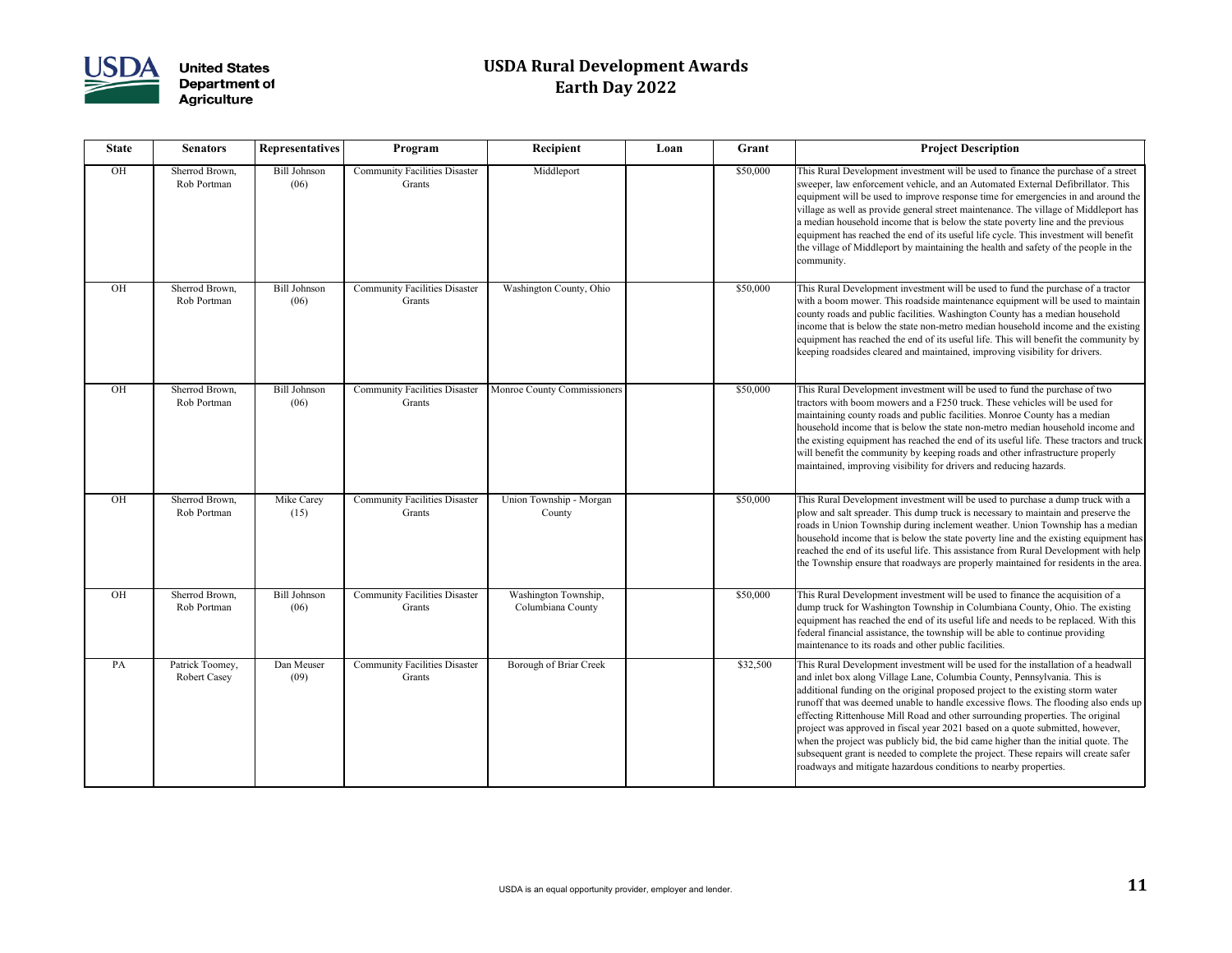

| <b>State</b> | <b>Senators</b>                           | Recipient<br>Grant<br><b>Representatives</b><br>Program<br>Loan |                                                                                                               | <b>Project Description</b>                                     |           |              |                                                                                                                                                                                                                                                                                                                                                                                                                                                |
|--------------|-------------------------------------------|-----------------------------------------------------------------|---------------------------------------------------------------------------------------------------------------|----------------------------------------------------------------|-----------|--------------|------------------------------------------------------------------------------------------------------------------------------------------------------------------------------------------------------------------------------------------------------------------------------------------------------------------------------------------------------------------------------------------------------------------------------------------------|
| PA           | Patrick Toomey,<br><b>Robert Casey</b>    | Fred Keller<br>(12)                                             | <b>Community Facilities Disaster</b><br>Grants                                                                | Jordan Township                                                | \$112,100 |              | This Rural Development investment will be used to pu<br>with up fitting. The 2022 dump truck would allow the<br>maintain 28.64 miles of roads within the service area.<br>a 1998 dump truck and a 1994 dump truck, which hav<br>useful life. The new dump truck will allow the townsh<br>service to the community.                                                                                                                             |
| TN           | Marsha Blackburn,<br><b>Bill Hagerty</b>  | Diana Harshbarger<br>(01)                                       | <b>Community Facilities Disaster</b><br>Grants                                                                | Town of Baileyton                                              |           | \$72,000     | This Rural Development investment will be used to pu<br>vehicles for the town of Baileyton. These vehicles will<br>enforcement agency to improve their response times a<br>public safety services. The project will benefit the app<br>residents. Additional funding includes a \$25,000 appli                                                                                                                                                 |
| <b>WI</b>    | Tammy Baldwin,<br>Ron Johnson             | Ron Kind<br>(03)                                                | <b>Community Facilities Disaster</b><br>Grants                                                                | Village of De Soto                                             |           | \$55,000     | This Rural Development investment will be used to pu<br>village of De Soto public works department. The villa;<br>truck with plow and salt spreader that was purchased i:<br>landscaping projects, sewer maintenance, tree removal<br>truck has had many costly maintenance issues. This pro<br>purchase a new public works truck with snow plow, sa<br>& four wheel drive with dump bed and continue to pro<br>services well into the future. |
|              |                                           |                                                                 |                                                                                                               |                                                                |           | \$11,986,200 |                                                                                                                                                                                                                                                                                                                                                                                                                                                |
|              |                                           |                                                                 |                                                                                                               | <b>Rural Energy for America Program Grants - Energy Audits</b> |           |              |                                                                                                                                                                                                                                                                                                                                                                                                                                                |
| <b>CT</b>    | Richard Blumenthal,<br>Murphy Christopher | Joe Courtney<br>(02)                                            | Rural Energy for America<br>Program (REAP) Energy Audits<br>and Renewable Energy<br>Development Grants        | Connecticut RC&D Area, Inc.                                    |           | \$100,000    | This Rural Development investment will be used to pr<br>minimum of 26 agricultural producers and rural small<br>state of Connecticut. This will include renewable energ<br>evaluation of their renewable energy opportunities, rec<br>systems, and analysis of resource availability.                                                                                                                                                          |
| KS           | Roger Marshall,<br>Jerry Moran            | Ron Estes<br>(04)                                               | Rural Energy for America<br>Program (REAP) Energy Audits<br>and Renewable Energy<br>Development Grants        | State of Kansas                                                |           | \$100,000    | This Rural Development investment will be used to pr<br>renewable energy development assistance to farmers, 1<br>businesses. This project will be used to deliver energy<br>approximately 12 agricultural producers and rural sma<br>state of Kansas.                                                                                                                                                                                          |
| <b>MS</b>    | Cindy Hyde-Smith,<br>Roger Wicker         | Michael Guest<br>(03)                                           | Rural Energy for America<br>Program (REAP) Energy Audits<br>and Renewable Energy<br><b>Development Grants</b> | Mississippi Development<br>Authority                           |           | \$54,200     | This Rural Development investment will be used to fu<br>poultry producers throughout the state of Mississippi t<br>production.                                                                                                                                                                                                                                                                                                                 |
| NC           | <b>Richard Burr</b><br>Thom Tillis        | Madison Cawthorn<br>(11)                                        | Rural Energy for America<br>Program (REAP) Energy Audits<br>and Renewable Energy<br>Development Grants        | Land of Sky Regional Council                                   |           | \$88,500     | This Rural Development investment will be used to co<br>rural small businesses and agricultural producers throu<br>Carolina. These audits will provide analysis to make e<br>improvements to these operations.                                                                                                                                                                                                                                 |

| Recipient                                       | Loan | Grant        | <b>Project Description</b>                                                                                                                                                                                                                                                                                                                                                                                                                                                                                                                                                                                                              |
|-------------------------------------------------|------|--------------|-----------------------------------------------------------------------------------------------------------------------------------------------------------------------------------------------------------------------------------------------------------------------------------------------------------------------------------------------------------------------------------------------------------------------------------------------------------------------------------------------------------------------------------------------------------------------------------------------------------------------------------------|
| Jordan Township                                 |      | \$112,100    | This Rural Development investment will be used to purchase a 2022 dump truck<br>with up fitting. The 2022 dump truck would allow the township to plow and<br>maintain 28.64 miles of roads within the service area. The township currently owns<br>a 1998 dump truck and a 1994 dump truck, which have both reached the end of their<br>useful life. The new dump truck will allow the township to provide more reliable<br>service to the community.                                                                                                                                                                                   |
| Town of Baileyton                               |      | \$72,000     | This Rural Development investment will be used to purchase law enforcement<br>vehicles for the town of Baileyton. These vehicles will enable the town's law<br>enforcement agency to improve their response times and provide more reliable<br>public safety services. The project will benefit the approximate 400 Baileyton<br>residents. Additional funding includes a \$25,000 applicant contribution.                                                                                                                                                                                                                              |
| Village of De Soto                              |      | \$55,000     | This Rural Development investment will be used to purchase equipment for the<br>village of De Soto public works department. The village currently uses a pickup<br>truck with plow and salt spreader that was purchased in 2017 for snow removal,<br>landscaping projects, sewer maintenance, tree removal and general hauling. This<br>truck has had many costly maintenance issues. This project will allow the village to<br>purchase a new public works truck with snow plow, salt spreader, central hydraulics<br>& four wheel drive with dump bed and continue to provide essential maintenance<br>services well into the future. |
|                                                 |      | \$11,986,200 |                                                                                                                                                                                                                                                                                                                                                                                                                                                                                                                                                                                                                                         |
| ergy for America Program Grants - Energy Audits |      |              |                                                                                                                                                                                                                                                                                                                                                                                                                                                                                                                                                                                                                                         |
| Connecticut RC&D Area, Inc.                     |      | \$100,000    | This Rural Development investment will be used to provide technical assistance to a<br>minimum of 26 agricultural producers and rural small businesses throughout the<br>state of Connecticut. This will include renewable energy technology information,<br>evaluation of their renewable energy opportunities, recommendations about RES<br>systems, and analysis of resource availability.                                                                                                                                                                                                                                           |
| <b>State of Kansas</b>                          |      | \$100,000    | This Rural Development investment will be used to provide energy audits and<br>renewable energy development assistance to farmers, ranchers and rural small<br>businesses. This project will be used to deliver energy efficiency audits for<br>approximately 12 agricultural producers and rural small businesses throughout the<br>state of Kansas.                                                                                                                                                                                                                                                                                   |
| Mississippi Development<br>Authority            |      | \$54,200     | This Rural Development investment will be used to fund 15 energy audits for<br>poultry producers throughout the state of Mississippi to facilitate more efficient<br>production.                                                                                                                                                                                                                                                                                                                                                                                                                                                        |
| Land of Sky Regional Council                    |      | \$88,500     | This Rural Development investment will be used to conduct 45 energy audits for<br>rural small businesses and agricultural producers throughout the state of North<br>Carolina. These audits will provide analysis to make energy-efficiency<br>improvements to these operations.                                                                                                                                                                                                                                                                                                                                                        |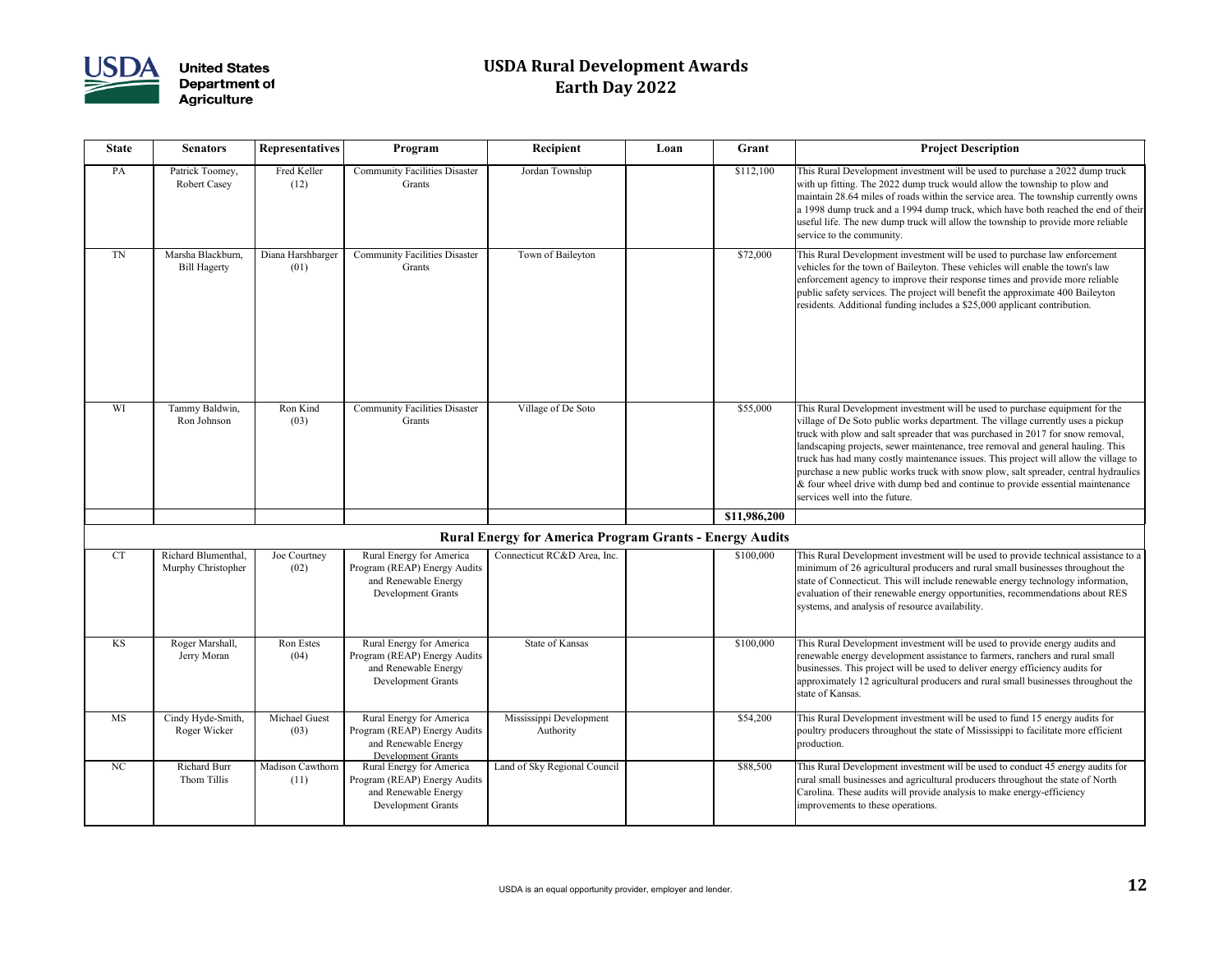

| Recipient                                            | Loan        | Grant     | <b>Project Description</b>                                                                                                                                                                                                                                                                                                                                                                                                                                                                                                                                                                                                                                                                                                                                                                                                                                                                                                                                                                                                                                                                                           |
|------------------------------------------------------|-------------|-----------|----------------------------------------------------------------------------------------------------------------------------------------------------------------------------------------------------------------------------------------------------------------------------------------------------------------------------------------------------------------------------------------------------------------------------------------------------------------------------------------------------------------------------------------------------------------------------------------------------------------------------------------------------------------------------------------------------------------------------------------------------------------------------------------------------------------------------------------------------------------------------------------------------------------------------------------------------------------------------------------------------------------------------------------------------------------------------------------------------------------------|
| Oklahoma State University                            |             | \$100,000 | This Rural Development investment will be used to establish a statewide Energy<br>Audit Program for agriculture producers and rural small businesses. The program<br>will focus on rural and underserved populations. The program will be established<br>and operated under the Biosystems and Agricultural Engineering Department of the<br>Division of Agricultural Sciences and Natural Resources at Oklahoma State<br>University. This new center will provide assessments/audits to small rural businesses<br>and agriculture producers helping to reduce their energy waste while increasing<br>productivity.                                                                                                                                                                                                                                                                                                                                                                                                                                                                                                  |
| Wy'East RC&D Area Council                            |             | \$100,000 | This Rural Development investment will be used to provide additional financing to<br>Wy'EastResource Conservation and Development Area Council (Wy'East RC&D)<br>expand their Rural Energy at Work program. Rural Energy at Work 3.0 program<br>will offer services to small businesses, farms, agritourism operators, and agriculture<br>producers across all of Oregon to develop renewable energy projects. The assistance<br>will be delivered and marketed through Wy'East staff and partners. Intake and<br>consultation services will be offered remotely to provide access to participants<br>everywhere. Wy'East plans to engage at least 150 of Oregon's rural small businesses<br>and agricultural producers. It will provide at least 40 of these intakes with project-<br>specific consultation on feasibility and energy generation potential. Through<br>providing targeted project assistance, Wy'East will help rural small businesses and<br>agricultural producers understand and apply for renewable energy project funding.<br>Wy'East RC&D will be contributing \$50,000 towards this project. |
| Saint Francis University                             |             | \$100,000 | This Rural Development investment will be used to assist 28 agricultural producers<br>and rural small businesses across the state of Pennsylvania receive low-cost energy<br>assessments aimed at reducing their energy costs over time. Funds will also be used<br>to create marketing materials, which will be distributed to bring awareness to the<br>program. This program strengthens American energy independence by increasing<br>the private sector supply of renewable energy and decreasing the demand for energy<br>through energy efficiency improvements.                                                                                                                                                                                                                                                                                                                                                                                                                                                                                                                                              |
|                                                      |             | \$642,700 |                                                                                                                                                                                                                                                                                                                                                                                                                                                                                                                                                                                                                                                                                                                                                                                                                                                                                                                                                                                                                                                                                                                      |
| <b>Energy for America Program - Loans and Grants</b> |             |           |                                                                                                                                                                                                                                                                                                                                                                                                                                                                                                                                                                                                                                                                                                                                                                                                                                                                                                                                                                                                                                                                                                                      |
| Colorado Custom Firepits LLC                         |             | \$6,981   | This Rural Development investment will be used to install a 7.98kW PV Solar Roof<br>Mounted Grid Tied system for Colorado Custom Fire Pits LLC in Placerville,<br>Colorado. The system will produce 12,601kW annually, a savings of \$1,697.35<br>annually.                                                                                                                                                                                                                                                                                                                                                                                                                                                                                                                                                                                                                                                                                                                                                                                                                                                          |
| Hytone Ag-Grid LLC                                   | \$3,688,498 |           | This Rural Development investment will be used to purchase and install a 600 kW<br>anaerobic digester. The project will assist farmers and small businesses in<br>developing renewable energy systems and make energy-efficient improvements to<br>their operations. Hytone Ag-Grid LLC is a special purpose company formed to<br>invest in an on-farm anaerobic digester at Hytone Farm, LLC. The system is<br>estimated to produce 3,710,000 kWh per year, which is enough to power 342<br>homes.                                                                                                                                                                                                                                                                                                                                                                                                                                                                                                                                                                                                                  |

| <b>State</b> | <b>Senators</b>                           | <b>Representatives</b>                                                                                                                  | Program                                                                                                       | Recipient                                                  | Loan        | Grant     | <b>Project Description</b>                                                                                                                                                                                                                                                                                                                                                                                                                                                                                                                                                                                                                                                                                                                                             |
|--------------|-------------------------------------------|-----------------------------------------------------------------------------------------------------------------------------------------|---------------------------------------------------------------------------------------------------------------|------------------------------------------------------------|-------------|-----------|------------------------------------------------------------------------------------------------------------------------------------------------------------------------------------------------------------------------------------------------------------------------------------------------------------------------------------------------------------------------------------------------------------------------------------------------------------------------------------------------------------------------------------------------------------------------------------------------------------------------------------------------------------------------------------------------------------------------------------------------------------------------|
| OK           | James Inhofe,<br>James Lankford           | Frank Lucas<br>(03)                                                                                                                     | Rural Energy for America<br>Program (REAP) Energy Audits<br>and Renewable Energy<br>Development Grants        | Oklahoma State University                                  |             | \$100,000 | This Rural Development investment will be used to es<br>Audit Program for agriculture producers and rural sma<br>will focus on rural and underserved populations. The<br>and operated under the Biosystems and Agricultural E.<br>Division of Agricultural Sciences and Natural Resourc<br>University. This new center will provide assessments/a<br>and agriculture producers helping to reduce their energ<br>productivity.                                                                                                                                                                                                                                                                                                                                          |
| <b>OR</b>    | Jeff Merkley,<br>Ron Wyden                | <b>Cliff Bentz</b><br>(02),<br>Earl Blumenauer<br>(03),<br>Suzanne Bonamici<br>(01),<br>Peter DeFazio<br>(04),<br>Kurt Schrader<br>(05) | Rural Energy for America<br>Program (REAP) Energy Audits<br>and Renewable Energy<br><b>Development Grants</b> | Wy'East RC&D Area Council                                  |             | \$100,000 | This Rural Development investment will be used to pr<br>Wy'EastResource Conservation and Development Are<br>expand their Rural Energy at Work program. Rural Ei<br>will offer services to small businesses, farms, agritouri<br>producers across all of Oregon to develop renewable e<br>will be delivered and marketed through Wy'East staff a<br>consultation services will be offered remotely to provi<br>everywhere. Wy'East plans to engage at least 150 of O<br>and agricultural producers. It will provide at least 40 o<br>specific consultation on feasibility and energy generati<br>providing targeted project assistance, Wy'East will hel<br>agricultural producers understand and apply for renew<br>Wy'East RC&D will be contributing \$50,000 towards |
| PA           | Robert Casey,<br>Patrick Toomey           | Glenn Thompson<br>(15)                                                                                                                  | Rural Energy for America<br>Program (REAP) Energy Audits<br>and Renewable Energy<br><b>Development Grants</b> | Saint Francis University                                   |             | \$100,000 | This Rural Development investment will be used to as<br>and rural small businesses across the state of Pennsylv<br>assessments aimed at reducing their energy costs over<br>to create marketing materials, which will be distributed<br>program. This program strengthens American energy i<br>the private sector supply of renewable energy and decr<br>through energy efficiency improvements.                                                                                                                                                                                                                                                                                                                                                                       |
|              |                                           |                                                                                                                                         |                                                                                                               |                                                            |             | \$642,700 |                                                                                                                                                                                                                                                                                                                                                                                                                                                                                                                                                                                                                                                                                                                                                                        |
|              |                                           |                                                                                                                                         |                                                                                                               | <b>Rural Energy for America Program - Loans and Grants</b> |             |           |                                                                                                                                                                                                                                                                                                                                                                                                                                                                                                                                                                                                                                                                                                                                                                        |
| CO           | Michael Bennet,<br>John Hickenlooper      | Lauren Boebert<br>(03)                                                                                                                  | Rural Energy for America<br>Program (REAP) Renewable<br>Energy and Energy Efficiency<br>Loans and Grants      | Colorado Custom Firepits LLC                               |             | \$6,981   | This Rural Development investment will be used to in<br>Mounted Grid Tied system for Colorado Custom Fire<br>Colorado. The system will produce 12,601kW annuall<br>annually.                                                                                                                                                                                                                                                                                                                                                                                                                                                                                                                                                                                           |
| <b>CT</b>    | Richard Blumenthal,<br>Murphy Christopher | Joe Courtney<br>(02)                                                                                                                    | Rural Energy for America<br>Program (REAP) Renewable<br>Energy and Energy Efficiency<br>Loans and Grants      | Hytone Ag-Grid LLC                                         | \$3,688,498 |           | This Rural Development investment will be used to pu<br>anaerobic digester. The project will assist farmers and<br>developing renewable energy systems and make energ<br>their operations. Hytone Ag-Grid LLC is a special pur<br>invest in an on-farm anaerobic digester at Hytone Farn<br>estimated to produce 3,710,000 kWh per year, which i<br>homes.                                                                                                                                                                                                                                                                                                                                                                                                             |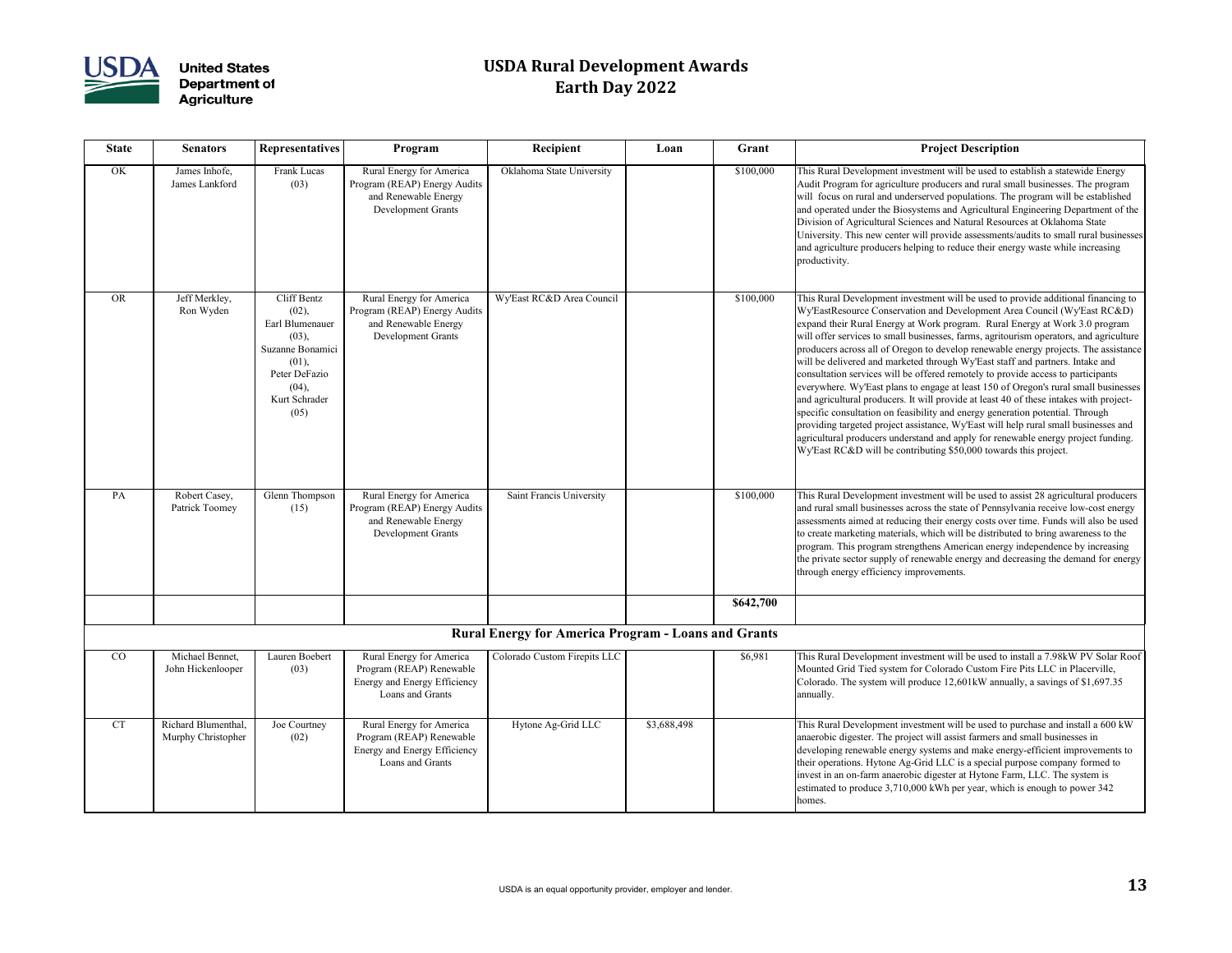

| <b>State</b> | <b>Senators</b>                            | <b>Representatives</b>             | Program                                                                                                  | Recipient                                     | Loan | Grant    | <b>Project Description</b>                                                                                                                                                                                                                                                                    |
|--------------|--------------------------------------------|------------------------------------|----------------------------------------------------------------------------------------------------------|-----------------------------------------------|------|----------|-----------------------------------------------------------------------------------------------------------------------------------------------------------------------------------------------------------------------------------------------------------------------------------------------|
| DE           | Thomas Carper,<br><b>Christopher Coons</b> | Lisa Blunt Rochester<br>(At-Large) | Rural Energy for America<br>Program (REAP) Renewable<br>Energy and Energy Efficiency<br>Loans and Grants | Miranda Enterprises LLC                       |      | \$11,875 | This Rural Development investment will be used to he<br>purchase and install a 22.4kW roof mounted solar syst<br>operates a kennel facility that offers grooming and boa<br>Selbyville. The new system is expected to save the cor<br>costs per year.                                         |
| DE           | Thomas Carper,<br><b>Christopher Coons</b> | Lisa Blunt Rochester<br>(At-Large) | Rural Energy for America<br>Program (REAP) Renewable<br>Energy and Energy Efficiency<br>Loans and Grants | Deerfield Farm Inc.                           |      | \$20,000 | This Rural Development investment will be used to he<br>purchase and install a 75.44kW ground mounted solar<br>operates a farm that produces corn, soybeans, small gr<br>processing in the Lewes. The new system is expected t<br>electrical costs per year.                                  |
| DE           | Thomas Carper,<br><b>Christopher Coons</b> | Lisa Blunt Rochester<br>(At-Large) | Rural Energy for America<br>Program (REAP) Renewable<br>Energy and Energy Efficiency<br>Loans and Grants | Herker Building & Lawn<br>Maintenance Inc.    |      | \$20,000 | This Rural Development investment will be used to he<br>Maintenance Inc. purchase and install a 51.04kW roof<br>Herker Building and Lawn Maintenance Inc. operates<br>specializes in building maintenance and landscape serv<br>area. The new system is expected to save the company<br>year. |
| DE           | Thomas Carper,<br><b>Christopher Coons</b> | Lisa Blunt Rochester<br>(At-Large) | Rural Energy for America<br>Program (REAP) Renewable<br>Energy and Energy Efficiency<br>Loans and Grants | Lullaby Learning Center Inc.                  |      | \$13,125 | This Rural Development investment will be used to he<br>purchase and install a 46.4kW roof mounted solar syst<br>operates a daycare center that serves the Sussex Count<br>expected to save the company \$3,099 in electrical cost                                                            |
| GA           | Jon Ossoff,<br>Raphael Warnock             | Rick Allen<br>(12)                 | Rural Energy for America<br>Program (REAP) Renewable<br>Energy and Energy Efficiency<br>Loans and Grants | Nicholas Hardee                               |      | \$11,250 | This Rural Development investment will be used to pu<br>solar array for Nicholas Hardee, located in Appling Co<br>Hardee is a small business owner operating in poultry<br>GA. This project will generate 32,288 kWh per year, v<br>power three homes.                                        |
| GA           | Jon Ossoff,<br>Raphael Warnock             | Andrew Clyde<br>(09)               | Rural Energy for America<br>Program (REAP) Renewable<br>Energy and Energy Efficiency<br>Loans and Grants | Herrin Communities Inc.                       |      | \$20,000 | This Rural Development investment will be used to pu<br>solar array. Herrin Communities Inc. is a property mar<br>Habersham County, Georgia. This project will realize<br>and income and will replace 33,229 kWh per year, and<br>19,206 kWh per year, enough energy to power five ho         |
| GA           | Jon Ossoff,<br>Raphael Warnock             | Jody Hice<br>(10)                  | Rural Energy for America<br>Program (REAP) Renewable<br>Energy and Energy Efficiency<br>Loans and Grants | <b>Bridges Electrical Contractors</b><br>Inc. |      | \$4,050  | This Rural Development investment will be used to pu<br>solar array. Bridges Electrical Contractors is an electri-<br>Oglethorpe County, Georgia. This project will realize<br>will replace 8,724 kWh per year, enough energy to po                                                           |
| GA           | Jon Ossoff,<br>Raphael Warnock             | Andrew Clyde<br>(09)               | Rural Energy for America<br>Program (REAP) Renewable<br>Energy and Energy Efficiency<br>Loans and Grants | Lester & Lester Enterprises LLC               |      | \$11,057 | This Rural Development investment will be used to pu<br>solar array. Lester & Lester Enterprises is a furniture n<br>Georgia. This project will realize \$4,154 in savings an<br>year, enough energy to power three homes.                                                                    |

| Recipient                                     | Loan | Grant    | <b>Project Description</b>                                                                                                                                                                                                                                                                                                                                                                                                    |
|-----------------------------------------------|------|----------|-------------------------------------------------------------------------------------------------------------------------------------------------------------------------------------------------------------------------------------------------------------------------------------------------------------------------------------------------------------------------------------------------------------------------------|
| Miranda Enterprises LLC                       |      | \$11,875 | This Rural Development investment will be used to help Miranda Enterprises LLC<br>purchase and install a 22.4kW roof mounted solar system. Miranda Enterprises LLC<br>operates a kennel facility that offers grooming and boarding to cats and dogs in<br>Selbyville. The new system is expected to save the company \$3,368 in electrical<br>costs per year.                                                                 |
| Deerfield Farm Inc.                           |      | \$20,000 | This Rural Development investment will be used to help Deerfield Farm Inc.<br>purchase and install a 75.44kW ground mounted solar system. Deerfield Farm Inc.<br>operates a farm that produces corn, soybeans, small grains and vegetables for<br>processing in the Lewes. The new system is expected to save the company \$7,335 in<br>electrical costs per year.                                                            |
| Herker Building & Lawn<br>Maintenance Inc.    |      | \$20,000 | This Rural Development investment will be used to help Herker Building and Lawn<br>Maintenance Inc. purchase and install a 51.04kW roof mounted solar system.<br>Herker Building and Lawn Maintenance Inc. operates a small business that<br>specializes in building maintenance and landscape services in the Sussex County<br>area. The new system is expected to save the company \$7,348 in electrical costs per<br>year. |
| Lullaby Learning Center Inc.                  |      | \$13,125 | This Rural Development investment will be used to help Lullaby Learning Center<br>purchase and install a 46.4kW roof mounted solar system. Lullaby Learning Center<br>operates a daycare center that serves the Sussex County area. The new system is<br>expected to save the company \$3,099 in electrical costs per year.                                                                                                   |
| Nicholas Hardee                               |      | \$11,250 | This Rural Development investment will be used to purchase and install a 20 KW<br>solar array for Nicholas Hardee, located in Appling County, Georgia. Nicholas<br>Hardee is a small business owner operating in poultry production in Baxley,<br>GA. This project will generate 32,288 kWh per year, which is enough electricity to<br>power three homes.                                                                    |
| Herrin Communities Inc.                       |      | \$20,000 | This Rural Development investment will be used to purchase and install a 38 KW<br>solar array. Herrin Communities Inc. is a property management company in<br>Habersham County, Georgia. This project will realize \$4,102.43 per year in savings<br>and income and will replace 33,229 kWh per year, and generate an additional<br>19,206 kWh per year, enough energy to power five homes.                                   |
| <b>Bridges Electrical Contractors</b><br>Inc. |      | \$4,050  | This Rural Development investment will be used to purchase and install a 5.46 KW<br>solar array. Bridges Electrical Contractors is an electrical contracting company in<br>Oglethorpe County, Georgia. This project will realize \$1,251 per year in savings and<br>will replace 8,724 kWh per year, enough energy to power one home.                                                                                         |
| Lester & Lester Enterprises LLC               |      | \$11,057 | This Rural Development investment will be used to purchase and install a 19.2 kW<br>solar array. Lester & Lester Enterprises is a furniture manufacturer in Union County,<br>Georgia. This project will realize \$4,154 in savings and replace 34,560 kWh per<br>year, enough energy to power three homes.                                                                                                                    |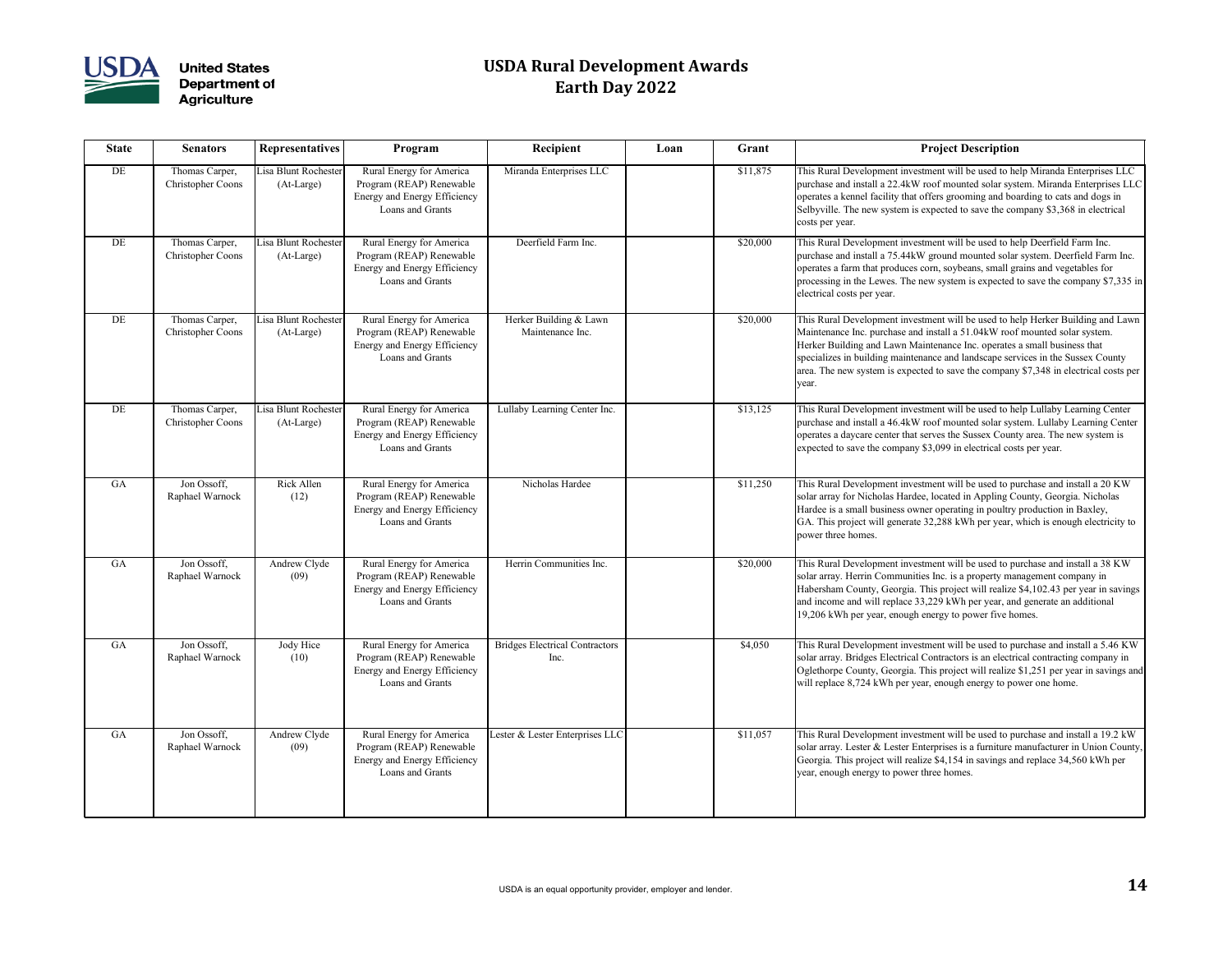

| <b>State</b> | <b>Senators</b>                        | <b>Representatives</b> | Program                                                                                                         | Recipient                     | Loan | Grant    | <b>Project Description</b>                                                                                                                                                                                                                                                                                                                                                                                                                                      |
|--------------|----------------------------------------|------------------------|-----------------------------------------------------------------------------------------------------------------|-------------------------------|------|----------|-----------------------------------------------------------------------------------------------------------------------------------------------------------------------------------------------------------------------------------------------------------------------------------------------------------------------------------------------------------------------------------------------------------------------------------------------------------------|
| GA           | Jon Ossoff,<br>Raphael Warnock         | Andrew Clyde<br>(09)   | Rural Energy for America<br>Program (REAP) Renewable<br>Energy and Energy Efficiency<br>Loans and Grants        | Tony's Plumbing Inc.          |      | \$10,150 | This Rural Development investment will be used to purchase and install a 19.2 kW<br>solar array. Tony's Plumbing Inc. is a plumbing contractor in Union County,<br>Georgia. This project will realize \$4,142 in savings and replace 34,560 kWh per<br>year, enough energy to power three homes.                                                                                                                                                                |
| IA           | Joni Ernst,<br><b>Charles Grassley</b> | Randy Feenstra<br>(04) | Rural Energy for America<br>Program (REAP) Renewable<br>Energy and Energy Efficiency<br>Loans and Grants        | E & A Livestock Farms LLC     |      | \$19,500 | This Rural Development investment will be used to help $E \& A$ Livestock Farms<br>LLC, a swine finishing operation, install a 153-kW solar array. This project is<br>expected to save \$29,487 per year and replace 207,240 kWh (101 percent of<br>business energy use) per year, which is enough energy to power 19 homes. $\Box$                                                                                                                             |
| IA           | Joni Ernst,<br><b>Charles Grassley</b> | Ashley Hinson<br>(01)  | Rural Energy for America<br>Program (REAP) Renewable<br>Energy and Energy Efficiency<br>Loans and Grants        | Landsgard Brothers LLC        |      | \$20,000 | This Rural Development investment will be used to help Landsgard Brothers LLC<br>install one solar array at its Postville and Saint Olaf locations. Landsgard Brothers<br>LLC is a custom livestock feeding operation. This project is expected to save<br>\$21,347 per year. It will replace 148,349 kWh (100 percent of business energy<br>usage) per year, which is enough energy to power 14 homes.                                                         |
| IA           | Joni Ernst,<br><b>Charles Grassley</b> | Ashley Hinson<br>(01)  | Rural Energy for America<br>Program (REAP) Renewable<br><b>Energy and Energy Efficiency</b><br>Loans and Grants | Prairie Hills Enterprises LLC |      | \$20,000 | This Rural Development investment will be used to help install an 83-kWh solar<br>array at its livestock production facility near Fayette, Iowa. This project will realize<br>\$16,483 per year in savings and will generate and replace 113,037 kWh per year (98<br>percent of previous use), which is enough electricity to power ten homes.                                                                                                                  |
| IA           | Joni Ernst,<br><b>Charles Grassley</b> | Ashley Hinson<br>(01)  | Rural Energy for America<br>Program (REAP) Renewable<br>Energy and Energy Efficiency<br>Loans and Grants        | Pride LLP                     |      | \$20,000 | This Rural Development investment will be used to help Pride LLP install a 167-<br>kWh solar array at its livestock production facility near Oelwein, Iowa. This project<br>will realize \$27,016 savings per year and will generate and replace 220,108 kWh<br>per year (91 percent of previous use), which is enough electricity to power 20<br>homes.                                                                                                        |
| ID           | Mike Crapo,<br>James Risch             | Mike Simpson<br>(02)   | Rural Energy for America<br>Program (REAP) Renewable<br>Energy and Energy Efficiency<br>Loans and Grants        | Millenkamp Cattle Inc.        |      | \$18,555 | This Rural Development investment will be used to help Millenkamp Cattle Inc.<br>purchase a Waste Heat Recovery Limited Heat Recovery System that will capture<br>heat and save energy from dairy operations to their operations. Millenkamp Cattle<br>Inc. is a family-owned cattle dairy located in Jerome County, Idaho. This project<br>will save the business $$5,726$ and will replace $95,393$ kwh (65 percent) which is<br>enough to power eight homes. |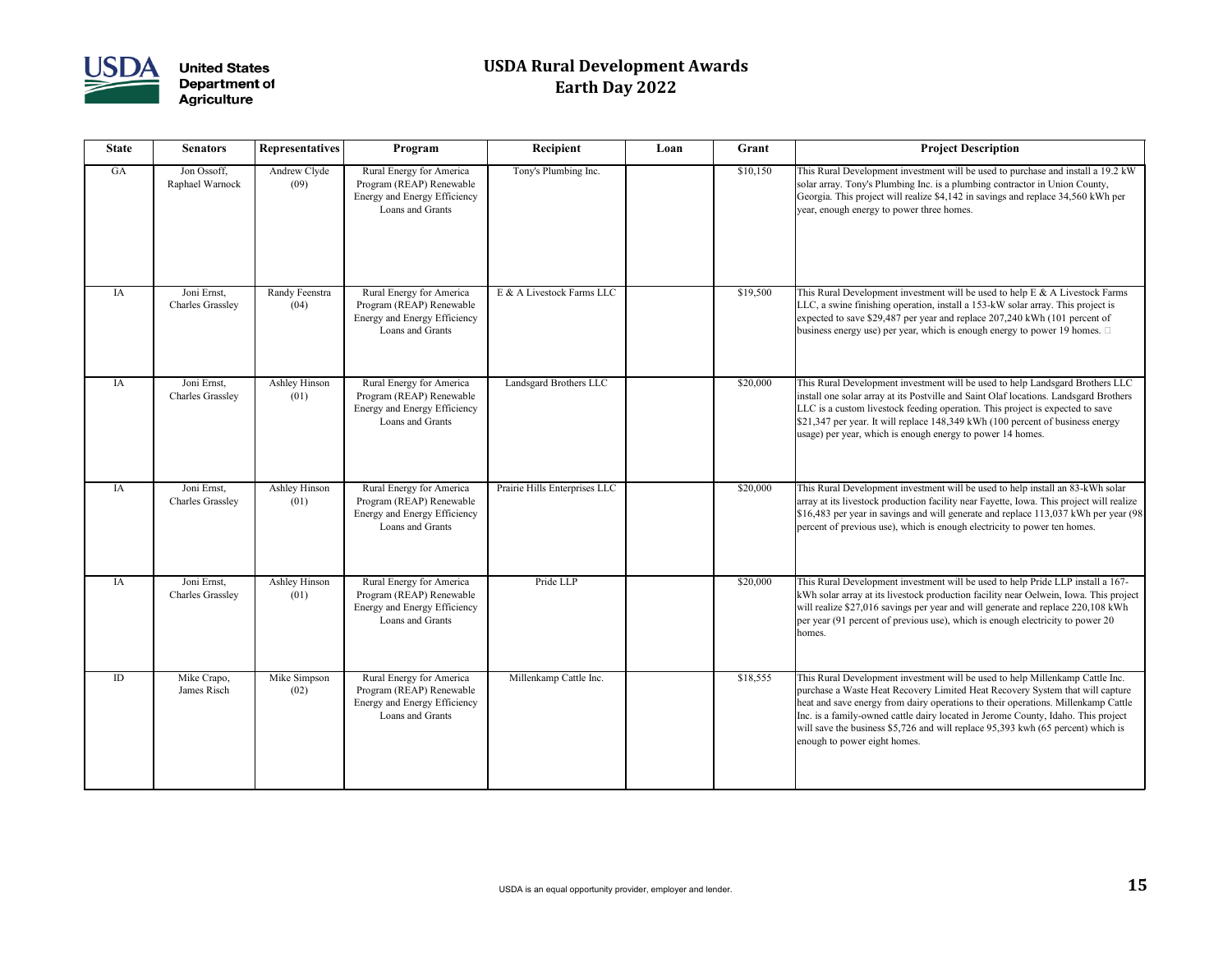

| <b>State</b> | <b>Senators</b>                  | <b>Representatives</b> | Program                                                                                                  | Recipient                         | Loan | Grant    | <b>Project Description</b>                                                                                                                                                                                                                                                                                                                                                                                                    |
|--------------|----------------------------------|------------------------|----------------------------------------------------------------------------------------------------------|-----------------------------------|------|----------|-------------------------------------------------------------------------------------------------------------------------------------------------------------------------------------------------------------------------------------------------------------------------------------------------------------------------------------------------------------------------------------------------------------------------------|
| $\mathbb{N}$ | Mike Braun,<br><b>Todd Young</b> | Jim Banks<br>(03)      | Rural Energy for America<br>Program (REAP) Renewable<br>Energy and Energy Efficiency<br>Loans and Grants | Roger W Hadley II                 |      | \$7,625  | This Rural Development investment will be used to assist Roger Hadley, an<br>agricultural producer that grows and stores grain for resell, make renewable energy<br>improvements to their operations. Project funds will be used to purchase and install<br>a 10.92 kW solar array. This project will save the business \$2,294 per year and will<br>replace 15,291 kWh (65 percent) per year.                                |
| $\mathbb{N}$ | Mike Braun,<br><b>Todd Young</b> | Greg Pence<br>(06)     | Rural Energy for America<br>Program (REAP) Renewable<br>Energy and Energy Efficiency<br>Loans and Grants | H & I Farm Corp.                  |      | \$9,116  | This Rural Development investment will be used to help H & I Farm Corporation<br>develop a renewable energy system for their operations. H & I Farm Corporation<br>will install a 24 KW solar array, to help offset the cost of grain farming. The new<br>system is expected to generate 30,349 KWH per year and save the company \$5,000<br>in electrical costs per year.                                                    |
| ${\rm IN}$   | Mike Braun,<br>Todd Young        | Larry Bucshon<br>(08)  | Rural Energy for America<br>Program (REAP) Renewable<br>Energy and Energy Efficiency<br>Loans and Grants | Vogler Metalwork & Design<br>Inc. |      | \$12,811 | This Rural Development investment will be used to assist Vogler Metalwork install<br>a 24 kW solar array. Vogler Metalwork is a small rural metal fabrication business.<br>This project will realize \$3,996 per year in savings and will replace 32,970 kWh<br>(134 percent) per year.                                                                                                                                       |
| $\mathbb{N}$ | Mike Braun,<br>Todd Young        | Frank Mrvan<br>(01)    | Rural Energy for America<br>Program (REAP) Renewable<br>Energy and Energy Efficiency<br>Loans and Grants | Parkman Mini Storage LLC          |      | \$4,663  | This Rural Development investment will be used to assist Parkman Mini Storage<br>LLC install a renewable energy system for their operations. Parkman Mini Storage<br>is a storage facility in LaPorte County, Indiana. Project funds will be used to<br>purchase and install a 8 kW solar array. This project will realize \$1,900 per year in<br>savings and will replace $11,674$ kWh (96 percent) per year.                |
| $\mathbb{N}$ | Mike Braun,<br>Todd Young        | Frank Mrvan<br>(01)    | Rural Energy for America<br>Program (REAP) Renewable<br>Energy and Energy Efficiency<br>Loans and Grants | Parkman Farms LLC                 |      | \$20,000 | This Rural Development investment will be used to assist Parkman Farms install a<br>renewable energy system for their operations. Parkman Farms is an agricultural<br>grain producer. Project funds will be used to purchase and install a 44kW solar array<br>in three locations. This project will save the business \$7,500 per year and will<br>replace 59,529 kWh (115 percent) per year.                                |
| ${\rm IN}$   | Mike Braun,<br>Todd Young        | Frank Mrvan<br>(01)    | Rural Energy for America<br>Program (REAP) Renewable<br>Energy and Energy Efficiency<br>Loans and Grants | Parkman Excavating Inc.           |      | \$4,780  | This Rural Development investment will be used to assist Parkman Excavating in<br>developing a renewable energy system for their operations. Parkman Excavating is<br>a small rural excavating business, located in Westville, Indiana. Project funds will<br>be used to purchase and install a 8 kW solar array. This project will realize \$1,700<br>per year in savings and will replace 11,495 kWh (95 percent) per year. |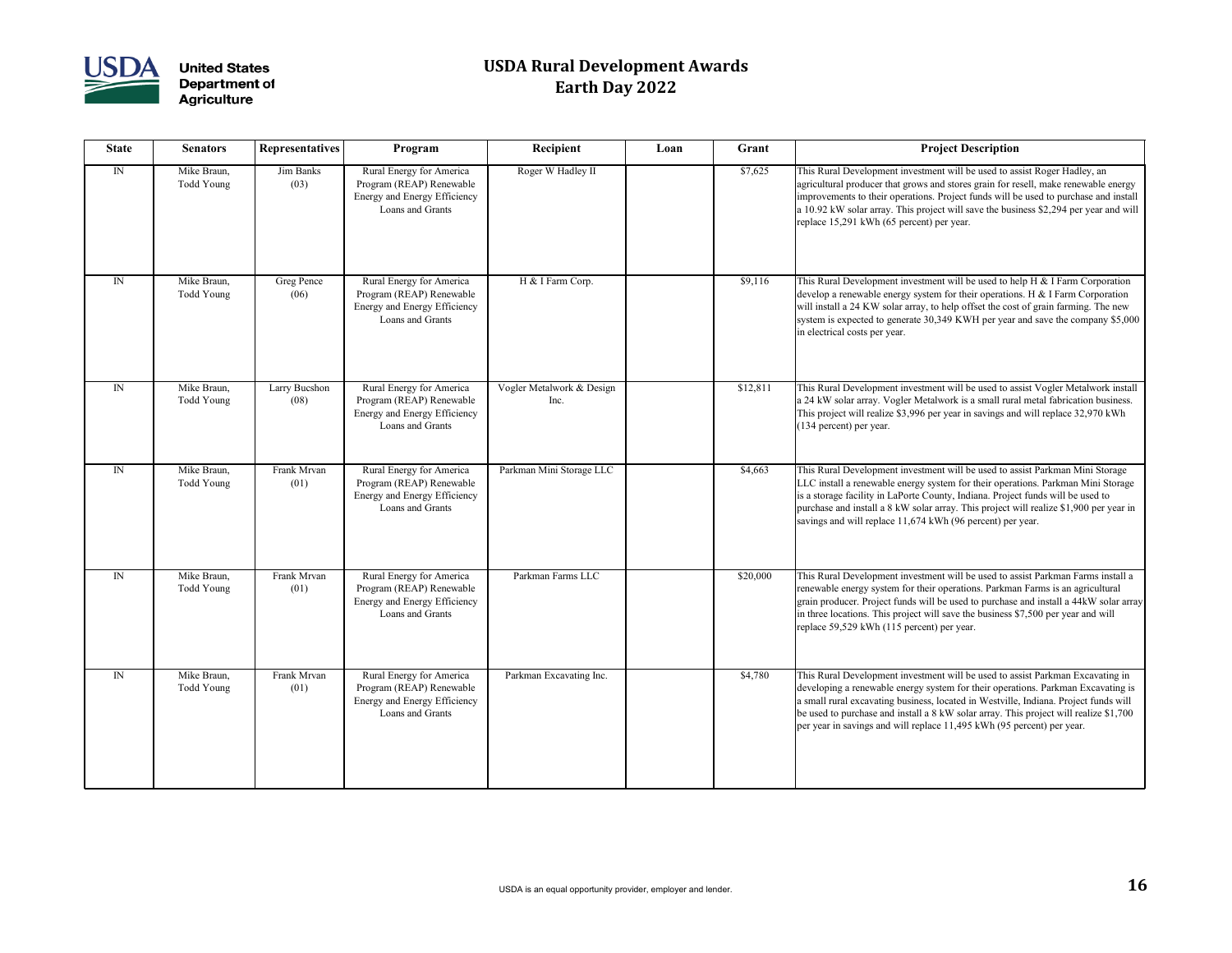

| <b>State</b> | <b>Senators</b>                | <b>Representatives</b>     | Program                                                                                                  | Recipient                                   | Loan | Grant    | <b>Project Description</b>                                                                                                                                                                                                                                                                       |
|--------------|--------------------------------|----------------------------|----------------------------------------------------------------------------------------------------------|---------------------------------------------|------|----------|--------------------------------------------------------------------------------------------------------------------------------------------------------------------------------------------------------------------------------------------------------------------------------------------------|
| $\mathbb{N}$ | Mike Braun,<br>Todd Young      | Larry Bucshon<br>(08)      | Rural Energy for America<br>Program (REAP) Renewable<br>Energy and Energy Efficiency<br>Loans and Grants | Prime Time Productions Inc.                 |      | \$4,574  | This Rural Development investment will be used to he<br>Inc. purchase and install a $13.68$ kW solar array. This<br>$\vert$ \$2,244 per year and will replace 16,670 kWh (92 perc                                                                                                                |
| $\mathbb{N}$ | Mike Braun,<br>Todd Young      | Greg Pence<br>(06)         | Rural Energy for America<br>Program (REAP) Renewable<br>Energy and Energy Efficiency<br>Loans and Grants | J & J Livestock LLC                         |      | \$20,000 | This Rural Development investment will be used to as<br>rural custom livestock feeding small business, develop<br>for their operations. Project funds will be used to purc<br>array. This project will save the business \$9,763 per you<br>84,070kWh (42 percent) per year, which is enough ele |
| $\mathbb{N}$ | Mike Braun,<br>Todd Young      | Larry Bucshon<br>(08)      | Rural Energy for America<br>Program (REAP) Renewable<br>Energy and Energy Efficiency<br>Loans and Grants | Westfall Storage LLC dba A Big<br>Toy Store |      | \$4,961  | This Rural Development investment will be used to he<br>install a roof mounted solar array on their storage facil<br>panels will produce 19,670 kWh annually, and will say<br>year.                                                                                                              |
| KS           | Roger Marshall,<br>Jerry Moran | Ron Estes<br>(04)          | Rural Energy for America<br>Program (REAP) Renewable<br>Energy and Energy Efficiency<br>Loans and Grants | Clock Real Estate LLC                       |      | \$20,000 | This Rural Development investment will be used to pu<br>rooftop mounted solar array. The project is estimated t<br>year, enough energy to power seven homes. Clock Rea<br>holding company based out of Winfield and currently                                                                    |
| KS           | Roger Marshall,<br>Jerry Moran | <b>Tracey Mann</b><br>(01) | Rural Energy for America<br>Program (REAP) Renewable<br>Energy and Energy Efficiency<br>Loans and Grants | <b>BS</b> Trailer Sales Inc.                |      | \$20,000 | This Rural Development investment will be used to pu<br>wind turbine for BS Trailer Sales, Inc., a business in D<br>realize \$4,583 savings per year and will produce 58,76<br>electricity to power five homes.                                                                                  |
| KS           | Roger Marshall,<br>Jerry Moran | Jake LaTurner<br>(01)      | Rural Energy for America<br>Program (REAP) Renewable<br>Energy and Energy Efficiency<br>Loans and Grants | Gerken Rent-All Inc.                        |      | \$20,000 | This Rural Development investment will be used to he<br>purchase and install LED lighting for locations in Emp<br>All Inc. is an equipment rental business based in Paola<br>people. The project is estimated to save 339,417 kWh<br>60.56 percent of their energy usage and is enough ener      |

| Recipient                                         | Loan | Grant    | <b>Project Description</b>                                                                                                                                                                                                                                                                                                                                                                                                                               |
|---------------------------------------------------|------|----------|----------------------------------------------------------------------------------------------------------------------------------------------------------------------------------------------------------------------------------------------------------------------------------------------------------------------------------------------------------------------------------------------------------------------------------------------------------|
| Prime Time Productions Inc.                       |      | \$4,574  | This Rural Development investment will be used to help Prime Time Production<br>Inc. purchase and install a 13.68 kW solar array. This project will save the business<br>\$2,244 per year and will replace 16,670 kWh (92 percent) per year.                                                                                                                                                                                                             |
| J & J Livestock LLC                               |      | \$20,000 | This Rural Development investment will be used to assist J&J Livestock LLC, a<br>rural custom livestock feeding small business, develop a renewable energy system<br>for their operations. Project funds will be used to purchase and install a 60 kW solar<br>array. This project will save the business \$9,763 per year and will replace<br>$\left  84,070 \text{kWh} \right $ (42 percent) per year, which is enough electricity to power six homes. |
| estfall Storage LLC dba A Big<br><b>Toy Store</b> |      | \$4,961  | This Rural Development investment will be used to help Westfall Storage LLC<br>install a roof mounted solar array on their storage facility in Newburgh, Indiana. The<br>panels will produce 19,670 kWh annually, and will save the business \$2,500 per<br>year.                                                                                                                                                                                        |
| <b>Clock Real Estate LLC</b>                      |      | \$20,000 | This Rural Development investment will be used to purchase and install a 60 kW<br>rooftop mounted solar array. The project is estimated to generate 81,668 kWh per<br>year, enough energy to power seven homes. Clock Real Estate LLC is a real estate<br>holding company based out of Winfield and currently has one employee.                                                                                                                          |
| <b>BS</b> Trailer Sales Inc.                      |      | \$20,000 | This Rural Development investment will be used to purchase and install a 15 KW<br>wind turbine for BS Trailer Sales, Inc., a business in Dodge City. This project will<br>realize \$4,583 savings per year and will produce 58,764 kWh per year, enough<br>electricity to power five homes.                                                                                                                                                              |
| Gerken Rent-All Inc.                              |      | \$20,000 | This Rural Development investment will be used to help Gerken Rent-All Inc.<br>purchase and install LED lighting for locations in Emporia, Kansas. Gerken Rent-<br>All Inc. is an equipment rental business based in Paola that employs over 400<br>people. The project is estimated to save 339,417 kWh per year. This equates to<br>$\vert$ 60.56 percent of their energy usage and is enough energy to power 31 homes.                                |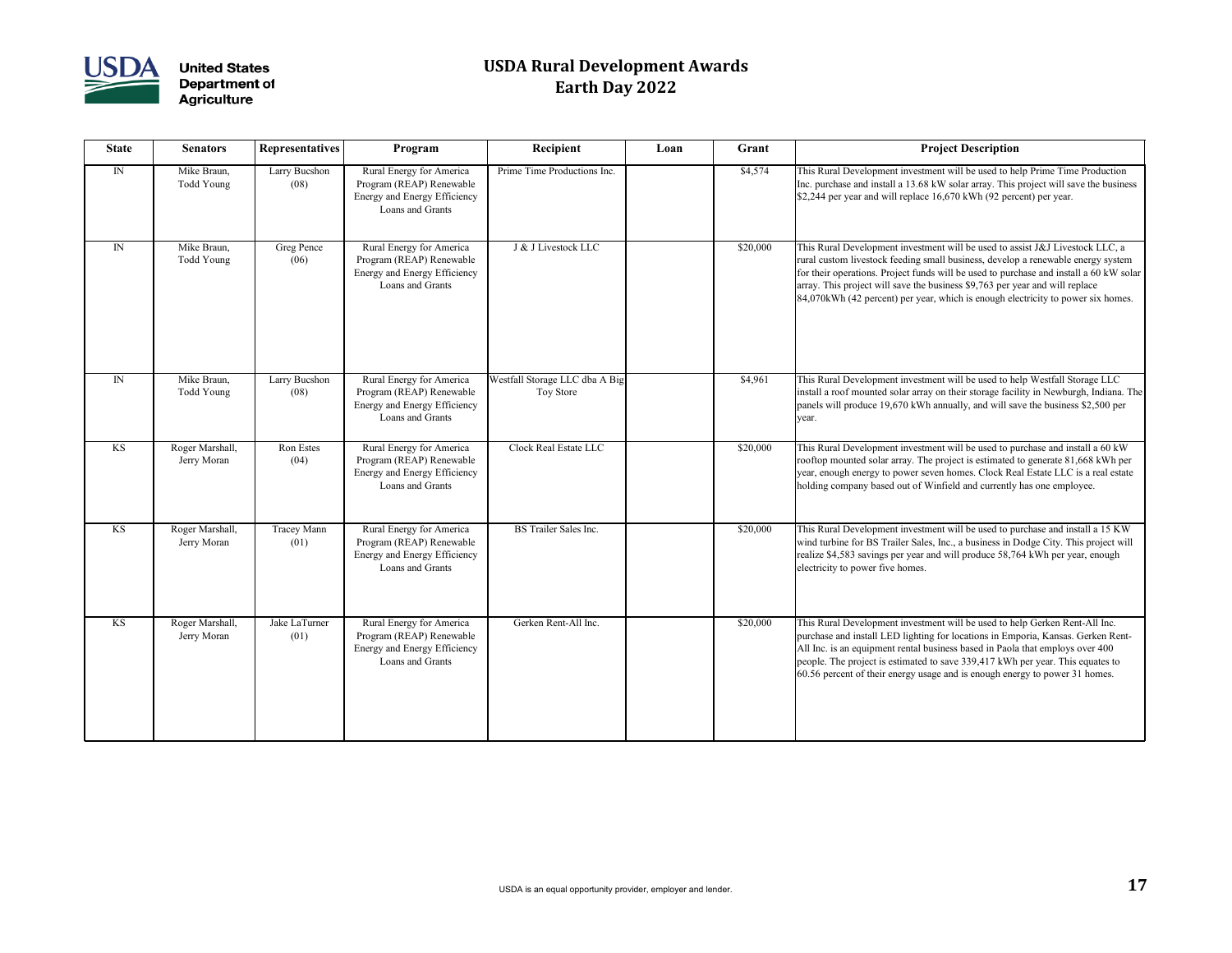

| <b>State</b> | <b>Senators</b>                | <b>Representatives</b>       | Program                                                                                                  | Recipient                  | Loan | Grant    | <b>Project Description</b>                                                                                                                                                                                                                                                                                                                            |
|--------------|--------------------------------|------------------------------|----------------------------------------------------------------------------------------------------------|----------------------------|------|----------|-------------------------------------------------------------------------------------------------------------------------------------------------------------------------------------------------------------------------------------------------------------------------------------------------------------------------------------------------------|
| KS           | Roger Marshall,<br>Jerry Moran | Ron Estes<br>(04)            | Rural Energy for America<br>Program (REAP) Renewable<br>Energy and Energy Efficiency<br>Loans and Grants | Boyd B Brant               |      | \$10,360 | This Rural Development investment will be used to he<br>Brant purchase and install irrigation equipment in Prat<br>estimated to save 42,887 kWh per year. This equates t<br>energy usage and is enough energy to power 4 homes.<br> job.                                                                                                              |
| KY           | Mitch McConnell,<br>Rand Paul  | James Comer<br>(01)          | Rural Energy for America<br>Program (REAP) Renewable<br>Energy and Energy Efficiency<br>Loans and Grants | Roy Sauder Farm            |      | \$18,928 | This Rural Development investment will be used to pu<br>photovoltaic array system. This project will assist farm<br>businesses in developing renewable energy systems an<br>improvements to their operations. Roy Sauder owns an<br>Casey County, Kentucky. This project will realize \$4,8<br>will replace 52,848 kWh of electricity, which is enoug |
| KY           | Mitch McConnell,<br>Rand Paul  | James Comer<br>(01)          | Rural Energy for America<br>Program (REAP) Renewable<br>Energy and Energy Efficiency<br>Loans and Grants | Leon Sauder Farm           |      | \$19,859 | This Rural Development investment will be used to pu<br>photovoltaic array system. Leon Sauder owns and ope<br>County, Kentucky. This project will realize \$6,252.39<br>replace 67,230 kWh of electricity, which is enough to                                                                                                                        |
| KY           | Mitch McConnell,<br>Rand Paul  | James Comer<br>(01)          | Rural Energy for America<br>Program (REAP) Renewable<br>Energy and Energy Efficiency<br>Loans and Grants | Glenn Sauder Farm          |      | \$19,999 | This Rural Development investment will be used to pu<br>photovoltaic array system. Glenn Sauder owns and ope<br>County, Kentucky. This project will realize \$5,185 per<br>replace 56,073 kWh of electricity, which is enough to                                                                                                                      |
| KY           | Mitch McConnell,<br>Rand Paul  | <b>Brett Guthrie</b><br>(02) | Rural Energy for America<br>Program (REAP) Renewable<br>Energy and Energy Efficiency<br>Loans and Grants | <b>CAS Real Estate LLC</b> |      | \$19,999 | This Rural Development investment will be used to he<br>purchase and install a roof mounted 39.5-kW photovo<br>Estate LLC is in Hardin County, Kentucky. This proje<br>year in energy generation and will replace 47,371 kWl<br>enough to power 4.3 homes.                                                                                            |
| <b>KY</b>    | Mitch McConnell,<br>Rand Paul  | James Comer<br>(01)          | Rural Energy for America<br>Program (REAP) Renewable<br>Energy and Energy Efficiency<br>Loans and Grants | Lawless-Smith Supply Inc.  |      | \$19,859 | This Rural Development investment will be used to he<br>purchase and install a roof mounted 44.8-kW photovo<br>Smith Supply Inc owns a hardware store located in R<br>project will realize \$5,757 per year in energy generation<br>kWh of electricity, which is enough to power 4.8 hom-                                                             |

| Recipient                  | Loan | Grant    | <b>Project Description</b>                                                                                                                                                                                                                                                                                                                                                                                                                                                                                             |
|----------------------------|------|----------|------------------------------------------------------------------------------------------------------------------------------------------------------------------------------------------------------------------------------------------------------------------------------------------------------------------------------------------------------------------------------------------------------------------------------------------------------------------------------------------------------------------------|
| Boyd B Brant               |      | \$10,360 | This Rural Development investment will be used to help Boyd B. and Dedra K.<br>Brant purchase and install irrigation equipment in Pratt County. The project is<br>estimated to save 42,887 kWh per year. This equates to 60.56 percent of their<br>energy usage and is enough energy to power 4 homes. This project will save one<br>job.                                                                                                                                                                              |
| Roy Sauder Farm            |      | \$18,928 | This Rural Development investment will be used to purchase and install a 43.2-kW<br>photovoltaic array system. This project will assist farmers, ranchers, and rural small<br>businesses in developing renewable energy systems and to make energy-efficiency<br>improvements to their operations. Roy Sauder owns and operates a poultry farm in<br>Casey County, Kentucky. This project will realize \$4,896 per year in savings, and<br>will replace 52,848 kWh of electricity, which is enough to power 4.8 homes. |
| Leon Sauder Farm           |      | \$19,859 | This Rural Development investment will be used to purchase and install a 51.6-kW<br>photovoltaic array system. Leon Sauder owns and operates a poultry farm in Casey<br>County, Kentucky. This project will realize \$6,252.39 per year in savings, and will<br>replace 67,230 kWh of electricity, which is enough to power 6.19 homes.                                                                                                                                                                                |
| Glenn Sauder Farm          |      | \$19,999 | This Rural Development investment will be used to purchase and install a 42-kW<br>photovoltaic array system. Glenn Sauder owns and operates a poultry farm in Casey<br>County, Kentucky. This project will realize \$5,185 per year in savings, and will<br>replace 56,073 kWh of electricity, which is enough to power 5.1 homes.                                                                                                                                                                                     |
| <b>CAS Real Estate LLC</b> |      | \$19,999 | This Rural Development investment will be used to help CAS Real Estate LLC<br>purchase and install a roof mounted 39.5-kW photovoltaic array system. CAS Real<br>Estate LLC is in Hardin County, Kentucky. This project will realize \$5,376.51 per<br>year in energy generation and will replace 47,371 kWh of electricity, which is<br>enough to power 4.3 homes.                                                                                                                                                    |
| Lawless-Smith Supply Inc.  |      | \$19,859 | This Rural Development investment will be used to help Lawless-Smith Supply Inc<br>purchase and install a roof mounted 44.8-kW photovoltaic array system. Lawless-<br>Smith Supply Inc owns a hardware store located in Russell County, Kentucky. This<br>project will realize \$5,757 per year in energy generation, and will replace 52,228<br>kWh of electricity, which is enough to power 4.8 homes.                                                                                                               |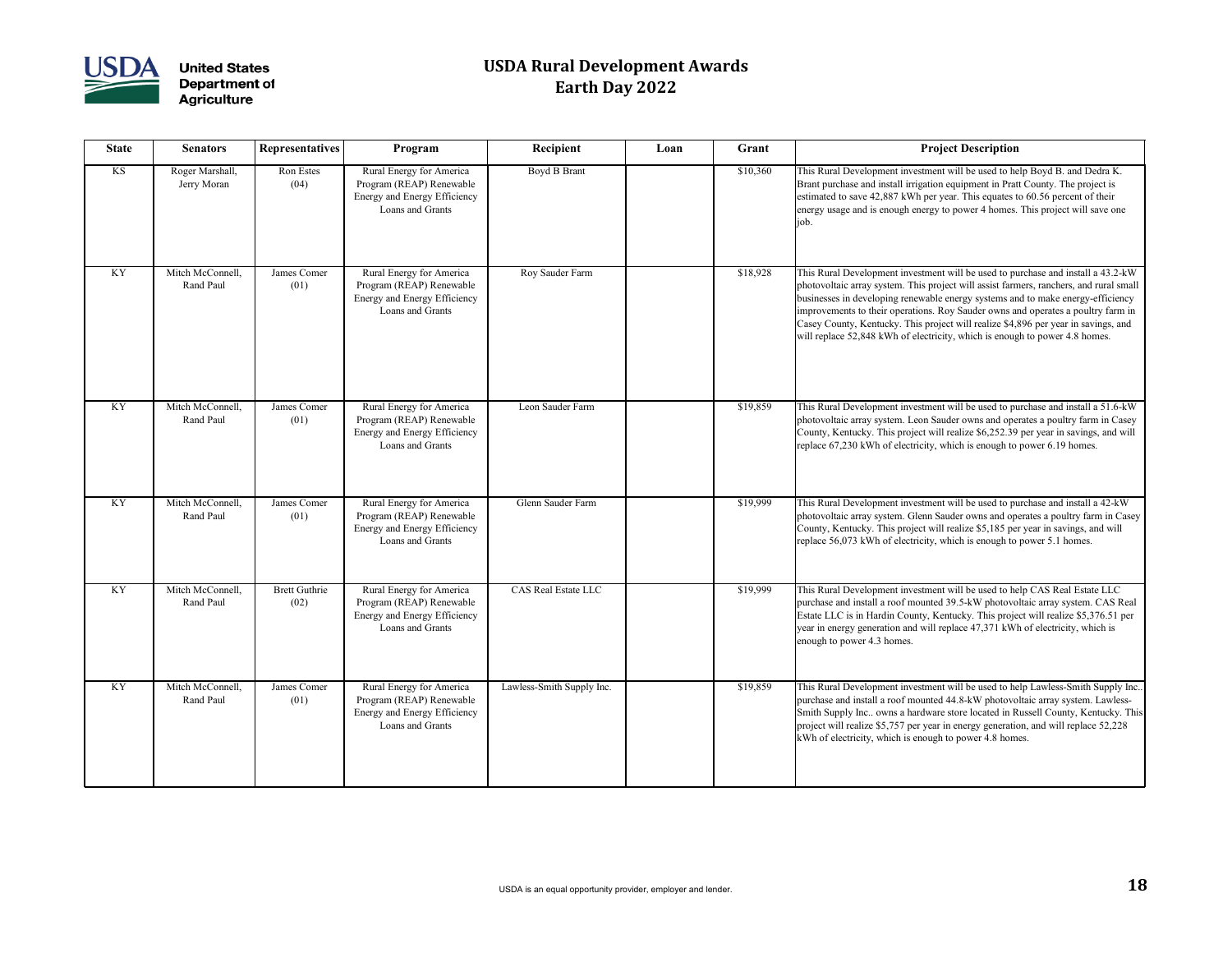

| <b>State</b> | <b>Senators</b>                      | <b>Representatives</b>       | Program                                                                                                         | Recipient                               | Loan | Grant    | <b>Project Description</b>                                                                                                                                                                                                                                          |
|--------------|--------------------------------------|------------------------------|-----------------------------------------------------------------------------------------------------------------|-----------------------------------------|------|----------|---------------------------------------------------------------------------------------------------------------------------------------------------------------------------------------------------------------------------------------------------------------------|
| KY           | Mitch McConnell,<br>Rand Paul        | Andy Barr (06)               | Rural Energy for America<br>Program (REAP) Renewable<br>Energy and Energy Efficiency<br>Loans and Grants        | Wildside Winery dba The Grape<br>Escape |      | \$19,929 | This Rural Development investment will be used to he<br>Grape Escape LLC purchase and install a 29.2-kW phe<br>business is in Woodford County, Kentucky. This proje<br>year in energy generation, and will replace 40,335 kW<br>enough to power 3.7 homes.          |
| LA           | Bill Cassidy,<br>John Neely Kennedy  | <b>Garret Graves</b><br>(06) | Rural Energy for America<br>Program (REAP) Renewable<br>Energy and Energy Efficiency<br>Loans and Grants        | Thermo-Guard Industrial LLC             |      | \$18,312 | This Rural Development investment will be used to he<br>industrial insulation provider in Franklinton, Louisiana<br>photovoltaic system. This project is expected to save \$<br>$ 25,588$ kWh (46 percent of the company's energy use)<br>energy to power two homes |
| LA           | Bill Cassidy,<br>John Neely Kennedy  | Julia Letlow<br>(05)         | Rural Energy for America<br>Program (REAP) Renewable<br>Energy and Energy Efficiency<br>Loans and Grants        | Ellis Farm LLC                          |      | \$20,000 | This Rural Development investment will be used to he<br>farming operation in Krotz Springs, Louisiana, install<br>system. This project is expected to save \$11,741 per y<br>hours (kWh) per year, which is enough energy to power                                  |
| LA           | Bill Cassidy,<br>John Neely Kennedy  | Julia Letlow<br>(05)         | Rural Energy for America<br>Program (REAP) Renewable<br>Energy and Energy Efficiency<br>Loans and Grants        | Pierce Foods Inc.                       |      | \$4,555  | This Rural Development investment will be used to he<br>grocery store in Franklinton, Louisiana, install LED lig<br>expected to save \$3,999 per year. It will save 41,963 k<br>company's energy use) per year, which is enough energy                              |
| <b>MD</b>    | Benjamin Cardin,<br>Chris Van Hollen | Jamie Raskin<br>(08)         | Rural Energy for America<br>Program (REAP) Renewable<br><b>Energy and Energy Efficiency</b><br>Loans and Grants | Scenic View Orchards Inc.               |      | \$20,000 | This Rural Development investment will be used to he<br>LLC purchase and install a 44.8kW ground mounted s<br>Orchards LLC operates a produce farm in Frederick C<br>expected to save the company $$6,250$ in electrical cost                                       |
| MD           | Benjamin Cardin,<br>Chris Van Hollen | Jamie Raskin<br>(08)         | Rural Energy for America<br>Program (REAP) Renewable<br>Energy and Energy Efficiency<br>Loans and Grants        | Links Bridge Vineyards LLC              |      | \$20,000 | This Rural Development investment will be used to he<br>purchase and install a 36kW roof-mounted solar system<br>operates a vineyard in the Frederick County area. The<br>save the company \$3,129 in electrical costs per year.                                    |

| Recipient                               | Loan | Grant    | <b>Project Description</b>                                                                                                                                                                                                                                                                                                                                               |
|-----------------------------------------|------|----------|--------------------------------------------------------------------------------------------------------------------------------------------------------------------------------------------------------------------------------------------------------------------------------------------------------------------------------------------------------------------------|
| Vildside Winery dba The Grape<br>Escape |      | \$19,929 | This Rural Development investment will be used to help Wildside Winery, dba The<br>Grape Escape LLC purchase and install a 29.2-kW photovoltaic array system. The<br>business is in Woodford County, Kentucky. This project will realize \$4,440.88 per<br>year in energy generation, and will replace 40,335 kWh of electricity, which is<br>enough to power 3.7 homes. |
| Thermo-Guard Industrial LLC             |      | \$18,312 | This Rural Development investment will be used to help Thermo-Guard, an<br>industrial insulation provider in Franklinton, Louisiana, install a 16.56 kW solar<br>photovoltaic system. This project is expected to save \$4,993 per year and replace<br>25,588 kWh (46 percent of the company's energy use) per year, which is enough<br>energy to power two homes        |
| Ellis Farm LLC                          |      | \$20,000 | This Rural Development investment will be used to help Ellis Farm, a row crop<br>farming operation in Krotz Springs, Louisiana, install an energy efficient grain dryer<br>system. This project is expected to save \$11,741 per year and save 212,603 kilowatt<br>hours (kWh) per year, which is enough energy to power 20 homes.                                       |
| Pierce Foods Inc.                       |      | \$4,555  | This Rural Development investment will be used to help Pierce Foods Inc., a<br>grocery store in Franklinton, Louisiana, install LED lighting. This project is<br>expected to save \$3,999 per year. It will save $41,963$ kWh (5.67 percent of the<br>company's energy use) per year, which is enough energy to power four homes.                                        |
| Scenic View Orchards Inc.               |      | \$20,000 | This Rural Development investment will be used to help Scenic View Orchards<br>LLC purchase and install a 44.8kW ground mounted solar system. Scenic View<br>Orchards LLC operates a produce farm in Frederick County. The new system is<br>expected to save the company \$6,250 in electrical costs per year.                                                           |
| Links Bridge Vineyards LLC              |      | \$20,000 | This Rural Development investment will be used to help Links Bridge Vineyard<br>purchase and install a 36kW roof-mounted solar system. Links Bridge Vineyard<br>operates a vineyard in the Frederick County area. The new system is expected to<br>save the company \$3,129 in electrical costs per year.                                                                |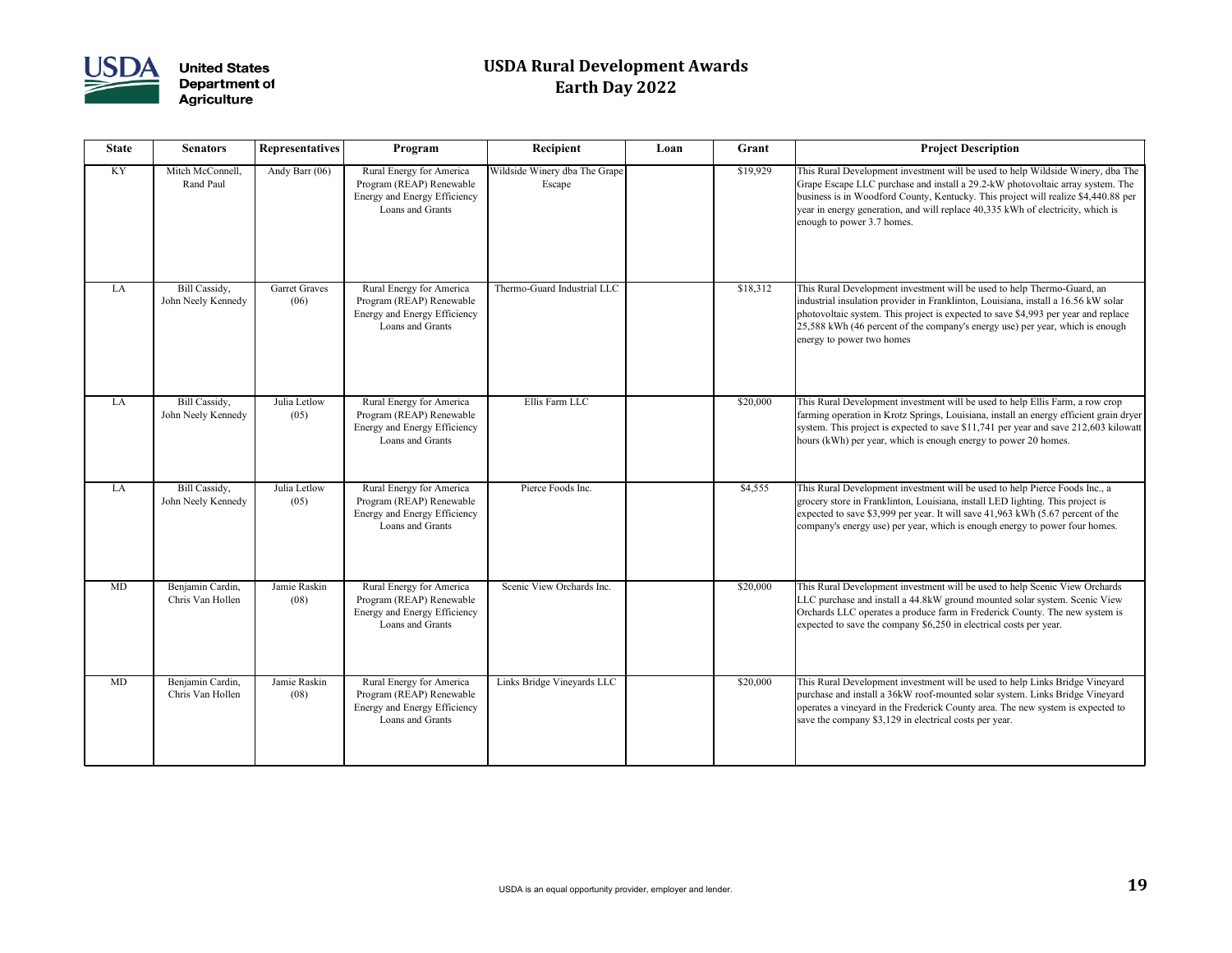

| <b>State</b> | <b>Senators</b>                      | <b>Representatives</b>  | Program                                                                                                  | Recipient                              | Loan        | Grant    | <b>Project Description</b>                                                                                                                                                                                                                                                                                                                                                         |
|--------------|--------------------------------------|-------------------------|----------------------------------------------------------------------------------------------------------|----------------------------------------|-------------|----------|------------------------------------------------------------------------------------------------------------------------------------------------------------------------------------------------------------------------------------------------------------------------------------------------------------------------------------------------------------------------------------|
| MD           | Benjamin Cardin,<br>Chris Van Hollen | David Trone<br>(06)     | Rural Energy for America<br>Program (REAP) Renewable<br>Energy and Energy Efficiency<br>Loans and Grants | Automated Office Equipment<br>Inc.     |             | \$4,502  | This Rural Development investment will be used to he<br>Equipment Inc. purchase and install a 10kW roof mou<br>Office Equipment Inc. operates a small business that s<br>equipment in Williamsport. The new system is expected<br>$\vert$ \$1,598 in electrical costs per year.                                                                                                    |
| MD           | Benjamin Cardin,<br>Chris Van Hollen | Andy Harris<br>(01)     | Rural Energy for America<br>Program (REAP) Renewable<br>Energy and Energy Efficiency<br>Loans and Grants | Shannahan Water Company Inc.           |             | \$20,000 | This Rural Development investment will be used to he<br>71.69kW roof mounted solar system. Shannahan Wate<br>and fabricates water purification systems in Salisbury.<br>to save the company \$7,279 in electrical costs per year                                                                                                                                                   |
| <b>ME</b>    | Suusan Collins,<br>Angus King        | Jared Golden<br>(02)    | Rural Energy for America<br>Program (REAP) Renewable<br>Energy and Energy Efficiency<br>Loans and Grants | 29 Brickyard Circle LLC                |             | \$20,000 | This Rural Development investment will be used to pr<br>Brickyard Circle LLC to build a 49.59 kilowatt roof-n<br>Auburn, Maine. The system is expected to generate 58                                                                                                                                                                                                              |
| <b>ME</b>    | Suusan Collins,<br>Angus King        | Chellie Pingree<br>(01) | Rural Energy for America<br>Program (REAP) Renewable<br>Energy and Energy Efficiency<br>Loans and Grants | Maxcy's Mill Solar LLC                 | \$5,000,000 |          | This Rural Development investment will be used to pr<br>Maxcy's Mill Solar LLC to build a 2.414 MWdc groui<br>located in rural Windsor, Maine. The project has intero<br>billing agreements in place with Central Maine Power<br>produce 3,431,839 kilowatt hours (kWh) of electricity<br>operation, and will create three jobs at an average of \$                                |
| <b>ME</b>    | Suusan Collins,<br>Angus King        | Chellie Pingree<br>(01) | Rural Energy for America<br>Program (REAP) Renewable<br>Energy and Energy Efficiency<br>Loans and Grants | Waldoboro Solar LLC                    | \$5,500,000 |          | This Rural Development investment will be used to pr<br>Waldoboro Solar LLC to build a 2.597 MW ground-n<br>in Washington, Maine. The project has interconnection<br>agreements in place with Central Maine Power Compa<br>3,681,715 kilowatt hours (kWh) of electricity in the fir<br>will create three jobs at an average of \$30/hour.                                          |
| MI           | Gary Peters,<br>Debbie Stabenow      | Tim Walberg<br>(07)     | Rural Energy for America<br>Program (REAP) Renewable<br>Energy and Energy Efficiency<br>Loans and Grants | Showcase Gardens & Farm<br>Market Inc. |             | \$20,000 | This Rural Development investment will be used to pu<br>roof mount solar PV system that will help a rural smal<br>& Farm Market Inc. is a 29 year old Veteran owned bu<br>floriculture and landscaping. This project will realize \$<br>and will replace 38,600 kWh (96 percent) per year, wh<br>power 3 homes. Project payback is 16 years.                                       |
| MI           | Gary Peters,<br>Debbie Stabenow      | Jack Bergman<br>(01)    | Rural Energy for America<br>Program (REAP) Renewable<br>Energy and Energy Efficiency<br>Loans and Grants | <b>Sweetorr Farms LLC</b>              |             | \$20,000 | This Rural Development investment will be used to pu<br>and 90kW solar PV systems that will help a rural smal<br>generation project. SweetOrr Farms LLC is a solar ger<br>selling the generated energy to the Cheboygan area sch<br>purchase power agreement. This project will realize \$2<br>will generate 197,548 kWh per year, which is enough<br>Project payback is 11 years. |

| Recipient                                 | Loan        | Grant    | <b>Project Description</b>                                                                                                                                                                                                                                                                                                                                                                                                                                                                                                                   |
|-------------------------------------------|-------------|----------|----------------------------------------------------------------------------------------------------------------------------------------------------------------------------------------------------------------------------------------------------------------------------------------------------------------------------------------------------------------------------------------------------------------------------------------------------------------------------------------------------------------------------------------------|
| <b>Automated Office Equipment</b><br>Inc. |             | \$4,502  | This Rural Development investment will be used to help Automated Office<br>Equipment Inc. purchase and install a 10kW roof mounted solar system. Automated<br>Office Equipment Inc. operates a small business that sells and services office<br>equipment in Williamsport. The new system is expected to save the company<br>\$1,598 in electrical costs per year.                                                                                                                                                                           |
| Shannahan Water Company Inc.              |             | \$20,000 | This Rural Development investment will be used to help purchase and install a<br>71.69kW roof mounted solar system. Shannahan Water Company Inc. sells, services<br>and fabricates water purification systems in Salisbury. The new system is expected<br>to save the company \$7,279 in electrical costs per year.                                                                                                                                                                                                                          |
| 29 Brickyard Circle LLC                   |             | \$20,000 | This Rural Development investment will be used to provide financing to 29<br>Brickyard Circle LLC to build a 49.59 kilowatt roof-mount solar PV array in<br>Auburn, Maine. The system is expected to generate 58,058 kilowatt hours annually.                                                                                                                                                                                                                                                                                                |
| Maxcy's Mill Solar LLC                    | \$5,000,000 |          | This Rural Development investment will be used to provide permanent financing to<br>Maxcy's Mill Solar LLC to build a 2.414 MWdc ground-mounted solar project<br>located in rural Windsor, Maine. The project has interconnection and net energy<br>billing agreements in place with Central Maine Power Company, is expected to<br>produce 3,431,839 kilowatt hours (kWh) of electricity in the first full year of<br>operation, and will create three jobs at an average of \$30/hour.                                                     |
| Waldoboro Solar LLC                       | \$5,500,000 |          | This Rural Development investment will be used to provide permanent financing to<br>Waldoboro Solar LLC to build a 2.597 MW ground-mounted solar facility located<br>in Washington, Maine. The project has interconnection and net energy billing<br>agreements in place with Central Maine Power Company, is expected to produce<br>3,681,715 kilowatt hours (kWh) of electricity in the first full year of operation, and<br>will create three jobs at an average of \$30/hour.                                                            |
| Showcase Gardens & Farm<br>Market Inc.    |             | \$20,000 | This Rural Development investment will be used to purchase and install a 38.8 kW<br>roof mount solar PV system that will help a rural small business. Showcase Gardens<br>& Farm Market Inc. is a 29 year old Veteran owned business specializing in<br>floriculture and landscaping. This project will realize \$5,169 per year in savings,<br>and will replace 38,600 kWh (96 percent) per year, which is enough energy to<br>power 3 homes. Project payback is 16 years.                                                                  |
| <b>Sweetorr Farms LLC</b>                 |             | \$20,000 | This Rural Development investment will be used to purchase and install a 79 kW<br>and 90kW solar PV systems that will help a rural small business with a solar<br>generation project. SweetOrr Farms LLC is a solar generation company that will be<br>selling the generated energy to the Cheboygan area schools through a 20-year<br>purchase power agreement. This project will realize \$28,328 per year in income, and<br>will generate 197,548 kWh per year, which is enough energy to power 18 homes.<br>Project payback is 11 years. |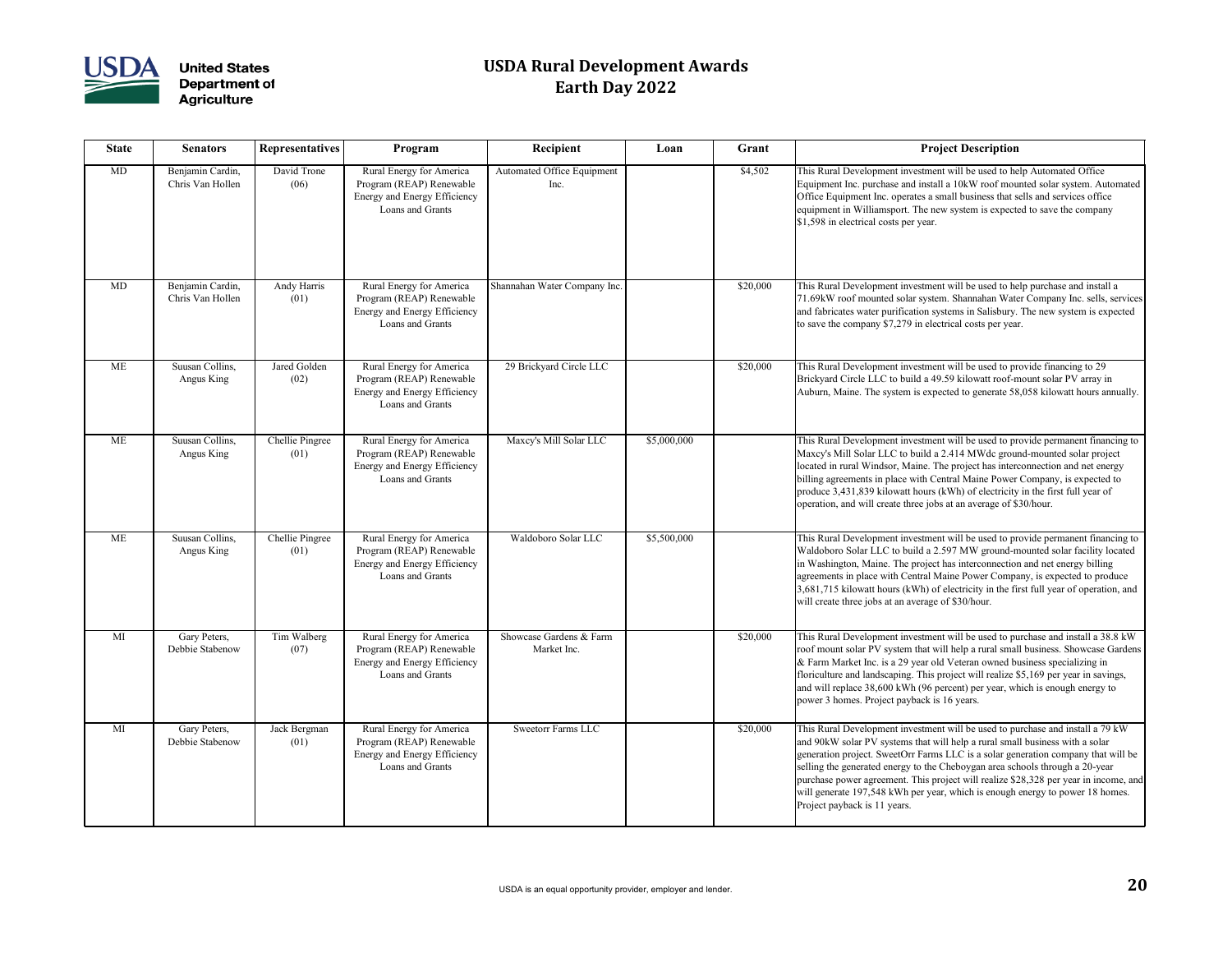

| <b>State</b> | <b>Senators</b>                 | <b>Representatives</b> | Program                                                                                                         | Recipient                               | Loan | Grant    | <b>Project Description</b>                                                                                                                                                                                                                                                                                                                           |
|--------------|---------------------------------|------------------------|-----------------------------------------------------------------------------------------------------------------|-----------------------------------------|------|----------|------------------------------------------------------------------------------------------------------------------------------------------------------------------------------------------------------------------------------------------------------------------------------------------------------------------------------------------------------|
| MI           | Gary Peters,<br>Debbie Stabenow | Fred Upton<br>(06)     | Rural Energy for America<br>Program (REAP) Renewable<br>Energy and Energy Efficiency<br>Loans and Grants        | Key Blooms Inc.                         |      | \$17,765 | This Rural Development investment will be used to pu<br>solar PV system that will help a rural small business. <b>K</b><br>greenhouse facility that has been operating for 26 year<br>\$6,347 per year in savings, and will replace 44,386 kV<br>is enough energy to power 4 homes. Project payback i                                                |
| MI           | Gary Peters,<br>Debbie Stabenow | Jack Bergman<br>(01)   | Rural Energy for America<br>Program (REAP) Renewable<br>Energy and Energy Efficiency<br>Loans and Grants        | Old Hickory Beefalo Farms<br>LLC        |      | \$4,641  | This Rural Development investment will be used to pu<br>solar PV system. Old Hickory Beefalo Farms LLC is a<br>Northern Michigan that has been operating for more th<br>realize \$759 per year in savings, and will replace 6,819<br>to become energy self-sufficient. Project payback is 2:                                                         |
| MI           | Gary Peters,<br>Debbie Stabenow | Tim Walberg<br>(07)    | Rural Energy for America<br>Program (REAP) Renewable<br>Energy and Energy Efficiency<br>Loans and Grants        | Phil's Undercar Specialist Shop<br>Inc. |      | \$13,936 | This Rural Development investment will be used to pu<br>roof mounted solar PV system that will help a rural sn<br>Specialist Shop Inc. is a veteran owned automotive rep<br>business over 30 years. This project will realize \$3,41.<br>replace 26,213 kWh (95 percent) per year. Project pay                                                       |
| MI           | Gary Peters,<br>Debbie Stabenow | Elissa Slotkin<br>(08) | Rural Energy for America<br>Program (REAP) Renewable<br>Energy and Energy Efficiency<br>Loans and Grants        | KW Corp. Inc.                           |      | \$17,900 | This Rural Development investment will be used to p<br>kW roof mount solar PV system that will help a rural s<br>Corporation has been operating for 19 years in providing<br>support to businesses in Michigan and across the coun<br>\$5,391 per year in savings, and will replace 43,305 kV<br>which is enough energy to power four homes. Project |
| MI           | Gary Peters,<br>Debbie Stabenow | Bill Huizenga<br>(02)  | Rural Energy for America<br>Program (REAP) Renewable<br><b>Energy and Energy Efficiency</b><br>Loans and Grants | Holstege Farms West LLC                 |      | \$20,000 | This Rural Development investment will be used to pu<br>solar PV system that will help an agricultural producer<br>is a greenhouse facility in Southwestern Michigan. Thi<br>per year in savings, and will replace 120,614 kWh (76<br>enough energy to power 11 homes. Project payback is                                                            |
| <b>MN</b>    | Amy Klobuchar,<br>Tina Smith    | Angie Craig<br>(02)    | Rural Energy for America<br>Program (REAP) Renewable<br>Energy and Energy Efficiency<br>Loans and Grants        | Peter Simones                           |      | \$10,313 | This Rural Development investment will be used to as<br>and install a 18 kW solar array. Peter Simones is the o<br>refurbishment and sales business in Hastings, Minnesc<br>business \$2,785 per year and will replace 24,490kWh                                                                                                                     |
| <b>MN</b>    | Amy Klobuchar,<br>Tina Smith    | Vacant<br>(01)         | Rural Energy for America<br>Program (REAP) Renewable<br>Energy and Energy Efficiency<br>Loans and Grants        | Nathan Gibbs                            |      | \$17,500 | This Rural Development investment will be used to as<br>installation of a 40 kW solar array. Nathan Gibbs is a 1<br>Rollingstone, Minnesota. This project will save the bu-<br>will replace 72,035 kWh (50.54 percent) per year, whi<br>power six homes.                                                                                             |

| <b>Recipient</b>                        | Loan | Grant    | <b>Project Description</b>                                                                                                                                                                                                                                                                                                                                                                                                                                                                         |
|-----------------------------------------|------|----------|----------------------------------------------------------------------------------------------------------------------------------------------------------------------------------------------------------------------------------------------------------------------------------------------------------------------------------------------------------------------------------------------------------------------------------------------------------------------------------------------------|
| Key Blooms Inc.                         |      | \$17,765 | This Rural Development investment will be used to purchase and install a 34.40 kW<br>solar PV system that will help a rural small business. Key Blooms Inc. is a<br>greenhouse facility that has been operating for 26 years. This project will realize<br>\$6,347 per year in savings, and will replace 44,386 kWh (5 percent) per year, which<br>is enough energy to power 4 homes. Project payback is 12 years.                                                                                 |
| Old Hickory Beefalo Farms<br><b>LLC</b> |      | \$4,641  | This Rural Development investment will be used to purchase and install a 5.46 kW<br>solar PV system. Old Hickory Beefalo Farms LLC is a beef production facility in<br>Northern Michigan that has been operating for more than 20 years. This project will<br>realize \$759 per year in savings, and will replace 6,819 kWh (100 percent) per year<br>to become energy self-sufficient. Project payback is 25 years.                                                                               |
| il's Undercar Specialist Shop<br>Inc.   |      | \$13,936 | This Rural Development investment will be used to purchase and install a 20 kW<br>roof mounted solar PV system that will help a rural small business. Phil's Undercar<br>Specialist Shop Inc. is a veteran owned automotive repair shop that has been in<br>business over 30 years. This project will realize \$3,413 per year in savings, and will<br>replace 26,213 kWh (95 percent) per year. Project payback is 17 years.                                                                      |
| KW Corp. Inc.                           |      | \$17,900 | This Rural Development investment will be used to purchase and install a 35.26<br>kW roof mount solar PV system that will help a rural small business. KW<br>Corporation has been operating for 19 years in providing information technology<br>support to businesses in Michigan and across the country. This project will realize<br>\$5,391 per year in savings, and will replace 43,305 kWh (89 percent) per year,<br>which is enough energy to power four homes. Project payback is 14 years. |
| Holstege Farms West LLC                 |      | \$20,000 | This Rural Development investment will be used to purchase and install a 92 kW<br>solar PV system that will help an agricultural producer. Holstege Farms West LLC<br>is a greenhouse facility in Southwestern Michigan. This project will realize \$17,042<br>per year in savings, and will replace 120,614 kWh (76 percent) per year, which is<br>enough energy to power 11 homes. Project payback is 17 years.                                                                                  |
| Peter Simones                           |      | \$10,313 | This Rural Development investment will be used to assist Peter Simones purchase<br>and install a 18 kW solar array. Peter Simones is the owner of a skid loader<br>refurbishment and sales business in Hastings, Minnesota. This project will save the<br>business \$2,785 per year and will replace 24,490kWh (99 percent) per year.                                                                                                                                                              |
| Nathan Gibbs                            |      | \$17,500 | This Rural Development investment will be used to assist with the purchase and<br>installation of a 40 kW solar array. Nathan Gibbs is a local farmer near<br>Rollingstone, Minnesota. This project will save the business \$8,253 per year and<br>will replace 72,035 kWh (50.54 percent) per year, which is enough electricity to<br>power six homes.                                                                                                                                            |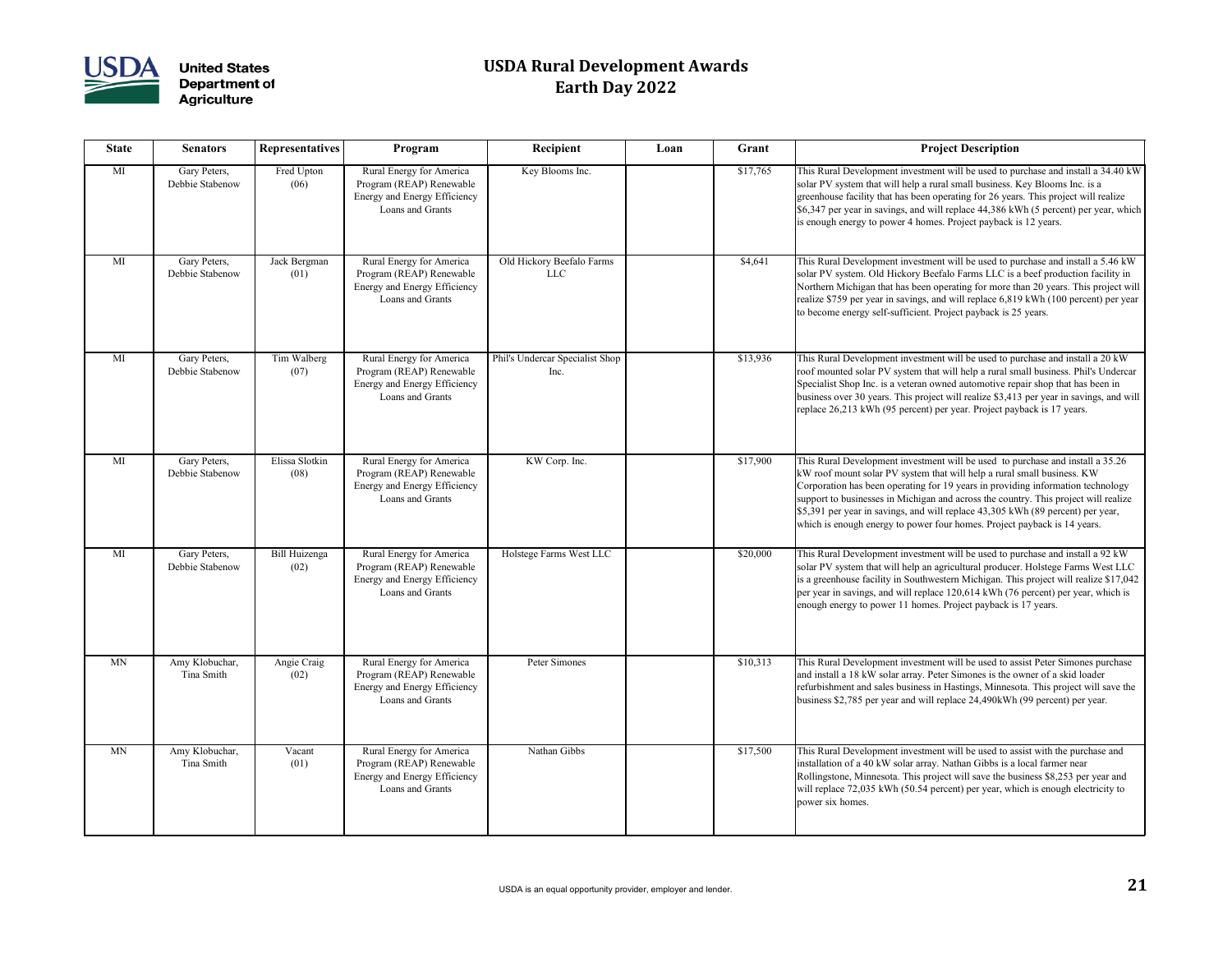

| <b>State</b> | <b>Senators</b>                   | <b>Representatives</b>       | Program                                                                                                  | Recipient                               | Loan | Grant    | <b>Project Description</b>                                                                                                                                                                                                                                               |
|--------------|-----------------------------------|------------------------------|----------------------------------------------------------------------------------------------------------|-----------------------------------------|------|----------|--------------------------------------------------------------------------------------------------------------------------------------------------------------------------------------------------------------------------------------------------------------------------|
| MO           | Roy Blunt,<br>Josh Hawley         | Vicky Hartzler<br>(04)       | Rural Energy for America<br>Program (REAP) Renewable<br>Energy and Energy Efficiency<br>Loans and Grants | James Brian Cox                         |      | \$3,500  | This Rural Development investment will be used to in<br>James Brian Cox, is a row crop farmer in Butler, Miss<br>to save \$1,081 per year. It will replace 6,921 kWh (10<br>use) per year.                                                                               |
| MO           | Roy Blunt,<br>Josh Hawley         | Sam Graves<br>(06)           | Rural Energy for America<br>Program (REAP) Renewable<br>Energy and Energy Efficiency<br>Loans and Grants | Hines Grain Farms Inc.                  |      | \$19,956 | This Rural Development investment will be used to he<br>row crop farming operation in Memphis, Missouri, ins<br>grain drying system. This project is expected to save \$<br>replace 327,229 kWh (58 percent of the company's en<br>enough energy to power 30 homes.      |
| <b>MO</b>    | Roy Blunt,<br>Josh Hawley         | Jason T. Smith<br>(08)       | Rural Energy for America<br>Program (REAP) Renewable<br>Energy and Energy Efficiency<br>Loans and Grants | Paramount Apparel International<br>Inc. |      | \$20,000 | This Rural Development investment will be used to in<br>Paramount Apparel International Inc. is a clothing mar<br>Missouri. This project is expected to save \$17,171 per<br>kWh (36 percent of the company's energy use) per yea<br>to power 16 homes.                  |
| <b>MO</b>    | Roy Blunt,<br>Josh Hawley         | Jason T. Smith<br>(08)       | Rural Energy for America<br>Program (REAP) Renewable<br>Energy and Energy Efficiency<br>Loans and Grants | Polysol LLC                             |      | \$20,000 | This Rural Development investment will be used to in:<br>system. PolySol LLC is a manufacturer of custom con<br>plastisol in Desloge, Missouri, This project is expected<br>will replace 107,740 kWh (95 percent of the company<br>is enough energy to power 9 homes.    |
| <b>MO</b>    | Roy Blunt,<br>Josh Hawley         | <b>Billy Long</b><br>(07)    | Rural Energy for America<br>Program (REAP) Renewable<br>Energy and Energy Efficiency<br>Loans and Grants | Doug Jacobs' Properties LLC             |      | \$7,459  | This Rural Development investment will be used to in<br>array. Doug Jacobs' Properties LLC is a lessor of nonr<br>Branson, Missouri. This project is expected to save \$2<br>18,211 kWh (79 percent of the business's energy use)                                        |
| <b>MO</b>    | Roy Blunt,<br>Josh Hawley         | Blaine Luetkemeyer<br>(03)   | Rural Energy for America<br>Program (REAP) Renewable<br>Energy and Energy Efficiency<br>Loans and Grants | Brent Bolm dba Eagle<br>Activewear      |      | \$20,000 | This Rural Development investment will be used to in<br>system. Eagle Activewear is an embroidery and croche<br>Missouri. This project is expected to save \$10,839 per<br>kWh (88 percent of the company's energy use) per yea<br>power 12 homes.                       |
| MS           | Cindy Hyde-Smith,<br>Roger Wicker | <b>Michael Guest</b><br>(03) | Rural Energy for America<br>Program (REAP) Renewable<br>Energy and Energy Efficiency<br>Loans and Grants | DP Farm LLC                             |      | \$12,915 | This Rural Development investment will be used to in<br>and insulation on eight poultry grower houses on a pou<br>by DP Farm, located in Jayess, Mississippi. The project-<br>and save 4,351 kilowatt hours of electricity and 4,732<br>enough energy to power one home. |

| Recipient                              | Loan | Grant    | <b>Project Description</b>                                                                                                                                                                                                                                                                                                                                                                  |
|----------------------------------------|------|----------|---------------------------------------------------------------------------------------------------------------------------------------------------------------------------------------------------------------------------------------------------------------------------------------------------------------------------------------------------------------------------------------------|
| James Brian Cox                        |      | \$3,500  | This Rural Development investment will be used to install a 7.5 kW solar array.<br>James Brian Cox, is a row crop farmer in Butler, Missouri, This project is expected<br>to save \$1,081 per year. It will replace 6,921 kWh (100 percent of the farm's energy<br>use) per year.                                                                                                           |
| Hines Grain Farms Inc.                 |      | \$19,956 | This Rural Development investment will be used to help Hines Grain Farms Inc., a<br>row crop farming operation in Memphis, Missouri, install a new energy efficient<br>grain drying system. This project is expected to save \$18,192 per year. It will<br>replace 327,229 kWh (58 percent of the company's energy use) per year, which is<br>enough energy to power 30 homes.              |
| aramount Apparel International<br>Inc. |      | \$20,000 | This Rural Development investment will be used to install a 150 kW solar array.<br>Paramount Apparel International Inc. is a clothing manufacturer in Winona,<br>Missouri. This project is expected to save \$17,171 per year. It will replace 184,106<br>kWh (36 percent of the company's energy use) per year, which is enough electricity<br>to power 16 homes.                          |
| Polysol LLC                            |      | \$20,000 | This Rural Development investment will be used to install a 87 kW solar array<br>system. PolySol LLC is a manufacturer of custom compounded and formulated<br>plastisol in Desloge, Missouri, This project is expected to save \$10,439 per year. It<br>will replace 107,740 kWh (95 percent of the company's energy use) per year, which<br>is enough energy to power 9 homes.             |
| Doug Jacobs' Properties LLC            |      | \$7,459  | This Rural Development investment will be used to install a 11.52 kW solar<br>array. Doug Jacobs' Properties LLC is a lessor of nonresidential buildings in<br>Branson, Missouri. This project is expected to save \$2,064 per year. It will replace<br>18,211 kWh (79 percent of the business's energy use) per year.                                                                      |
| Brent Bolm dba Eagle<br>Activewear     |      | \$20,000 | This Rural Development investment will be used to install a 102 kW solar array<br>system. Eagle Activewear is an embroidery and crochet business in Truesdale,<br>Missouri. This project is expected to save \$10,839 per year. It will replace 137,554<br>kWh (88 percent of the company's energy use) per year, which is enough energy to<br>power 12 homes.                              |
| DP Farm LLC                            |      | \$12,915 | This Rural Development investment will be used to install energy efficiency lighting<br>and insulation on eight poultry grower houses on a poultry farm owned and operated<br>by DP Farm, located in Jayess, Mississippi. The project will save \$5,522 per year<br>and save 4,351 kilowatt hours of electricity and 4,732 gallons of propane, which is<br>enough energy to power one home. |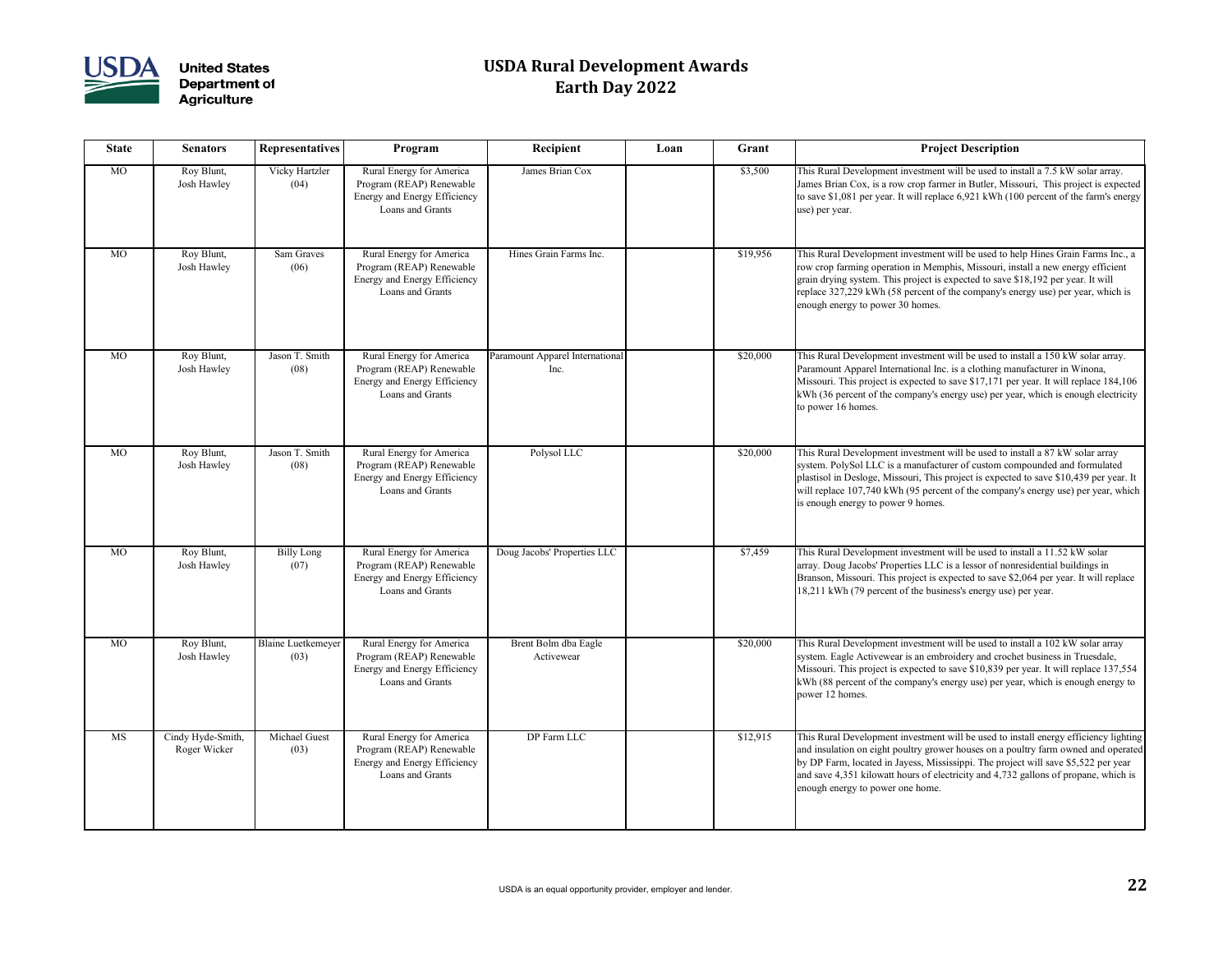

| <b>State</b> | <b>Senators</b>                   | <b>Representatives</b>       | Program                                                                                                  | Recipient                                         | Loan | Grant    | <b>Project Description</b>                                                                                                                                                                                                                                                                                                                                                                                                                                                                                                                                                                                                                                                               |
|--------------|-----------------------------------|------------------------------|----------------------------------------------------------------------------------------------------------|---------------------------------------------------|------|----------|------------------------------------------------------------------------------------------------------------------------------------------------------------------------------------------------------------------------------------------------------------------------------------------------------------------------------------------------------------------------------------------------------------------------------------------------------------------------------------------------------------------------------------------------------------------------------------------------------------------------------------------------------------------------------------------|
| MS           | Cindy Hyde-Smith,<br>Roger Wicker | Trent Kelly<br>(01)          | Rural Energy for America<br>Program (REAP) Renewable<br>Energy and Energy Efficiency<br>Loans and Grants | Jaydon Thomas Swarey                              |      | \$9,863  | This Rural Development investment will be used to install automated oxygen<br>monitoring systems with computer controllers for pond aeration systems for six<br>catfish production ponds operated by Jaydon Swarey, located in Crawford and<br>Brooksville, Mississippi. This includes a dissolved oxygen (DO) monitoring buoy<br>and aerator controllers. The project will save \$18,734 per year and save 104,625<br>kilowatt hours of electricity and 5,922 gallons of diesel, which is enough energy to<br>power nine homes.                                                                                                                                                         |
| MS           | Cindy Hyde-Smith,<br>Roger Wicker | Michael Guest<br>(03)        | Rural Energy for America<br>Program (REAP) Renewable<br>Energy and Energy Efficiency<br>Loans and Grants | Clark Seiler                                      |      | \$16,113 | This Rural Development investment will be used to install automated oxygen<br>monitoring systems with computer controllers for pond aeration systems for 10<br>ponds owned and operated by Clark Seiler, located in Macon, Mississippi. This<br>includes a dissolved oxygen monitoring buoy and aerator controllers. The project<br>will save \$17,979 per year and reduce energy consumption by 35.4 percent in a 12-<br>month period. Additionally, this project will save 113,040 kilowatt hours of<br>electricity and 3,471 gallons of diesel, which is enough energy to power 10 homes.                                                                                             |
| MT           | Steve Daines,<br>Jon Tester       | Matt Rosendale<br>(At-Large) | Rural Energy for America<br>Program (REAP) Renewable<br>Energy and Energy Efficiency<br>Loans and Grants | Nelson Real Estate Holdings<br><b>LLC</b>         |      | \$19,500 | This Rural Development investment will be used to help Nelson Real Estate<br>Holdings LLC install a 29.52 kilowatt-hour (kWh) solar array on its business,<br>Nelson's Ace Hardware, which is in the rural community of Whitefish,<br>Montana. The hardware store has been continuously owned and operated by the<br>Nelson family for over 70 years and is a staple to the Whitefish community. This<br>project is expected to provide 33,204 kWh, or 26 percent, of the annual electrical<br>consumption needed for their new location, which, in 2019, doubled the size of their<br>building.                                                                                         |
| <b>MT</b>    | Steve Daines,<br>Jon Tester       | Matt Rosendale<br>(At-Large) | Rural Energy for America<br>Program (REAP) Renewable<br>Energy and Energy Efficiency<br>Loans and Grants | <b>Consulting Design Solutions</b><br>Inc.        |      | \$9,360  | This Rural Development investment will be used to assist a rural small businesses in<br>developing renewable energy systems and in making energy-efficiency<br>improvements to its operations. Consulting Design Solutions Inc. founded in 2007,<br>is a Montana-based consulting firm that specializes in both electrical and mechanical<br>building design. Project funds will be used to purchase and install a 14.4 kilowatt<br>(kW) solar array on the business located in Manhattan, Montana. This project is<br>expected to realize \$1,545 per year in savings and should generate 17,206 kW of<br>energy annually, which is enough electricity to power almost two homes.       |
| <b>MT</b>    | Steve Daines,<br>Jon Tester       | Matt Rosendale<br>(At-Large) | Rural Energy for America<br>Program (REAP) Renewable<br>Energy and Energy Efficiency<br>Loans and Grants | <b>Yellowstone Vacation Rentals</b><br><b>LLC</b> |      | \$6,346  | This Rural Development investment will be used to assist a rural small business in<br>developing renewable energy systems and in making energy-efficiency<br>improvements to its operations. Yellowstone Vacation Rentals LLC has been in<br>business since 2013 and specializes in providing accommodations for people<br>visiting the Yellowstone area. Project funds will be used to purchase and install a<br>8.28 2 kilowatt (kW) solar array on the Fox Den Lodge property in West<br>Yellowstone, Montana. This project is expected to realize \$1,228 per year in savings<br>and should generate 11,245 kW of energy per year, which is enough electricity to<br>power one home. |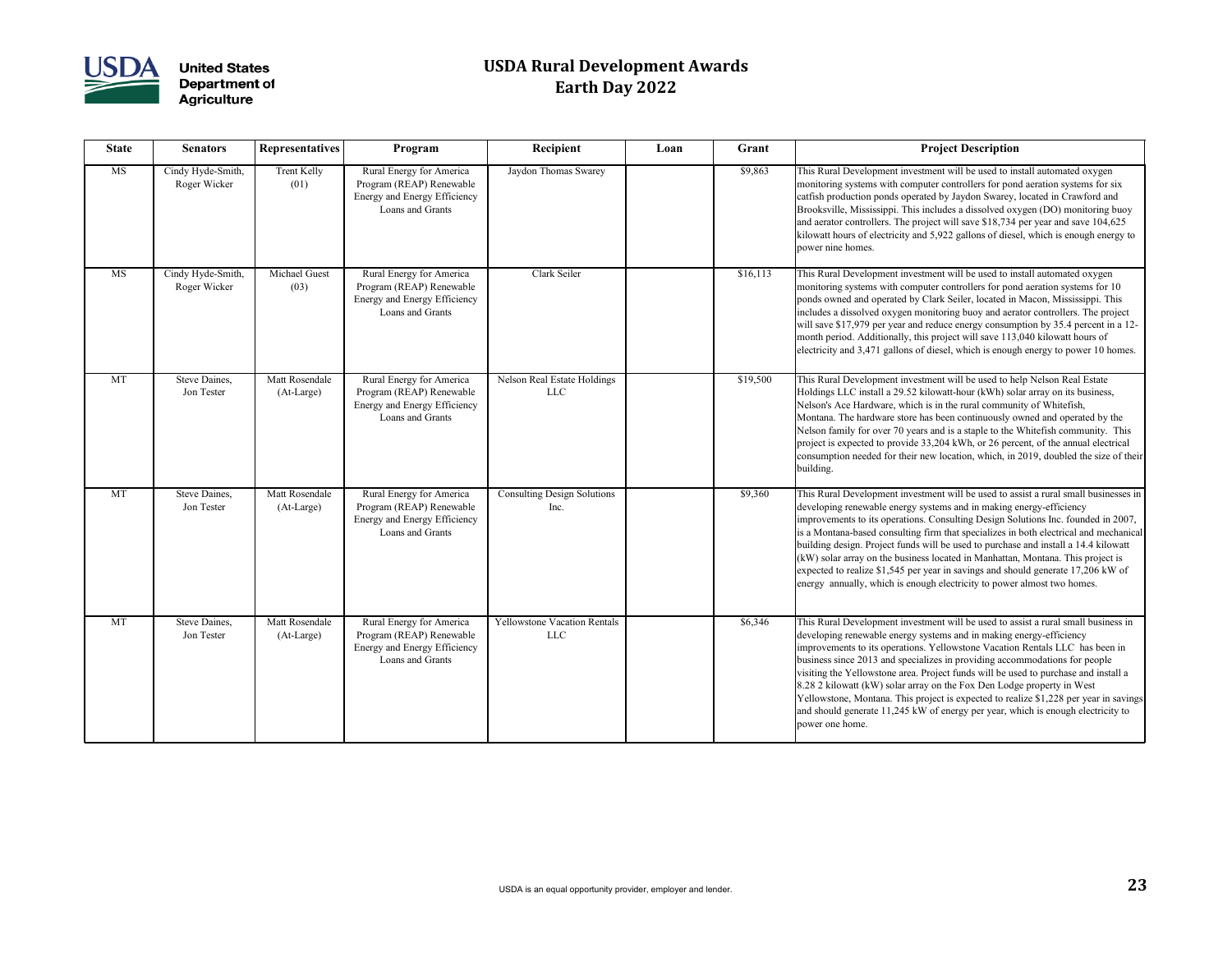

| <b>State</b> | <b>Senators</b>                    | <b>Representatives</b>       | Program                                                                                                         | Recipient                          | Loan        | Grant    | <b>Project Description</b>                                                                                                                                                                                                                                                                                                                                                                                               |
|--------------|------------------------------------|------------------------------|-----------------------------------------------------------------------------------------------------------------|------------------------------------|-------------|----------|--------------------------------------------------------------------------------------------------------------------------------------------------------------------------------------------------------------------------------------------------------------------------------------------------------------------------------------------------------------------------------------------------------------------------|
| MT           | Steve Daines,<br>Jon Tester        | Matt Rosendale<br>(At-Large) | Rural Energy for America<br>Program (REAP) Renewable<br><b>Energy and Energy Efficiency</b><br>Loans and Grants | Canebrake Vineyard                 |             | \$16,294 | This Rural Development investment will be used to as<br>developing renewable energy systems and in making e<br>improvements to its operations. Canebrake Vineyards<br>houses the Montana Health Center in Helena, Montana<br>purchase and install a 23.7 kilowatt (kW) roof-mounte<br>expected to realize $$2,280$ per year in savings and sho<br>energy per year, which is enough electricity to power to               |
| <b>MT</b>    | Steve Daines,<br>Jon Tester        | Matt Rosendale<br>(At-Large) | Rural Energy for America<br>Program (REAP) Renewable<br>Energy and Energy Efficiency<br>Loans and Grants        | Quaggfor LLC dba Thornton<br>Group |             | \$20,000 | This Rural Development investment will be used to as<br>developing renewable energy systems and in making e<br>improvements to its operations. Quaggfor LLC dba Th<br>historical building in downtown Butte that houses num<br>funds will be used to purchase and install an uninterrup<br>building. This project is expected to realize \$7,236 per<br>save 93,005 kilowatts per year, which is enough electr<br>homes. |
| NC           | <b>Richard Burr</b><br>Thom Tillis | Kathy Manning<br>(06)        | Rural Energy for America<br>Program (REAP) Renewable<br>Energy and Energy Efficiency<br>Loans and Grants        | Yanceyville Farm LLC               | \$1,785,000 |          | The Rural Development investment will be used to hel<br>upgrade an existing 6.675 MW (DC) ground mounted<br>Blanch, Caswell County, North Carolina. The project 1<br>2013 and the owner will be replacing a portion of the<br>continuing to sell power to Duke Energy.                                                                                                                                                   |
| NC           | <b>Richard Burr</b><br>Thom Tillis | David Rouzer<br>(07)         | Rural Energy for America<br>Program (REAP) Renewable<br>Energy and Energy Efficiency<br>Loans and Grants        | Mule Farm Solar LLC                | \$2,200,000 |          | This Rural Development investment will be used to pu<br>solar system. Mule Farm Solar LLC is a newly created<br>generating electricity in Benson, North Carolina. The s<br>4.3 million kWh in its first year, which is enough elect                                                                                                                                                                                      |
| NC           | <b>Richard Burr</b><br>Thom Tillis | Richard Hudson<br>(08)       | Rural Energy for America<br>Program (REAP) Renewable<br>Energy and Energy Efficiency<br>Loans and Grants        | Pine Valley Solar LLC              | \$4,825,000 |          | This Rural Development investment will be used to pu<br>MW solar system. Pine Valley Solar LLC is a newly c<br>electricity in West End, North Carolina. The system is<br>$9,984,802$ kWh in its first year, which is enough electr                                                                                                                                                                                       |
| NC           | <b>Richard Burr</b><br>Thom Tillis | Richard Hudson<br>(08)       | Rural Energy for America<br>Program (REAP) Renewable<br>Energy and Energy Efficiency<br>Loans and Grants        | Saw Solar LLC                      | \$6,000,000 |          | This Rural Development investment will be used to pu<br>solar system. Saw Solar LLC is a newly created entity<br>electricity in China Grove, North Carolina. The system<br>11,731,127 kWh in its first year, which is enough elec                                                                                                                                                                                        |

| <b>Recipient</b>                 | Loan        | Grant    | <b>Project Description</b>                                                                                                                                                                                                                                                                                                                                                                                                                                                                                                                                                                           |
|----------------------------------|-------------|----------|------------------------------------------------------------------------------------------------------------------------------------------------------------------------------------------------------------------------------------------------------------------------------------------------------------------------------------------------------------------------------------------------------------------------------------------------------------------------------------------------------------------------------------------------------------------------------------------------------|
| Canebrake Vineyard               |             | \$16,294 | This Rural Development investment will be used to assist a rural small business in<br>developing renewable energy systems and in making energy-efficiency<br>improvements to its operations. Canebrake Vineyards owns the building which<br>houses the Montana Health Center in Helena, Montana. Project funds will be used to<br>purchase and install a 23.7 kilowatt (kW) roof-mounted solar array. This project is<br>expected to realize \$2,280 per year in savings and should generate 32,567 kW of<br>energy per year, which is enough electricity to power three homes.                      |
| aggfor LLC dba Thornton<br>Group |             | \$20,000 | This Rural Development investment will be used to assist a rural small businesses in<br>developing renewable energy systems and in making energy-efficiency<br>improvements to its operations. Quaggfor LLC dba Thornton Group, owns the<br>historical building in downtown Butte that houses numerous businesses. Project<br>funds will be used to purchase and install an uninterrupted power supply for the<br>building. This project is expected to realize \$7,236 per year in savings and should<br>save 93,005 kilowatts per year, which is enough electricity to power almost nine<br>homes. |
| Yanceyville Farm LLC             | \$1,785,000 |          | The Rural Development investment will be used to help refinance and partially<br>upgrade an existing 6.675 MW (DC) ground mounted solar facility located in<br>Blanch, Caswell County, North Carolina. The project has been operating since late<br>2013 and the owner will be replacing a portion of the modules at the site and<br>continuing to sell power to Duke Energy.                                                                                                                                                                                                                        |
| Mule Farm Solar LLC              | \$2,200,000 |          | This Rural Development investment will be used to purchase and install a 2.76 MW<br>solar system. Mule Farm Solar LLC is a newly created entity for the purposes of<br>generating electricity in Benson, North Carolina. The system is estimated to produce<br>$\vert$ 4.3 million kWh in its first year, which is enough electricity to power 401 homes.                                                                                                                                                                                                                                            |
| Pine Valley Solar LLC            | \$4,825,000 |          | This Rural Development investment will be used to purchase and install a 6.629<br>MW solar system. Pine Valley Solar LLC is a newly created entity that will generate<br>electricity in West End, North Carolina. The system is estimated to produce<br>$9,984,802$ kWh in its first year, which is enough electricity to power 910 homes.                                                                                                                                                                                                                                                           |
| Saw Solar LLC                    | \$6,000,000 |          | This Rural Development investment will be used to purchase and install a 6.65 MW<br>solar system. Saw Solar LLC is a newly created entity for the purposes of generating<br>electricity in China Grove, North Carolina. The system is estimated to produce<br>11,731,127 kWh in its first year, which is enough electricity to power 1,069 homes.                                                                                                                                                                                                                                                    |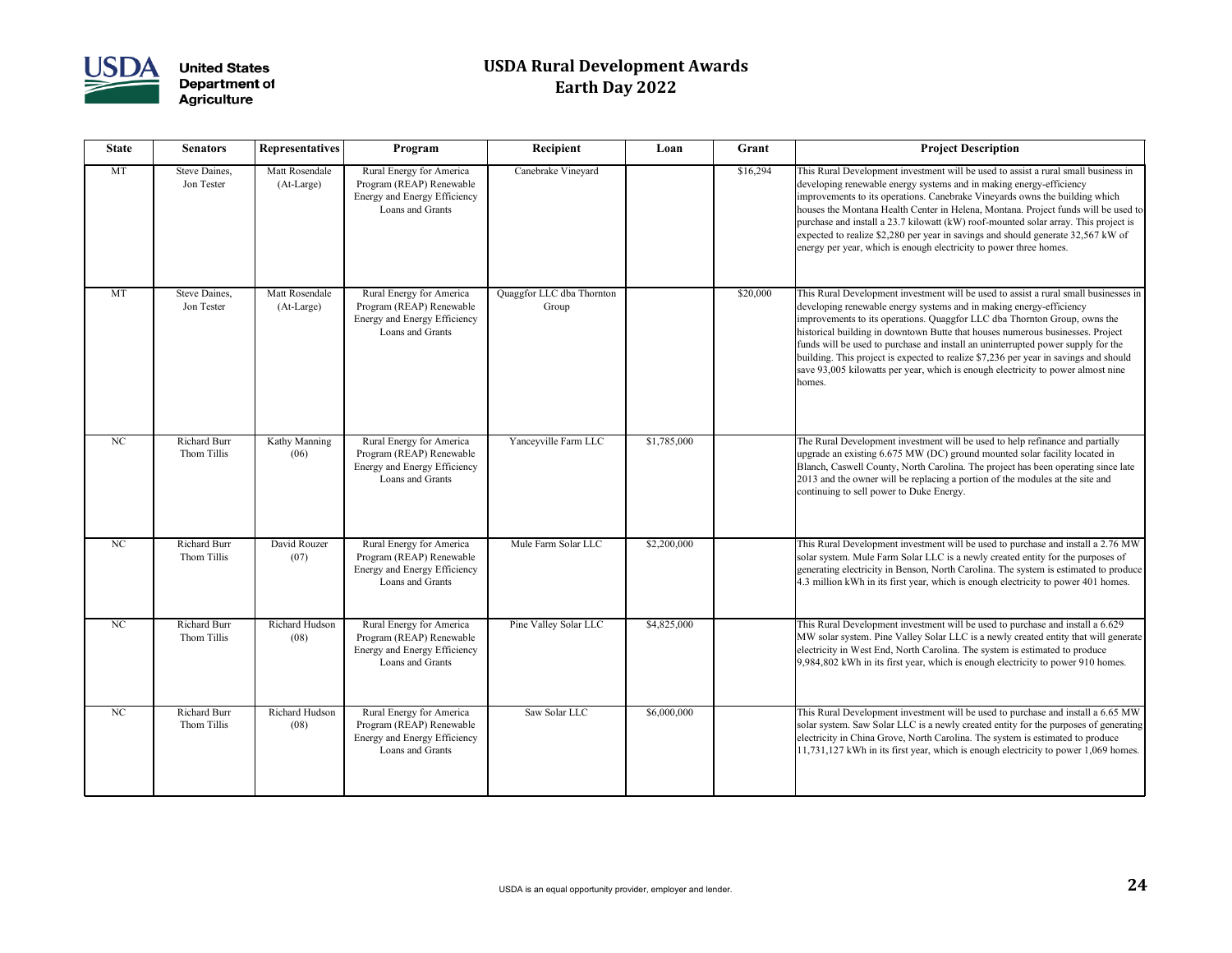

| <b>State</b>   | <b>Senators</b>                    | <b>Representatives</b>        | Program                                                                                                         | Recipient                                                    | Loan        | Grant                                                                                                                                                                                                                                                                                    | <b>Project Description</b>                                                                                                                                                                                                                                       |  |
|----------------|------------------------------------|-------------------------------|-----------------------------------------------------------------------------------------------------------------|--------------------------------------------------------------|-------------|------------------------------------------------------------------------------------------------------------------------------------------------------------------------------------------------------------------------------------------------------------------------------------------|------------------------------------------------------------------------------------------------------------------------------------------------------------------------------------------------------------------------------------------------------------------|--|
| NC             | <b>Richard Burr</b><br>Thom Tillis | David Rouser<br>(07)          | Rural Energy for America<br>Program (REAP) Renewable<br>Energy and Energy Efficiency<br>Loans and Grants        | Miller's Chapel Solar LLC                                    | \$4,950,000 |                                                                                                                                                                                                                                                                                          | This Rural Development investment will be used to pu<br>solar system. Millers Chapel Solar LLC is a newly cre<br>to generate electricity in Goldsboro, North Carolina. T<br>produce 10,176,224 kWh in its first year, which is enc<br>homes.                     |  |
| NC             | <b>Richard Burr</b><br>Thom Tillis | David Rouser<br>(07)          | Rural Energy for America<br>Program (REAP) Renewable<br>Energy and Energy Efficiency<br>Loans and Grants        | Ramp Solar LLC                                               | \$2,500,000 |                                                                                                                                                                                                                                                                                          | This Rural Development investment will be used to pu<br>solar system. Ramp Solar LLC is a newly created entit<br>generating electricity in Goldsboro, North Carolina. Tl<br>produce 4.6 million kWh in its first year, which is eno<br>homes.                    |  |
| <b>ND</b>      | Kevin Cramer<br>John Hoeven        | Kelly Armstrong<br>(At-Large) | Rural Energy for America<br>Program (REAP) Renewable<br><b>Energy and Energy Efficiency</b><br>Loans and Grants | Jamie J Zins<br>\$10,018                                     |             | This Rural Development investment will be used to in<br>system. Jamie J Zins operates a locally owned woodw<br>ND. This project will save the business \$902 per year<br>(216 percent) per year, which is enough electricity to p                                                        |                                                                                                                                                                                                                                                                  |  |
| N <sub>D</sub> | Kevin Cramer<br>John Hoeven        | Kelly Armstrong<br>(At-Large) | Rural Energy for America<br>Program (REAP) Renewable<br>Energy and Energy Efficiency<br>Loans and Grants        | <b>Ulmer Ranch LLP</b><br>\$11,875                           |             | This Rural Development investment will be used to in<br>system. Ulmer Ranch LLC is a locally owned hunting<br>Flasher, North Dakota. This project will save the busin<br>replace 9,926 kWh (100 percent) per year, which is en<br>home.                                                  |                                                                                                                                                                                                                                                                  |  |
| <b>ND</b>      | Kevin Cramer<br>John Hoeven        | Kelly Armstrong<br>(At-Large) | Rural Energy for America<br>Program (REAP) Renewable<br>Energy and Energy Efficiency<br>Loans and Grants        | Randal Waloch                                                |             | \$20,000                                                                                                                                                                                                                                                                                 | This Rural Development investment will be used to in<br>grain drying system. Randall Waloch operates a family<br>near Gwinner, North Dakota. This project will save the<br>replace 32,273 kWh (52 percent) per year, which is en<br>three homes.                 |  |
| <b>NE</b>      | Deb Fischer<br><b>Ben Sasse</b>    | Adrian Smith<br>(03)          | Rural Energy for America<br>Program (REAP) Renewable<br>Energy and Energy Efficiency<br>Loans and Grants        | Niewohner Grandchildren's<br>\$11,087<br>Limited Partnership |             | This Rural Development investment will be used to he<br>Limited Partnership install two 34.2 kW solar arrays. I<br>Limited partnership is a hog farm in Albion, Nebraska<br>generate \$7,805.84 per year and 103,080 kWh (53.30<br>energy use) per year, which is enough energy to power |                                                                                                                                                                                                                                                                  |  |
| <b>NE</b>      | Deb Fischer<br><b>Ben Sasse</b>    | Adrian Smith<br>(03)          | Rural Energy for America<br>Program (REAP) Renewable<br>Energy and Energy Efficiency<br>Loans and Grants        | Marilee Niewohner                                            |             | \$17,320                                                                                                                                                                                                                                                                                 | This Rural Development investment will be used to he<br>a 34.2 kW solar array. Marilee Niewohner owns a hog<br>This project is expected to generate \$3,987.09 per yea<br>(59.91 percent of the individual's energy use) per year,<br>power four homes annually. |  |

| Recipient                                               | Loan        | Grant    | <b>Project Description</b>                                                                                                                                                                                                                                                                                                                                                                                              |
|---------------------------------------------------------|-------------|----------|-------------------------------------------------------------------------------------------------------------------------------------------------------------------------------------------------------------------------------------------------------------------------------------------------------------------------------------------------------------------------------------------------------------------------|
| Miller's Chapel Solar LLC                               | \$4,950,000 |          | This Rural Development investment will be used to purchase and install a 6.62 MW<br>solar system. Millers Chapel Solar LLC is a newly created entity whose purpose is<br>to generate electricity in Goldsboro, North Carolina. The system is estimated to<br>produce 10,176,224 kWh in its first year, which is enough electricity to power 927<br>homes.                                                               |
| Ramp Solar LLC                                          | \$2,500,000 |          | This Rural Development investment will be used to purchase and install a 2.67 MW<br>solar system. Ramp Solar LLC is a newly created entity for the purposes of<br>generating electricity in Goldsboro, North Carolina. The system is estimated to<br>produce 4.6 million kWh in its first year, which is enough electricity to power 428<br>homes.                                                                      |
| Jamie J Zins                                            |             | \$10,018 | This Rural Development investment will be used to install a 12.8 kW solar array<br>system. Jamie J Zins operates a locally owned woodworking shop in McKenzie,<br>ND. This project will save the business \$902 per year and will replace 17,155 kWh<br>(216 percent) per year, which is enough electricity to power one homes.                                                                                         |
| <b>Ulmer Ranch LLP</b>                                  |             | \$11,875 | This Rural Development investment will be used to install a 7 kW solar array<br>system. Ulmer Ranch LLC is a locally owned hunting outfitting business near<br>Flasher, North Dakota. This project will save the business \$1,191 per year and will<br>replace 9,926 kWh (100 percent) per year, which is enough electricity to power one<br>home.                                                                      |
| Randal Waloch                                           |             | \$20,000 | This Rural Development investment will be used to install a more energy efficient<br>grain drying system. Randall Waloch operates a family farm, raising small grains<br>near Gwinner, North Dakota. This project will save the business \$1,618 per year and<br>replace 32,273 kWh (52 percent) per year, which is enough electricity to power<br>three homes.                                                         |
| Niewohner Grandchildren's<br><b>Limited Partnership</b> |             | \$11,087 | This Rural Development investment will be used to help Niewohner Grandchildren's<br>Limited Partnership install two 34.2 kW solar arrays. Niewohner Grandchildren's<br>Limited partnership is a hog farm in Albion, Nebraska. This project is expected to<br>generate \$7,805.84 per year and 103,080 kWh (53.30 percent of the company's<br>energy use) per year, which is enough energy to power nine homes annually. |
| Marilee Niewohner                                       |             | \$17,320 | This Rural Development investment will be used to help Marilee Niewohner install<br>a 34.2 kW solar array. Marilee Niewohner owns a hog farm in Albion, Nebraska.<br>This project is expected to generate \$3,987.09 per year and generate 51,540 kWh<br>(59.91 percent of the individual's energy use) per year, which is enough energy to<br>power four homes annually.                                               |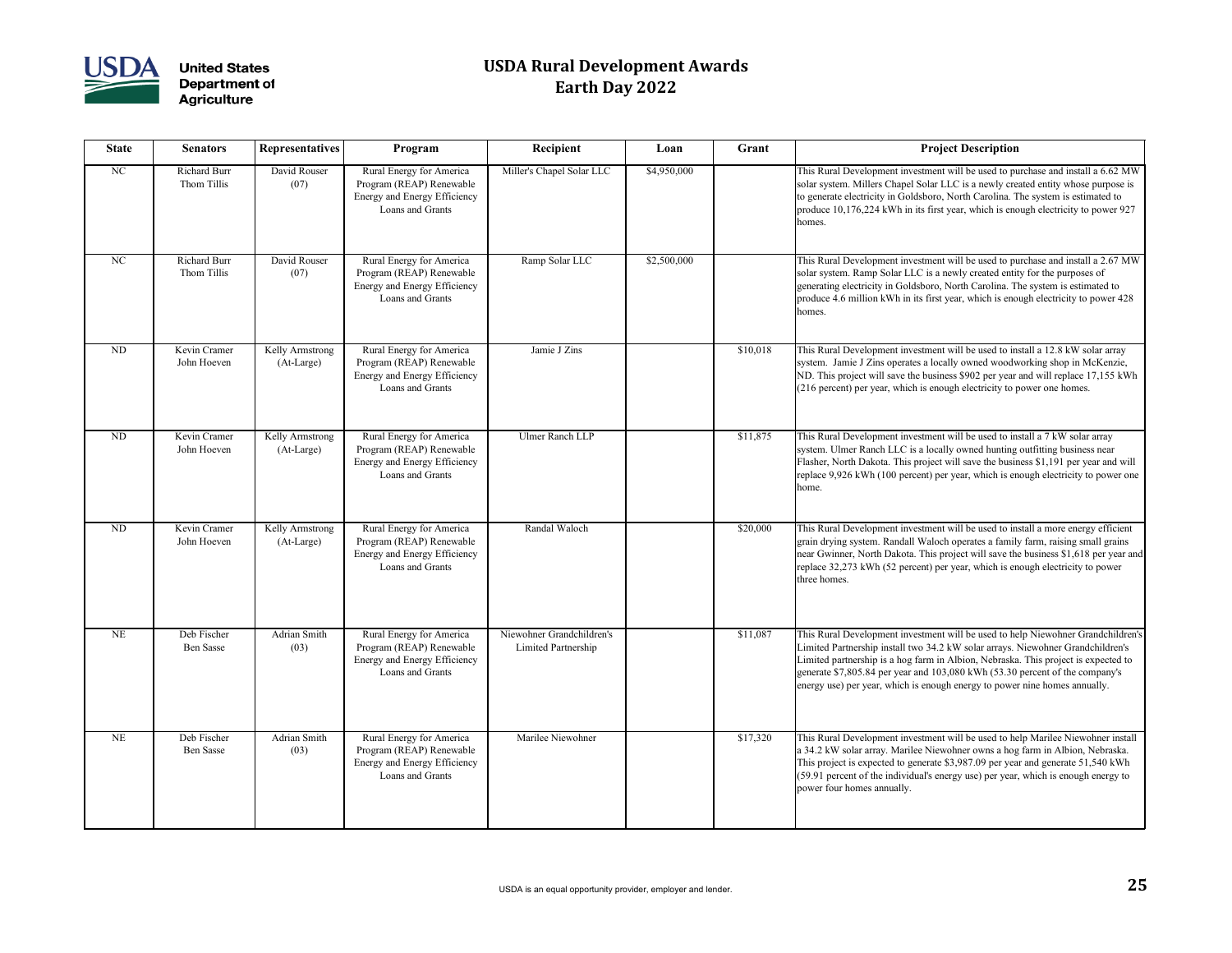

| <b>State</b> | <b>Senators</b>                 | <b>Representatives</b>      | Program                                                                                                  | Recipient                          | Loan | Grant    | <b>Project Description</b>                                                                                                                                                                                                                                                                                                                                 |
|--------------|---------------------------------|-----------------------------|----------------------------------------------------------------------------------------------------------|------------------------------------|------|----------|------------------------------------------------------------------------------------------------------------------------------------------------------------------------------------------------------------------------------------------------------------------------------------------------------------------------------------------------------------|
| <b>NE</b>    | Deb Fischer<br><b>Ben Sasse</b> | Adrian Smith<br>(03)        | Rural Energy for America<br>Program (REAP) Renewable<br>Energy and Energy Efficiency<br>Loans and Grants | <b>MSJM Properties Partnership</b> |      | \$20,000 | This Rural Development investment will be used to he<br>Partnership, a hog farm in Albion, Nebraska, install tw<br>This project is expected to generate \$7,739.83 per yea<br>(56.48 percent of the company's energy use) per year, v<br>power nine homes annually.                                                                                        |
| <b>NE</b>    | Deb Fischer<br><b>Ben Sasse</b> | <b>Adrian Smith</b><br>(03) | Rural Energy for America<br>Program (REAP) Renewable<br>Energy and Energy Efficiency<br>Loans and Grants | <b>Valley Foods Cooperative</b>    |      | \$5,705  | This Rural Development investment will be used to he<br>install more energy-efficient coolers, freezers, and ligh<br>expected to save the company \$3,891.62 in electrical of<br>improvements are also projected to replace 49,460 kW<br>company's energy use) per year, which is enough energy<br>year.                                                   |
| <b>NE</b>    | Deb Fischer<br><b>Ben Sasse</b> | Adrian Smith<br>(03)        | Rural Energy for America<br>Program (REAP) Renewable<br>Energy and Energy Efficiency<br>Loans and Grants | Spady Buick Pontiac GMC Inc.       |      | \$4,388  | This Rural Development investment will be used to he<br>Inc. install more energy-efficient LED lighting. The ne<br>the company \$3,873.29 in electrical costs per year and<br>percent of the company's energy use) per year, which i<br>three homes annually.                                                                                              |
| <b>NE</b>    | Deb Fischer<br><b>Ben Sasse</b> | Jeff Fortenberry<br>(01)    | Rural Energy for America<br>Program (REAP) Renewable<br>Energy and Energy Efficiency<br>Loans and Grants | Alan G Preister                    |      | \$10,000 | This Rural Development investment will be used to he<br>energy-efficient grain dryer. The recipient is an agricul<br>Nebraska. The new system is expected to save \$7,407.<br>and replace 146,613 kWh (88.03 percent of the agricu<br>per year, which is enough energy to power 13 homes a                                                                 |
| <b>NH</b>    | Maggie Hassan<br>Jeanne Shaheen | Ann Kuster<br>(02)          | Rural Energy for America<br>Program (REAP) Renewable<br>Energy and Energy Efficiency<br>Loans and Grants | Errol General Store Inc.           |      | \$20,000 | This Rural Development investment will be used to as<br>rebuild after a devastating fire. The Errol General Stor<br>community of Errol for over 100 years, burned to the<br>Funds will be used for energy-efficient refrigeration ed<br>insulating the building envelope. The efficiency measu<br>business \$7,500 annually with a 29 percent reduction is |
| <b>NH</b>    | Maggie Hassan<br>Jeanne Shaheen | Ann Kuster<br>(02)          | Rural Energy for America<br>Program (REAP) Renewable<br>Energy and Energy Efficiency<br>Loans and Grants | Sportstop Usa Inc.                 |      | \$20,000 | This Rural Development investment will be used to pu<br>solar array system. SportStop USA Inc. is a family-ow<br>selling sporting goods online since 2001. This project<br>savings and will replace 82,370 kWh (126 percent) pe<br>electricity to power seven homes.                                                                                       |

| Recipient                          | Loan | Grant    | <b>Project Description</b>                                                                                                                                                                                                                                                                                                                                                                                                                                                                                         |
|------------------------------------|------|----------|--------------------------------------------------------------------------------------------------------------------------------------------------------------------------------------------------------------------------------------------------------------------------------------------------------------------------------------------------------------------------------------------------------------------------------------------------------------------------------------------------------------------|
| <b>MSJM Properties Partnership</b> |      | \$20,000 | This Rural Development investment will be used to help MSJM Properties<br>Partnership, a hog farm in Albion, Nebraska, install two 34.2 kilowatt solar arrays.<br>This project is expected to generate \$7,739.83 per year and generate 103,302 kWh<br>(56.48 percent of the company's energy use) per year, which is enough energy to<br>power nine homes annually.                                                                                                                                               |
| <b>Valley Foods Cooperative</b>    |      | \$5,705  | This Rural Development investment will be used to help Valley Foods Cooperative<br>install more energy-efficient coolers, freezers, and lighting. The new system is<br>expected to save the company \$3,891.62 in electrical costs per year. The<br>improvements are also projected to replace 49,460 kWh (81.01 percent of the<br>company's energy use) per year, which is enough energy to power four homes per<br>year.                                                                                         |
| Spady Buick Pontiac GMC Inc.       |      | \$4,388  | This Rural Development investment will be used to help Spady Buick Pontiac GMC<br>Inc. install more energy-efficient LED lighting. The new system is expected to save<br>the company \$3,873.29 in electrical costs per year and replace 37,449 kWh (45.58)<br>percent of the company's energy use) per year, which is enough energy to power<br>three homes annually.                                                                                                                                             |
| Alan G Preister                    |      | \$10,000 | This Rural Development investment will be used to help Alan Preister install a more<br>energy-efficient grain dryer. The recipient is an agricultural producer in Monroe,<br>Nebraska. The new system is expected to save \$7,407.83 in electrical costs per year<br>and replace 146,613 kWh (88.03 percent of the agricultural producer's energy use)<br>per year, which is enough energy to power 13 homes annually.                                                                                             |
| Errol General Store Inc.           |      | \$20,000 | This Rural Development investment will be used to assist a long-standing business<br>rebuild after a devastating fire. The Errol General Store, a fixture in the small<br>community of Errol for over 100 years, burned to the ground in January 2021.<br>Funds will be used for energy-efficient refrigeration equipment, LED lighting, and<br>insulating the building envelope. The efficiency measures are expected to save the<br>business \$7,500 annually with a 29 percent reduction in energy consumption. |
| Sportstop Usa Inc.                 |      | \$20,000 | This Rural Development investment will be used to purchase and install a 64.8 kW<br>solar array system. SportStop USA Inc. is a family-owned business that has been<br>selling sporting goods online since 2001. This project will realize \$8,237 per year in<br>savings and will replace 82,370 kWh (126 percent) per year, which is enough<br>electricity to power seven homes. $\square$                                                                                                                       |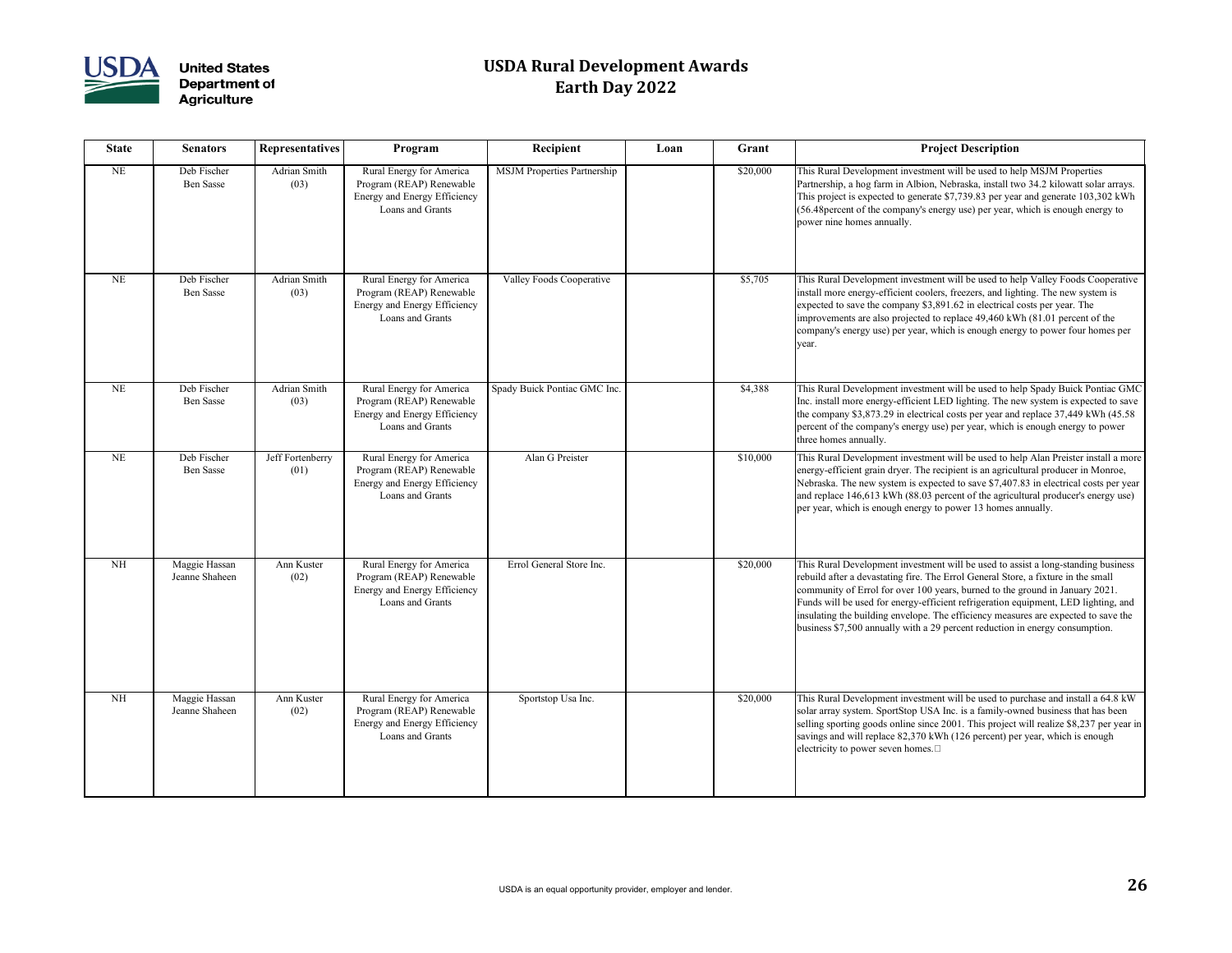

| <b>State</b> | <b>Senators</b>                  | <b>Representatives</b>            | Program                                                                                                  | Recipient                             | Loan | Grant    | <b>Project Description</b>                                                                                                                                                                                                                                                                                                                                                                                                                                                                                                                                                                              |
|--------------|----------------------------------|-----------------------------------|----------------------------------------------------------------------------------------------------------|---------------------------------------|------|----------|---------------------------------------------------------------------------------------------------------------------------------------------------------------------------------------------------------------------------------------------------------------------------------------------------------------------------------------------------------------------------------------------------------------------------------------------------------------------------------------------------------------------------------------------------------------------------------------------------------|
| <b>NH</b>    | Maggie Hassan<br>Jeanne Shaheen  | Chris Pappas<br>(01)              | Rural Energy for America<br>Program (REAP) Renewable<br>Energy and Energy Efficiency<br>Loans and Grants | Brasen Hill Farm LLC                  |      | \$17,889 | This Rural Development investment will be used to purchase and install a 25.9<br>kilowatt solar array system. Brasen Hill Farm is a producer of vegetables, small<br>fruits, and pasture raised meat and eggs. This project will save \$4,218 and replace<br>30,621 kWh (98 percent) annually.                                                                                                                                                                                                                                                                                                          |
| NM           | Martin Heinrich<br>Ben Ray Lujan | Yvette Herrell<br>(02)            | Rural Energy for America<br>Program (REAP) Renewable<br>Energy and Energy Efficiency<br>Loans and Grants | Brasas Meat Inc.                      |      | \$9,965  | This Rural Development investment will be used to purchase and install insulation,<br>sheet rock and acoustical ceiling tiles. Brasas Meats Inc. is a meat processing and<br>packaging facility in Deming, New Mexico. After the energy efficiency<br>improvements are completed, the business will see \$438 in savings on their annual<br>electric bill and will replace 3,978.00 kWh which is about a quarter of the cost to<br>power the business every year.                                                                                                                                       |
| <b>NM</b>    | Martin Heinrich<br>Ben Ray Lujan | Teresa Leger<br>Fernandez<br>(03) | Rural Energy for America<br>Program (REAP) Renewable<br>Energy and Energy Efficiency<br>Loans and Grants | Mora Valley Ranch Supply<br>Company   |      | \$15,147 | This Rural Development investment will be used to purchase and install a 24.12-kW<br>solar array solar power system. Located in the Sangre de Cristo Mountains of north<br>central New Mexico, Mora Valley Ranch supply provides hardware, feed, building<br>materials and other ranchland RV supplies to the Mora Valley and surrounding area.<br>The business will see a savings of \$5,545 in its annual electric bill and generate<br>43,263 kWh of electricity which is more than 132 percent of the electricity the<br>business uses every year, which is enough electricity to power four homes. |
| NM           | Martin Heinrich<br>Ben Ray Lujan | Teresa Leger<br>Fernandez<br>(03) | Rural Energy for America<br>Program (REAP) Renewable<br>Energy and Energy Efficiency<br>Loans and Grants | Mesa Ruiz                             |      | \$7,482  | This Rural Development investment will be used to purchase and install a 15.12 kW<br>solar array. Mr. Ruiz is a sole proprietor and agriculture producer of an apple<br>orchard, processing apple cider in Dixon, New Mexico. The new system is expect to<br>save the company \$4,232.00 in electrical cost per year. It will generate 26,933 kWh<br>of electricity which is more than 157 percent of the electricity the business uses every<br>year. The photo voltaic array will generate enough electricity to power two homes.                                                                     |
| <b>NM</b>    | Martin Heinrich<br>Ben Ray Lujan | Yvette Herrell<br>(02)            | Rural Energy for America<br>Program (REAP) Renewable<br>Energy and Energy Efficiency<br>Loans and Grants | Ilaben K. Patel dba San Miguel<br>Inn |      | \$20,000 | This Rural Development investment will be used to help Ilaben K. Patel dba San<br>Miguel Inn purchase and install various energy efficient equipment at the 41-unit<br>motel located in Socorro, New Mexico. The funding will be used to install 40 wall<br>mounted HVAC units, LED lighting upgrades, 41 mini-refrigerators and<br>televisions. The improvements will save \$14,922 in the motel's annual electric bill.<br>The savings will replace 114,787.64 kWh or 70.89 percent electricity used by the<br>motel every year. This is enough electricity to power 15 homes.                        |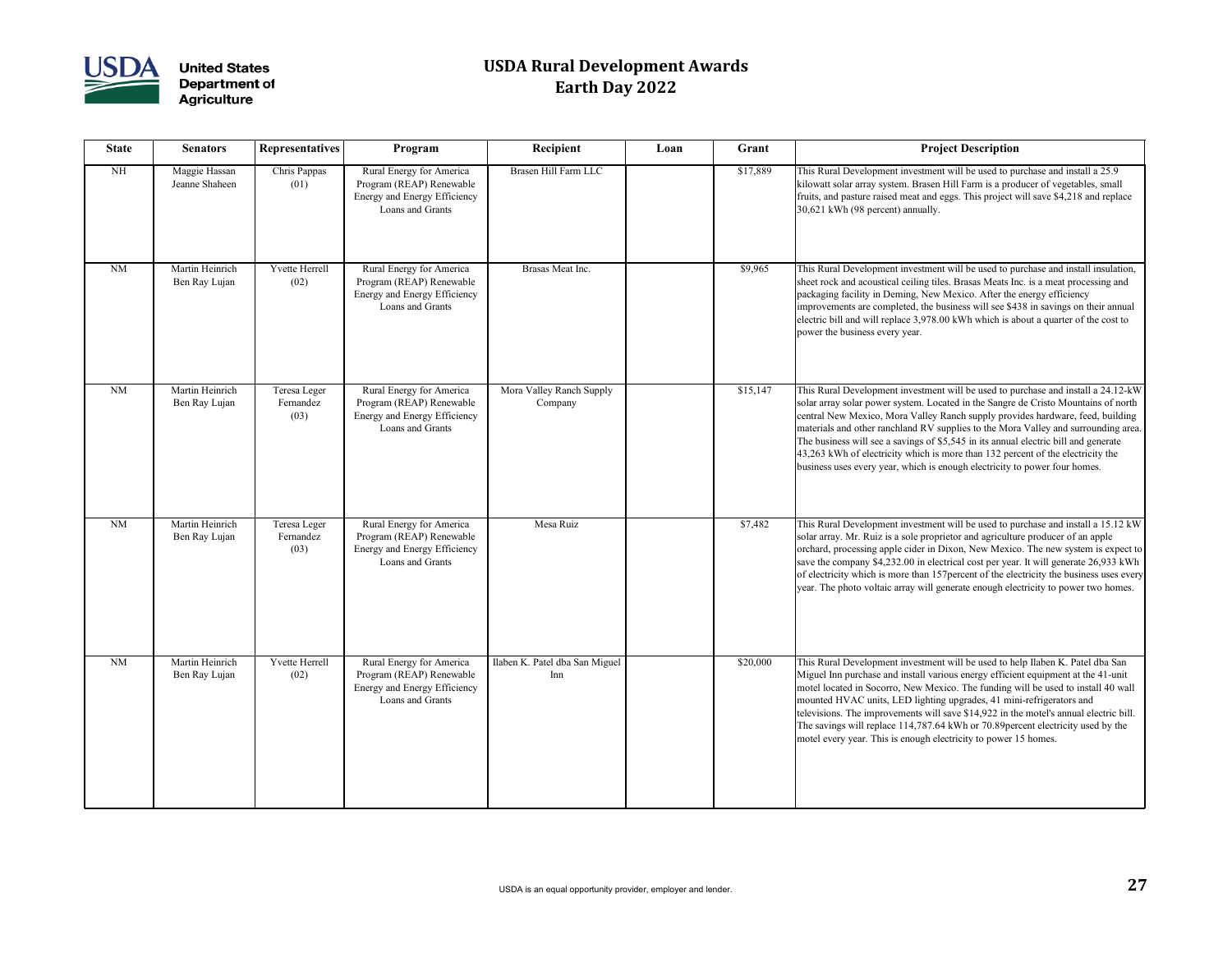

| <b>State</b> | <b>Senators</b>                              | <b>Representatives</b> | Program                                                                                                  | Recipient                                | Loan        | Grant | <b>Project Description</b>                                                                                                                                                                                                                                                                                                                                                                                                                                                                                                        |
|--------------|----------------------------------------------|------------------------|----------------------------------------------------------------------------------------------------------|------------------------------------------|-------------|-------|-----------------------------------------------------------------------------------------------------------------------------------------------------------------------------------------------------------------------------------------------------------------------------------------------------------------------------------------------------------------------------------------------------------------------------------------------------------------------------------------------------------------------------------|
| <b>NY</b>    | Kirsten Gillibrand<br><b>Charles Schumer</b> | Chris Jacobs<br>(27)   | Rural Energy for America<br>Program (REAP) Renewable<br>Energy and Energy Efficiency<br>Loans and Grants | <b>RPNY Solar 2 LLC</b>                  | \$5,250,000 |       | This Rural Development investment will be used to provide permanent financing for<br>a 5.67 MW ground-mounted solar project in Marilla, New York. RPNY Solar 2<br>LLC is one of multiple Renewable Properties, LLC commercial-scale solar projects<br>being constructed in New York with the same organizational structure. The solar<br>array is expected to produce 7,629,000 kWh of electricity in the first full year. As a<br>result of this investment, three jobs will be created.                                         |
| <b>NY</b>    | Kirsten Gillibrand<br><b>Charles Schumer</b> | Chris Jacobs<br>(27)   | Rural Energy for America<br>Program (REAP) Renewable<br>Energy and Energy Efficiency<br>Loans and Grants | Sunvestment Energy Group Ny<br>64 LLC    | \$3,445,000 |       | This Rural Development investment will be used to provide permanent financing for<br>a 4.06 MW ground-mounted solar project in Geneseo, New York. Sunvestment<br>Energy Group NY 64 LLC is one of multiple Sunvestment commercial-scale solar<br>projects being constructed in New York with the same organizational structure. The<br>solar array is expected to produce 4,786,031 kWh of electricity in the first full year.<br>As a result of this investment, three jobs will be created and three jobs will be<br>supported. |
| <b>NY</b>    | Kirsten Gillibrand<br><b>Charles Schumer</b> | John Katko<br>(24)     | Rural Energy for America<br>Program (REAP) Renewable<br>Energy and Energy Efficiency<br>Loans and Grants | GSPP Sentinel Heights Road<br><b>LLC</b> | \$4,675,000 |       | This Rural Development investment will be used to purchase and install a 4.66 MW<br>solar system. GSPP Sentinel Heights Road LLC is a newly created entity for the<br>purpose of generating electricity in Lafayette, New York. The system is estimated<br>to produce 6,284,256 kWh per year, which is enough electricity to power 628<br>homes.                                                                                                                                                                                  |
| <b>NY</b>    | Kirsten Gillibrand<br><b>Charles Schumer</b> | Claudia Tenney<br>(22) | Rural Energy for America<br>Program (REAP) Renewable<br>Energy and Energy Efficiency<br>Loans and Grants | GSPP 1616 County Route 12<br><b>LLC</b>  | \$4,618,000 |       | This Rural Development investment will be used to purchase and install a 4.187<br>MW solar system. GSPP 1616 County Route 12 LLC is a newly created entity for<br>the purpose of generating electricity in Central Square, New York. The system is<br>estimated to produce 6,324,744 kWh per year, which is enough electricity to power<br>$633$ homes.                                                                                                                                                                           |
| <b>NY</b>    | Kirsten Gillibrand<br><b>Charles Schumer</b> | Elise Stefanik<br>(21) | Rural Energy for America<br>Program (REAP) Renewable<br>Energy and Energy Efficiency<br>Loans and Grants | <b>RPNY Solar 1 LLC</b>                  | \$4,600,000 |       | This Rural Development investment will be used to provide permanent debt service<br>for a 4.9 MW ground-mounted solar project in Gouverneur, New York. RPNY<br>Solar 1 LLC is one of multiple Renewable Properties LLC commercial-scale solar<br>projects being constructed in New York with the same organizational structure. The<br>solar array is expected to produce 6,575,000 kWh of electricity in the first full<br>year.                                                                                                 |
| <b>NY</b>    | Kirsten Gillibrand<br><b>Charles Schumer</b> | Elise Stefanik<br>(21) | Rural Energy for America<br>Program (REAP) Renewable<br>Energy and Energy Efficiency<br>Loans and Grants | GSPP County Route 31 LLC                 | \$3,700,000 |       | This Rural Development investment will be used to purchase and install a 3.356<br>MW solar system. GSPP County Route 31 LLC is a newly created entity for the<br>purpose of generating electricity in Lisbon, New York. The system is estimated to<br>produce 5,058,696 kWh per year, which is enough electricity to power 506 homes.                                                                                                                                                                                             |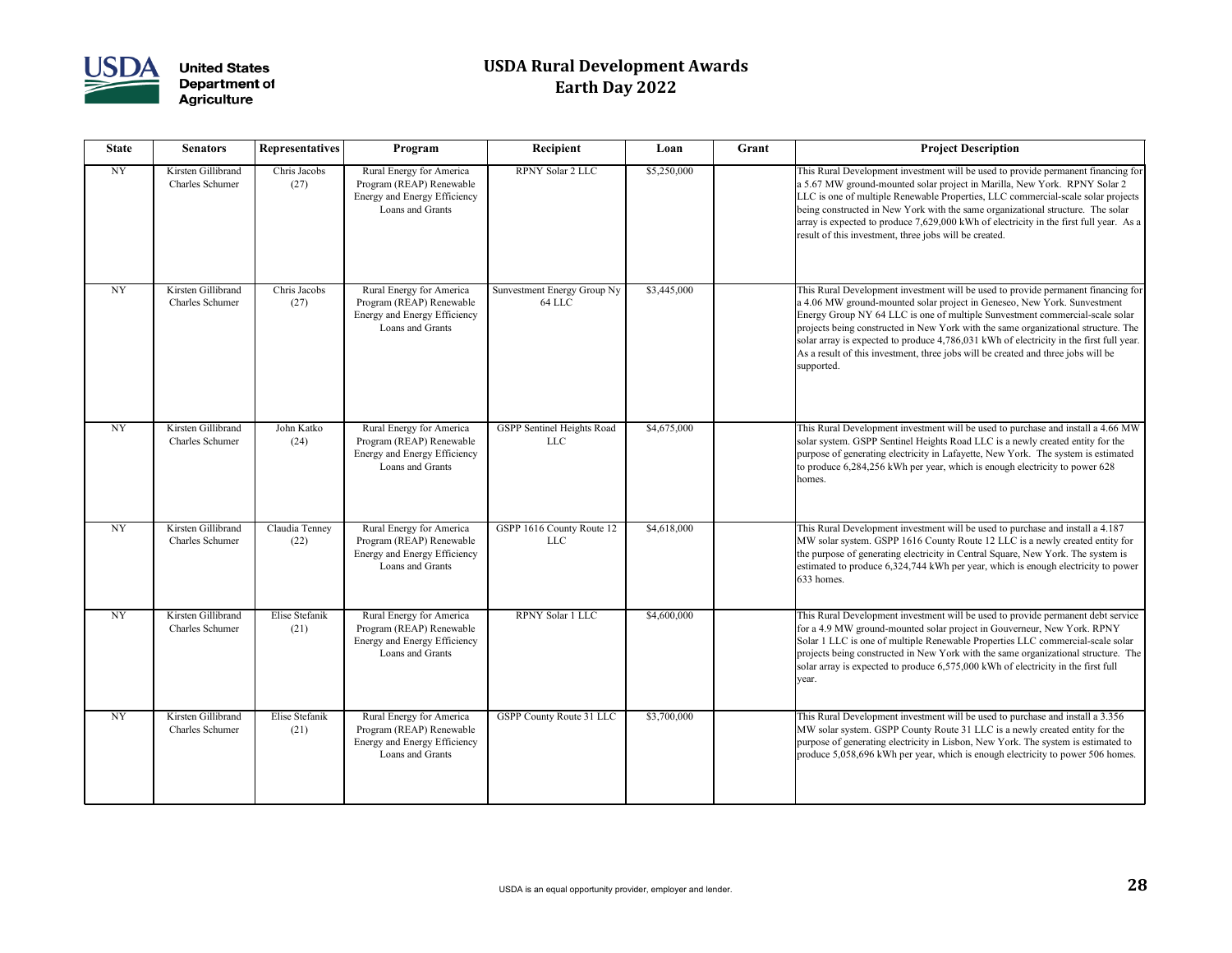

| <b>State</b> | <b>Senators</b>                     | <b>Representatives</b>      | Program                                                                                                         | Recipient                                 | Loan | Grant    | <b>Project Description</b>                                                                                                                                                                                                         |
|--------------|-------------------------------------|-----------------------------|-----------------------------------------------------------------------------------------------------------------|-------------------------------------------|------|----------|------------------------------------------------------------------------------------------------------------------------------------------------------------------------------------------------------------------------------------|
| OH           | <b>Sherrod Brown</b><br>Rob Portman | Mike Carey<br>(15)          | Rural Energy for America<br>Program (REAP) Renewable<br><b>Energy and Energy Efficiency</b><br>Loans and Grants | Matt Wedel                                |      | \$10,464 | This Rural Development investment will be used to pu<br>kW solar array. Matt Wedel runs an art studio that will<br>electric usage. The studio is located in Athens County,<br>Ohio.                                                |
| OH           | <b>Sherrod Brown</b><br>Rob Portman | Warren Davidson<br>(08)     | Rural Energy for America<br>Program (REAP) Renewable<br>Energy and Energy Efficiency<br>Loans and Grants        | Phillip Shaw                              |      | \$19,589 | This Rural Development investment will be used to m<br>improvements through the purchase and installation of<br>will save 114,685 kWh annually, an energy savings of<br>is a family farming operation located in Clark County,     |
| OH           | <b>Sherrod Brown</b><br>Rob Portman | <b>Bill Johnson</b><br>(06) | Rural Energy for America<br>Program (REAP) Renewable<br>Energy and Energy Efficiency<br>Loans and Grants        | Wayside Lawn Structure LLC                |      | \$20,000 | This Rural Development investment will be used to in<br>system. This will generate 47,805 kW annually replaci<br>electricity. Wayside Lawn Structure LLC is a warehou<br>County, Ohio.                                             |
| <b>OH</b>    | <b>Sherrod Brown</b><br>Rob Portman | Jim Jordan<br>(04)          | Rural Energy for America<br>Program (REAP) Renewable<br>Energy and Energy Efficiency<br>Loans and Grants        | Frankart Electric LLC                     |      | \$15,319 | This Rural Development investment will be used to he<br>install a 48.0 kW roof mounted solar PV system. This<br>kW annually, replacing 102.68 percent of the electricit<br>LLC is an electric contractor located in Fostoria, Hanc |
| OH           | <b>Sherrod Brown</b><br>Rob Portman | <b>Bob Gibbs</b><br>(07)    | Rural Energy for America<br>Program (REAP) Renewable<br>Energy and Energy Efficiency<br>Loans and Grants        | Maners Rockwall Inc.                      |      | \$14,174 | This Rural Development investment will be used to in<br>system. This will generate 36,792 kW annually, replac<br>electricity used. Maners Rockwall Inc. is a machinery<br>in Knox County, Ohio.                                    |
| OH           | <b>Sherrod Brown</b><br>Rob Portman | <b>Bill Johnson</b><br>(06) | Rural Energy for America<br>Program (REAP) Renewable<br>Energy and Energy Efficiency<br>Loans and Grants        | <b>Custom Built PC's</b>                  |      | \$7,854  | This Rural Development investment will be used to in<br>mounted solar PV system. This will generate 18,909 k<br>percent of the electricity purchased from the grid. Cus<br>business that sells and repairs computers in Lawrence   |
| OH           | Sherrod Brown<br>Rob Portman        | Tim Ryan<br>(13)            | Rural Energy for America<br>Program (REAP) Renewable<br>Energy and Energy Efficiency<br>Loans and Grants        | Polar X-Press LLC                         |      | \$16,473 | This Rural Development investment will be used to in<br>system. This will generate 39,155 kW annually, replac<br>electricity used. Polar X-Press LLC is a mobile ice cre<br>County, Ohio.                                          |
| OH           | <b>Sherrod Brown</b><br>Rob Portman | Robert E. Latta<br>(05)     | Rural Energy for America<br>Program (REAP) Renewable<br>Energy and Energy Efficiency<br>Loans and Grants        | Omega Dental Care of Ottawa<br><b>LLC</b> |      | \$12,127 | This Rural Development investment will be used to pu<br>solar array. This project will help Omega Dental Cente<br>percent of their electric usage.                                                                                 |

| <b>Recipient</b>                          | Loan | Grant    | <b>Project Description</b>                                                                                                                                                                                                                                                                                                             |
|-------------------------------------------|------|----------|----------------------------------------------------------------------------------------------------------------------------------------------------------------------------------------------------------------------------------------------------------------------------------------------------------------------------------------|
| Matt Wedel                                |      | \$10,464 | This Rural Development investment will be used to purchase and install an 15.79<br>kW solar array. Matt Wedel runs an art studio that will replace 122 percent of their<br>electric usage. The studio is located in Athens County, a persistent poverty county in<br>Ohio.                                                             |
| Phillip Shaw                              |      | \$19,589 | This Rural Development investment will be used to make energy efficiency<br>improvements through the purchase and installation of a grain dryer. This project<br>will save 114,685 kWh annually, an energy savings of 64.07 percent. Phillip Shaw<br>is a family farming operation located in Clark County, Ohio.                      |
| Wayside Lawn Structure LLC                |      | \$20,000 | This Rural Development investment will be used to install a 36.12kW solar PV<br>system. This will generate 47,805 kW annually replacing 95.82 percent of the<br>electricity. Wayside Lawn Structure LLC is a warehousing business in Columbiana<br>County, Ohio.                                                                       |
| Frankart Electric LLC                     |      | \$15,319 | This Rural Development investment will be used to help Frankart Electric LLC<br>install a 48.0 kW roof mounted solar PV system. This project will generate 59,557<br>kW annually, replacing 102.68 percent of the electricity purchased. Frankart Electric<br>LLC is an electric contractor located in Fostoria, Hancock County, Ohio. |
| Maners Rockwall Inc.                      |      | \$14,174 | This Rural Development investment will be used to install a 28.98kW solar PV<br>system. This will generate 36,792 kW annually, replacing 118.65 percent of the<br>electricity used. Maners Rockwall Inc. is a machinery and equipment rental business<br>in Knox County, Ohio.                                                         |
| Custom Built PC's                         |      | \$7,854  | This Rural Development investment will be used to install a 14.96 kW roof<br>mounted solar PV system. This will generate 18,909 kWh annually replacing 65.14<br>percent of the electricity purchased from the grid. Custom Built PC's is a small<br>business that sells and repairs computers in Lawrence County, Ohio.                |
| Polar X-Press LLC                         |      | \$16,473 | This Rural Development investment will be used to install a 38.4kW solar PV<br>system. This will generate 39,155 kW annually, replacing 132.13 percent of the<br>electricity used. Polar X-Press LLC is a mobile ice cream truck business in Portage<br>County, Ohio.                                                                  |
| Omega Dental Care of Ottawa<br><b>LLC</b> |      | \$12,127 | This Rural Development investment will be used to purchase and install an 18 kW<br>solar array. This project will help Omega Dental Center of Ottawa replace 55.12<br>percent of their electric usage.                                                                                                                                 |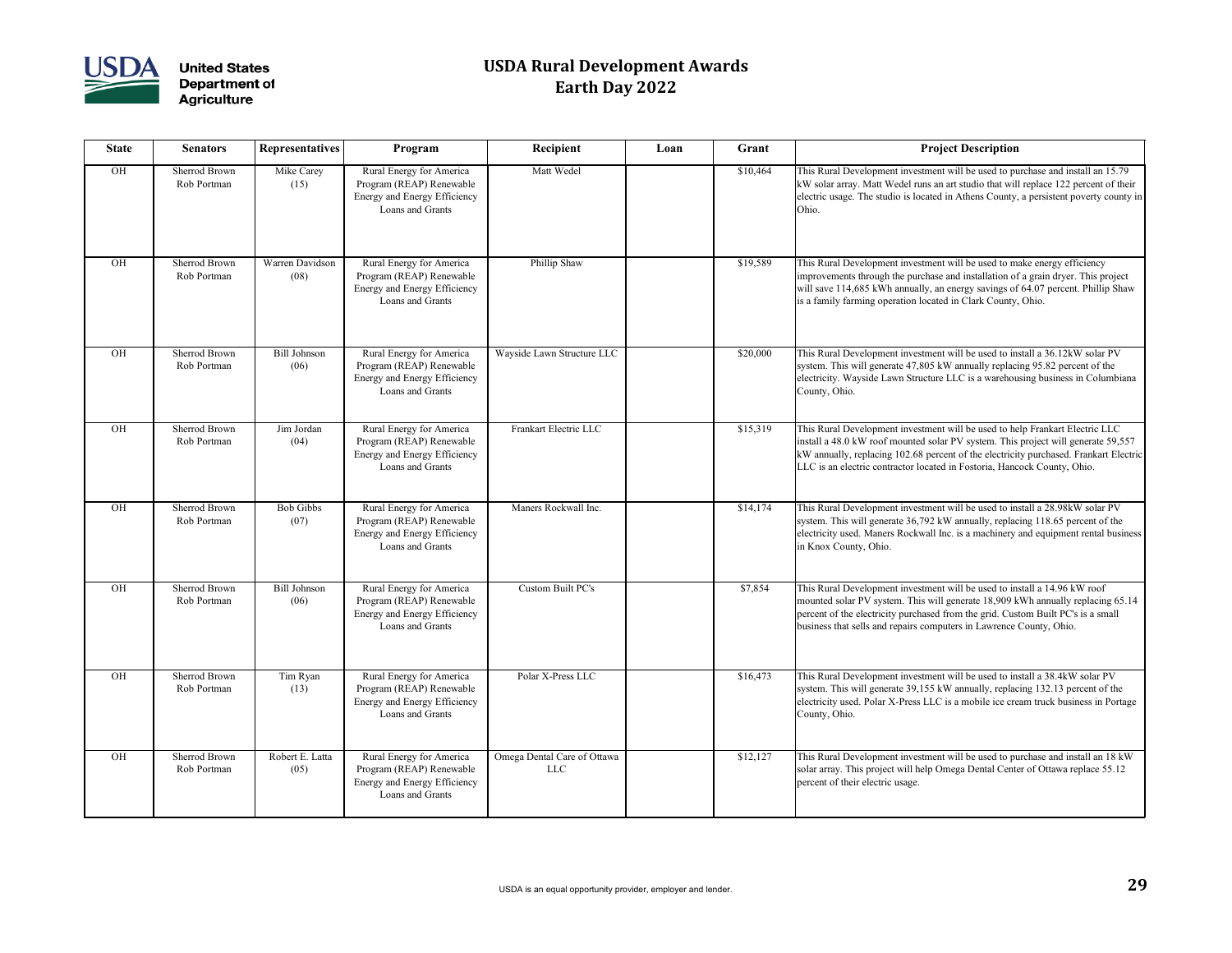

| <b>State</b> | <b>Senators</b>                       | <b>Representatives</b>   | Program                                                                                                         | Recipient                        | Loan | Grant    | <b>Project Description</b>                                                                                                                                                                                                                                                                                                                                                                                   |
|--------------|---------------------------------------|--------------------------|-----------------------------------------------------------------------------------------------------------------|----------------------------------|------|----------|--------------------------------------------------------------------------------------------------------------------------------------------------------------------------------------------------------------------------------------------------------------------------------------------------------------------------------------------------------------------------------------------------------------|
| <b>OR</b>    | Jeff Merkley<br>Ron Wyden             | Cliff Bentz<br>(02)      | Rural Energy for America<br>Program (REAP) Renewable<br>Energy and Energy Efficiency<br>Loans and Grants        | Shira Farms LLC                  |      | \$19,838 | This Rural Development investment will be used to he<br>and install a solar thermal and geothermal in-floor hea<br>large shop on their farm. The system will save the equ<br>electricity per year, which is enough to power 6.8 typic<br>to produce renewable heating and cooling, eliminating<br>year.                                                                                                      |
| <b>OR</b>    | Jeff Merkley<br>Ron Wyden             | Kurt Schrader<br>(05)    | Rural Energy for America<br>Program (REAP) Renewable<br>Energy and Energy Efficiency<br>Loans and Grants        | Richard Hari                     |      | \$20,000 | This Rural Development investment will be used to he<br>Nursery purchase and install a 47.52-kW roof-mounte<br>system will generate 52,577 kWh of renewable electric<br>to power 5 typical U.S. homes. The solar array will rep<br>business's energy use with renewable electricity, reduc<br>$$7,289.10$ per year                                                                                           |
| <b>OR</b>    | Jeff Merkley<br>Ron Wyden             | Cliff Bentz<br>(02)      | Rural Energy for America<br>Program (REAP) Renewable<br><b>Energy and Energy Efficiency</b><br>Loans and Grants | <b>Newtson Farms</b>             |      | \$9,258  | This Rural Development investment will be used to he<br>and install a 12.5-kW ground-mounted solar PV. The<br>kWh of renewable electricity per year, which is enougl<br>The solar array will replace 100 percent of the busines<br>electricity, reducing its utility bill by \$2,080 per year.                                                                                                               |
| <b>OR</b>    | Jeff Merkley<br>Ron Wyden             | Suzanne Bonamici<br>(01) | Rural Energy for America<br>Program (REAP) Renewable<br>Energy and Energy Efficiency<br>Loans and Grants        | Working Hands Farm LLC           |      | \$10,404 | This Rural Development investment will be used to he<br>purchase and install a 20.4-kW roof-mounted solar arr<br>generate 24,606 kWh of renewable electricity per year<br>two typical U.S. homes. The solar array will replace 9<br>energy use with renewable electricity, reducing its utili-                                                                                                               |
| <b>OR</b>    | Jeff Merkley<br>Ron Wyden             | Suzanne Bonamici<br>(01) | Rural Energy for America<br>Program (REAP) Renewable<br>Energy and Energy Efficiency<br>Loans and Grants        | Durant Vineyards LLC             |      | \$20,000 | This Rural Development investment will be used to he<br>kW ground-mounted solar PV. The vineyard is in the<br>Western Oregon. The system will generate 70,087 kW<br>year, which is enough to power nine typical U.S. home<br>100 percent of the business's energy use with renewab.<br>utility bill by \$7,817 per year.                                                                                     |
| PA           | <b>Robert Casey</b><br>Patrick Toomey | John Joyce<br>(13)       | Rural Energy for America<br>Program (REAP) Renewable<br>Energy and Energy Efficiency<br>Loans and Grants        | Bedford Reinforced Plastics Inc. |      | \$9,200  | This Rural Development investment will be used to pu<br>lighting and HVAC units which include high efficienc<br>conditioning systems. Bedford Reinforced Plastics has<br>manufacturing fiberglass reinforced plastic materials.<br>save \$27,120 per year and replace 62,803 kWh of elec-<br>enough electricity to power five homes.                                                                         |
| PA           | <b>Robert Casey</b><br>Patrick Toomey | Glenn Thompson<br>(15)   | Rural Energy for America<br>Program (REAP) Renewable<br>Energy and Energy Efficiency<br>Loans and Grants        | Re Farm Cafe LLC                 |      | \$18,009 | This Rural Development investment will be used to pu<br>ground-mounted solar photovoltaic system. RE Farm (<br>restaurant that has been in business since 2018. Its goa<br>life for the community by offering an innovative oppo<br>and experience realistic sustainable practices through a<br>The project is expected to save approximately \$6,700<br>42,552 kWh per year, which is enough energy to powe |

| <b>Recipient</b>                        | Loan | Grant    | <b>Project Description</b>                                                                                                                                                                                                                                                                                                                                                                                                                                                                                                                                                                         |
|-----------------------------------------|------|----------|----------------------------------------------------------------------------------------------------------------------------------------------------------------------------------------------------------------------------------------------------------------------------------------------------------------------------------------------------------------------------------------------------------------------------------------------------------------------------------------------------------------------------------------------------------------------------------------------------|
| Shira Farms LLC                         |      | \$19,838 | This Rural Development investment will be used to help Shira Farms LLC purchase<br>and install a solar thermal and geothermal in-floor heating and cooling system in a<br>large shop on their farm. The system will save the equivalent of 79,350 kWh of<br>electricity per year, which is enough to power 6.8 typical U.S. homes. It is estimated<br>to produce renewable heating and cooling, eliminating the utility bill by \$7,935 per<br>year.                                                                                                                                               |
| Richard Hari                            |      | \$20,000 | This Rural Development investment will be used to help Richard J. Hari dba Hari<br>Nursery purchase and install a 47.52-kW roof-mounted solar array on its barn. The<br>system will generate 52,577 kWh of renewable electricity per year, which is enough<br>to power 5 typical U.S. homes. The solar array will replace 100 percent of the<br>business's energy use with renewable electricity, reducing its utility bill by<br>$$7,289.10$ per year                                                                                                                                             |
| <b>Newtson Farms</b>                    |      | \$9,258  | This Rural Development investment will be used to help Newtson Farms purchase<br>and install a 12.5-kW ground-mounted solar PV. The system will generate 18,910<br>kWh of renewable electricity per year, which is enough to power two U.S. homes.<br>The solar array will replace 100 percent of the business's energy use with renewable<br>electricity, reducing its utility bill by \$2,080 per year.                                                                                                                                                                                          |
| Working Hands Farm LLC                  |      | \$10,404 | This Rural Development investment will be used to help Working Hands Farm<br>purchase and install a 20.4-kW roof-mounted solar array system. The system will<br>generate 24,606 kWh of renewable electricity per year, which is enough to power<br>two typical U.S. homes. The solar array will replace 91 percent of the business's<br>energy use with renewable electricity, reducing its utility bill by \$2,969 per year.                                                                                                                                                                      |
| Durant Vineyards LLC                    |      | \$20,000 | This Rural Development investment will be used to help purchase and install a 59.4-<br>$ kW $ ground-mounted solar PV. The vineyard is in the rural town of Dundee in<br>Western Oregon. The system will generate 70,087 kWh of renewable electricity per<br>year, which is enough to power nine typical U.S. homes. The solar array will replace<br>100 percent of the business's energy use with renewable electricity, reducing its<br>utility bill by \$7,817 per year.                                                                                                                        |
| <b>Bedford Reinforced Plastics Inc.</b> |      | \$9,200  | This Rural Development investment will be used to purchase and install LED<br>lighting and HVAC units which include high efficiency heating, ventilation and air<br>conditioning systems. Bedford Reinforced Plastics has been in business since 1974<br>manufacturing fiberglass reinforced plastic materials. This project is expected to<br>save \$27,120 per year and replace 62,803 kWh of electricity per year, which is<br>enough electricity to power five homes.                                                                                                                          |
| Re Farm Cafe LLC                        |      | \$18,009 | This Rural Development investment will be used to purchase and install a 35 kW<br>ground-mounted solar photovoltaic system. RE Farm Café is a farm-to-table<br>restaurant that has been in business since 2018. Its goal is to enhance the quality of<br>life for the community by offering an innovative opportunity to learn, participate,<br>and experience realistic sustainable practices through a unique dining experience.<br>The project is expected to save approximately \$6,700 per year and will replace<br>$ 42,552$ kWh per year, which is enough energy to power 3 homes annually. |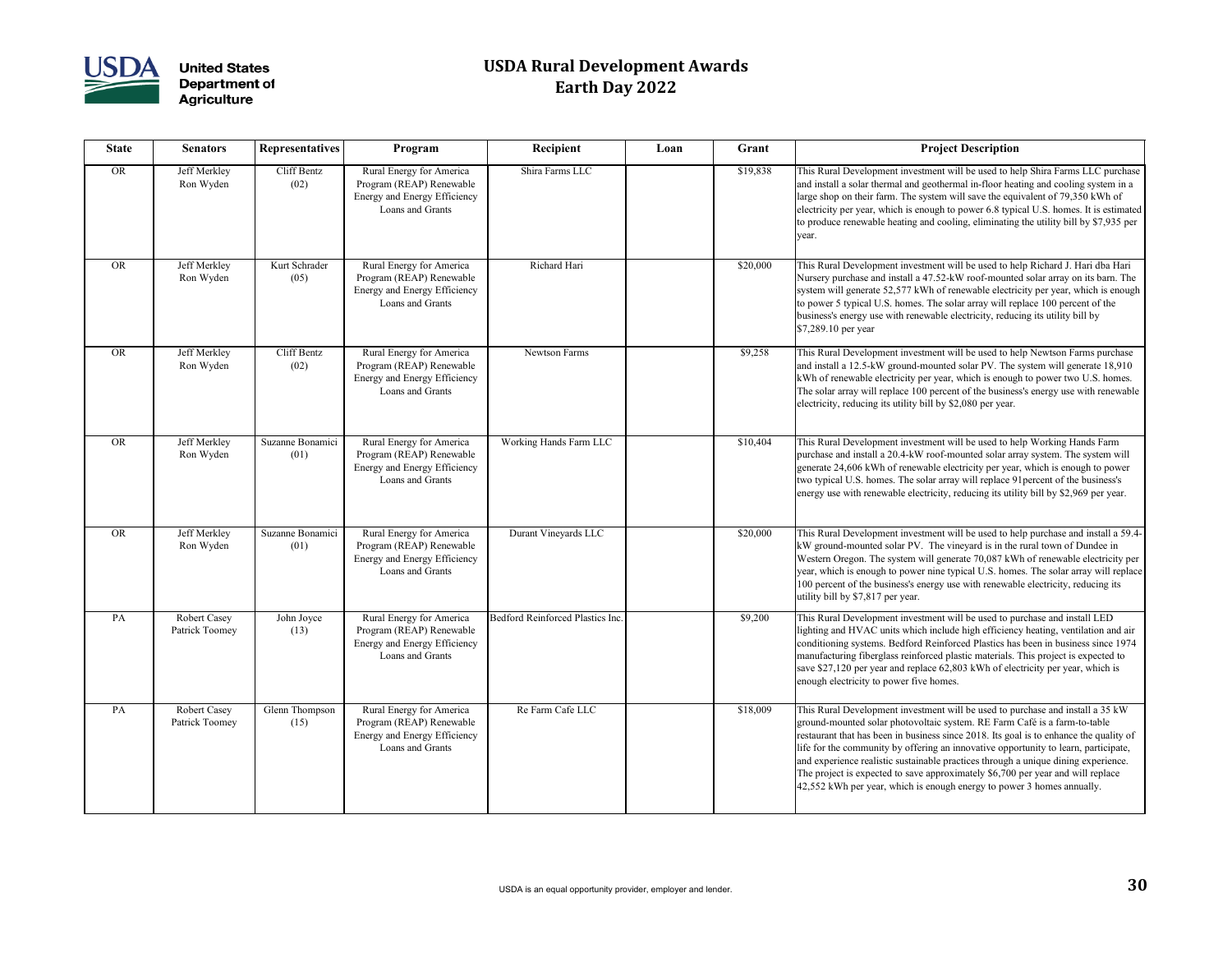

| <b>State</b> | <b>Senators</b>                       | <b>Representatives</b> | Program                                                                                                  | Recipient                                  | Loan | Grant    | <b>Project Description</b>                                                                                                                                                                                                                                                                                                                                                                                                                                                                                                                                   |
|--------------|---------------------------------------|------------------------|----------------------------------------------------------------------------------------------------------|--------------------------------------------|------|----------|--------------------------------------------------------------------------------------------------------------------------------------------------------------------------------------------------------------------------------------------------------------------------------------------------------------------------------------------------------------------------------------------------------------------------------------------------------------------------------------------------------------------------------------------------------------|
| PA           | <b>Robert Casey</b><br>Patrick Toomey | Mike Kelly<br>(16)     | Rural Energy for America<br>Program (REAP) Renewable<br>Energy and Energy Efficiency<br>Loans and Grants | SJD Machining Inc. dba Pa Tool<br>& Gauges |      | \$8,079  | This Rural Development investment will be used to help SJD Machining Inc. dba<br>Pennsylvania Tool and Gages (PTG) purchase and replace all of the lighting<br>throughout the facility with energy-efficient LED lighting. PTG, located in<br>Meadville, Pennsylvania, specializes in manufacturing custom parts, molds, dies and<br>fixtures for use in industries ranging from nuclear energy to agriculture. This project<br>is expected to lower the company's energy use by 68 percent and save<br>approximately \$12,000 in electrical costs annually. |
| PA           | <b>Robert Casey</b><br>Patrick Toomey | John Joyce<br>(13)     | Rural Energy for America<br>Program (REAP) Renewable<br>Energy and Energy Efficiency<br>Loans and Grants | PDM Insurance Agency, Inc.                 |      | \$17,215 | This Rural Development investment will be used to help PDM Insurance Agency<br>Inc. purchase and install a 23 kW solar photovoltaic system. The solar panels will be<br>installed on the roof of a pole barn located on the property. This project is expected<br>to save approximately \$3,700 and replace 24,402 kWh per year, which is enough<br>energy to power two homes annually.                                                                                                                                                                      |
| PA           | <b>Robert Casey</b><br>Patrick Toomey | John Joyce<br>(13)     | Rural Energy for America<br>Program (REAP) Renewable<br>Energy and Energy Efficiency<br>Loans and Grants | <b>Lincoln Caverns</b>                     |      | \$15,997 | The Rural Development investment will be used to help Lincoln Caverns Inc.<br>purchase and install a 39 kW solar photovoltaic system. The solar panels will be<br>installed on the roof of the Visitor Center. Lincoln Caverns Inc. has been giving<br>educational underground tours since 1932. This project is expected to save<br>approximately \$5,100 per year and replace 39,847 kWh per year, which is enough<br>energy to power three homes annually.                                                                                                |
| PA           | <b>Robert Casey</b><br>Patrick Toomey | Lloyd Smucker<br>(11)  | Rural Energy for America<br>Program (REAP) Renewable<br>Energy and Energy Efficiency<br>Loans and Grants | Wilmer N Zimmerman                         |      | \$20,000 | This Rural Development investment will be used to help Wilmer Zimmerman dba<br>Zimmerman's Custom Butcher Shop purchase and install a 98 kW solar photovoltaic<br>system. The solar panels will be installed on the roof of the building. Zimmerman's<br>Custom Butcher Shop has been in business for 17 years. This project is expected to<br>save approximately \$9,000 per year and will replace 100,644 kWh per year, which<br>is enough energy to power 9 homes annually.                                                                               |
| PA           | <b>Robert Casey</b><br>Patrick Toomey | Fred Keller<br>(12)    | Rural Energy for America<br>Program (REAP) Renewable<br>Energy and Energy Efficiency<br>Loans and Grants | Muddy Run Repair Inc.                      |      | \$8,000  | This Rural Development investment will be used to help Muddy Run Repair Inc.<br>purchase and install a 36 kW solar photovoltaic system. The solar panels will be<br>installed on the roof of the truck repair center, which has been in business for four<br>years. This project is expected to save approximately \$4,100 per year and replace<br>$ 41,784$ kWh per year, which is enough energy to power three homes annually.                                                                                                                             |
| <b>SC</b>    | Lindsey Graham<br>Tim Scott           | Jeff Duncan<br>(03)    | Rural Energy for America<br>Program (REAP) Renewable<br>Energy and Energy Efficiency<br>Loans and Grants | Joshua Kubacz dba Anelyn<br>Farm           |      | \$10,395 | This Rural Development investment will be used to help Joshua Kubacz dba Anelyn<br>Farm purchase and install a 25.5 kW roof mounted solar array system. This project<br>will generate 23,165 kWh of electricity per year.                                                                                                                                                                                                                                                                                                                                    |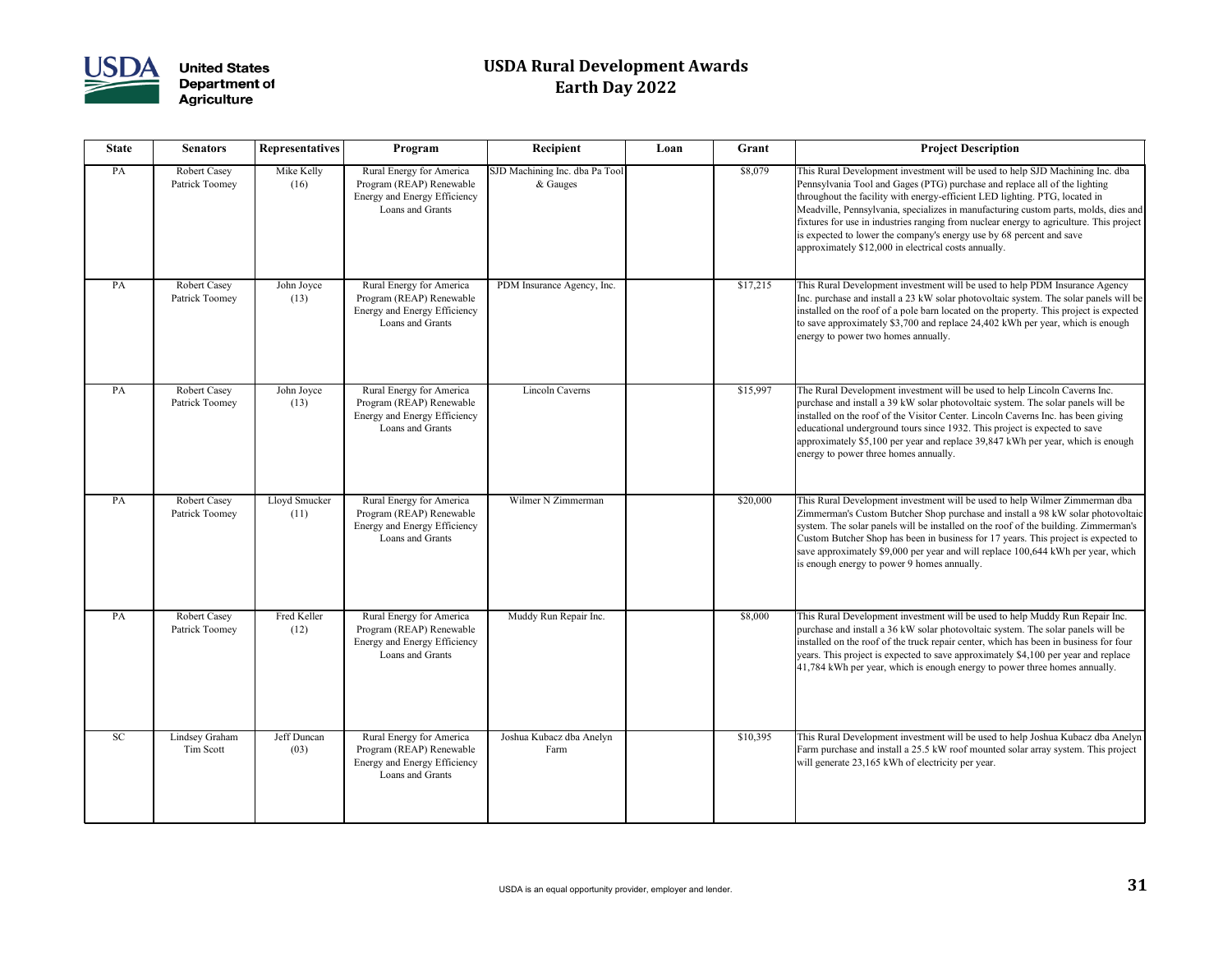

| <b>State</b> | <b>Senators</b>             | <b>Representatives</b>      | Program                                                                                                  | Recipient                    | Loan         | Grant    | <b>Project Description</b>                                                                                                                                                                                                                                                       |
|--------------|-----------------------------|-----------------------------|----------------------------------------------------------------------------------------------------------|------------------------------|--------------|----------|----------------------------------------------------------------------------------------------------------------------------------------------------------------------------------------------------------------------------------------------------------------------------------|
| <b>SC</b>    | Lindsey Graham<br>Tim Scott | Nancy Mace<br>(01)          | Rural Energy for America<br>Program (REAP) Renewable<br>Energy and Energy Efficiency<br>Loans and Grants | Ali Sina Moezzi              |              | \$14,050 | This Rural Development investment will be used to pu<br>roof mounted solar array for Ali Sina Moezzi farm. Th<br>approximately 82 percent of the business energy consu                                                                                                           |
| <b>SC</b>    | Lindsey Graham<br>Tim Scott | Tom Rice<br>(07)            | Rural Energy for America<br>Program (REAP) Renewable<br>Energy and Energy Efficiency<br>Loans and Grants | Whitetail Solar LLC          | \$5,340,000  |          | This Rural Development investment will be used to pu<br>MWdc solar array. Whitetail Solar LLC is a newly cre<br>to generate electricity. The system is estimated to prod<br>hours (kWh) per year, which is enough electricity to po                                              |
| <b>SC</b>    | Lindsey Graham<br>Tim Scott | Joe Wilson<br>(02)          | Rural Energy for America<br>Program (REAP) Renewable<br>Energy and Energy Efficiency<br>Loans and Grants | Allora Solar LLC             | \$25,000,000 |          | This Rural Development investment will be used to pu<br>MWdc solar array. Allora Solar LLC is a newly create<br>generate electricity in Lexington County, South Caroli<br>produce 181,445,488 kWh per year, which is enough<br>homes.                                            |
| <b>SC</b>    | Lindsey Graham<br>Tim Scott | William Timmons<br>(04)     | Rural Energy for America<br>Program (REAP) Renewable<br>Energy and Energy Efficiency<br>Loans and Grants | Aga Tag Solar II LLC         | \$2,273,000  |          | This Rural Development investment will be used to pu<br>solar system. AGA TAG Solar II LLC is a new entity t<br>Cowpens, South Carolina. The system is estimated to<br>year, which is enough electricity to power 447 homes.                                                     |
| <b>SC</b>    | Lindsey Graham<br>Tim Scott | William Timmons<br>(04)     | Rural Energy for America<br>Program (REAP) Renewable<br>Energy and Energy Efficiency<br>Loans and Grants | Limelight Solar I LLC        | \$2,147,000  |          | This Rural Development investment will be used to pu<br>solar system. Limelight Solar I LLC is a newly created<br>generating electricity in Spartanburg, South Carolina.<br>produce 3,931,000 kWh per year, which is enough ele                                                  |
| <b>SD</b>    | Mike Rounds<br>John Thune   | Dusty Johnson<br>(At-Large) | Rural Energy for America<br>Program (REAP) Renewable<br>Energy and Energy Efficiency<br>Loans and Grants | <b>Commercial State Bank</b> |              | \$20,000 | This Rural Development investment will be used to pu<br>kWh roof-mounted solar array. Commercial State Ban<br>the rural community of Wagner, South Dakota. This p<br>per year in savings, and will replace 76,030 kWh of el<br>which is enough electricity to power seven homes. |
| <b>SD</b>    | Mike Rounds<br>John Thune   | Dusty Johnson<br>(At-Large) | Rural Energy for America<br>Program (REAP) Renewable<br>Energy and Energy Efficiency<br>Loans and Grants | Lau Repair Inc.              |              | \$15,820 | This Rural Development investment will be to purchas<br>mounted solar array at a rural repair business located r<br>This project will replace \$4,377.33 per year in energy<br>kWh of electricity per year (50.41 percent) which is er<br>homes.                                 |

| Recipient                    | Loan         | Grant    | <b>Project Description</b>                                                                                                                                                                                                                                                                                                                                                                           |
|------------------------------|--------------|----------|------------------------------------------------------------------------------------------------------------------------------------------------------------------------------------------------------------------------------------------------------------------------------------------------------------------------------------------------------------------------------------------------------|
| Ali Sina Moezzi              |              | \$14,050 | This Rural Development investment will be used to purchase and install a 12.16 kW<br>roof mounted solar array for Ali Sina Moezzi farm. This project will offset<br>approximately 82 percent of the business energy consumption.                                                                                                                                                                     |
| Whitetail Solar LLC          | \$5,340,000  |          | This Rural Development investment will be used to purchase and install a 114.126<br>MWdc solar array. Whitetail Solar LLC is a newly created entity whose purpose is<br>to generate electricity. The system is estimated to produce 25,074,000 kilowatt<br>hours (kWh) per year, which is enough electricity to power 2,313 homes.                                                                   |
| Allora Solar LLC             | \$25,000,000 |          | This Rural Development investment will be used to purchase and install a 105<br>MWdc solar array. Allora Solar LLC is a newly created entity whose purpose is to<br>generate electricity in Lexington County, South Carolina. The system is estimated to<br>produce 181,445,488 kWh per year, which is enough electricity to power 16,495<br>homes.                                                  |
| Aga Tag Solar II LLC         | \$2,273,000  |          | This Rural Development investment will be used to purchase and install a 2.76 MW<br>solar system. AGA TAG Solar II LLC is a new entity that generates electricity in<br>Cowpens, South Carolina. The system is estimated to produce 4,783,000 kWh per<br>year, which is enough electricity to power 447 homes.                                                                                       |
| Limelight Solar I LLC        | \$2,147,000  |          | This Rural Development investment will be used to purchase and install a 2.5 MW<br>solar system. Limelight Solar I LLC is a newly created entity for the purpose of<br>generating electricity in Spartanburg, South Carolina. The system is estimated to<br>produce 3,931,000 kWh per year, which is enough electricity to power 362 homes.                                                          |
| <b>Commercial State Bank</b> |              | \$20,000 | This Rural Development investment will be used to purchase and install a 73,060<br>kWh roof-mounted solar array. Commercial State Bank is a locally owned bank in<br>the rural community of Wagner, South Dakota. This project will realize \$5,844.80<br>per year in savings, and will replace 76,030 kWh of electricity per year (32 percent)<br>which is enough electricity to power seven homes. |
| Lau Repair Inc.              |              | \$15,820 | This Rural Development investment will be to purchase and install a 35.1 kW roof-<br>mounted solar array at a rural repair business located near Summit, South Dakota.<br>This project will replace \$4,377.33 per year in energy costs and will replace 51,359<br>kWh of electricity per year (50.41 percent) which is enough electricity to power four<br>homes.                                   |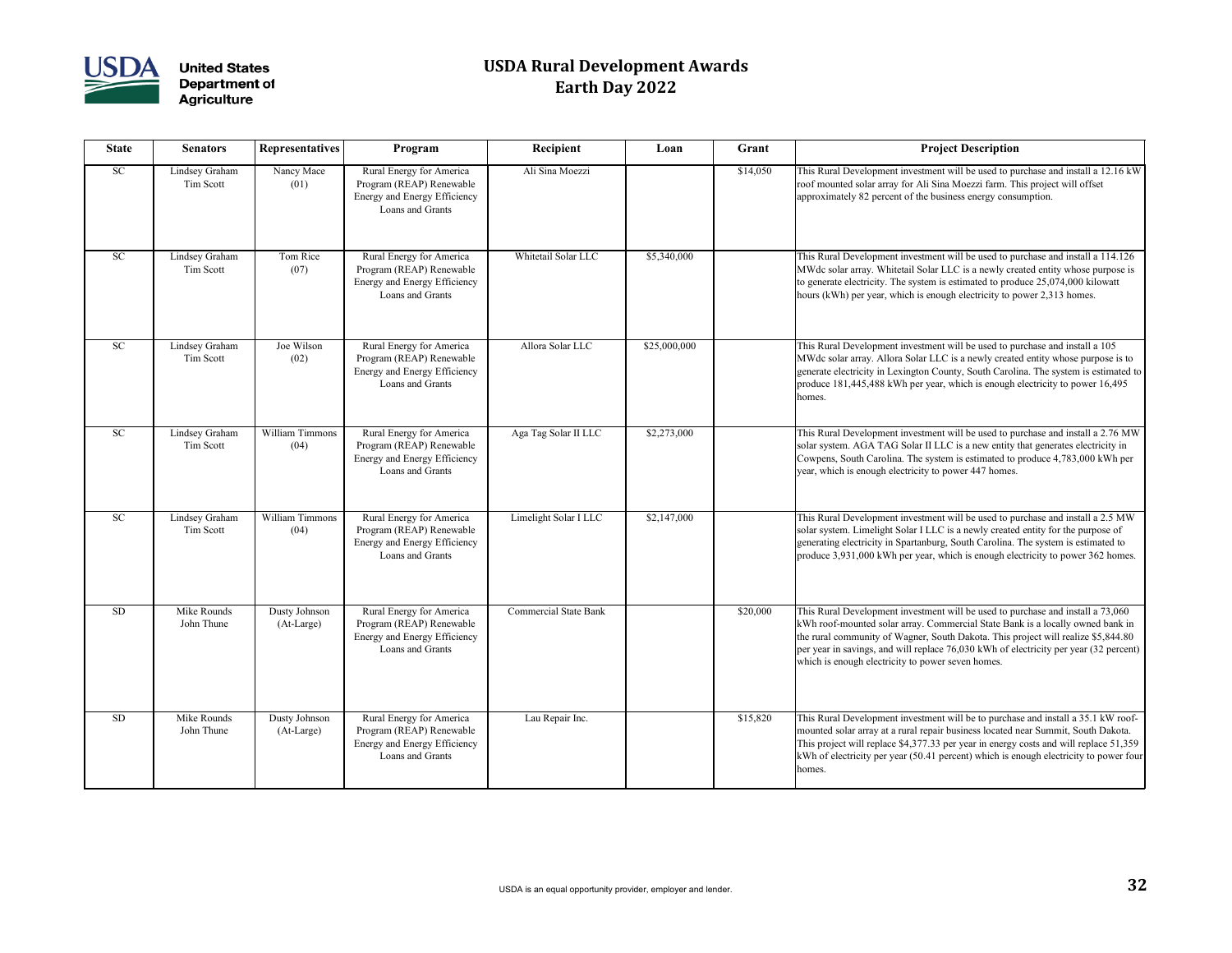

| <b>State</b> | <b>Senators</b>                         | <b>Representatives</b>      | Program                                                                                                         | Recipient                          | Loan | Grant    | <b>Project Description</b>                                                                                                                                                                                                                                                                                                                                                                                |
|--------------|-----------------------------------------|-----------------------------|-----------------------------------------------------------------------------------------------------------------|------------------------------------|------|----------|-----------------------------------------------------------------------------------------------------------------------------------------------------------------------------------------------------------------------------------------------------------------------------------------------------------------------------------------------------------------------------------------------------------|
| TN           | Marsha Blackburn<br><b>Bill Hagerty</b> | Charles Fleischmann<br>(03) | Rural Energy for America<br>Program (REAP) Renewable<br>Energy and Energy Efficiency<br>Loans and Grants        | Advanced Labelworx Inc.            |      | \$20,000 | This Rural Development investment will be used to he<br>make energy efficiency insulation improvements to the<br>Advanced Labelworx primarily engages in production<br>applications, and have been in business since 1976. Th<br>\$3,808 dollars per year, and save 4,572 kilowatt hours<br>energy to power one home.                                                                                     |
| <b>TN</b>    | Marsha Blackburn<br><b>Bill Hagerty</b> | Scott DesJarlais<br>(04)    | Rural Energy for America<br>Program (REAP) Renewable<br>Energy and Energy Efficiency<br>Loans and Grants        | Riverbend Wholesale LLC            |      | \$7,000  | This Rural Development investment will be used to as<br>LLC's installation of an 11.22 kW (DC), 33 panel, roo<br>on a building in rural Bradley county, Tennessee. This<br>savings for Riverbend Wholesale LLC, a small online<br>Kevin Hall, the company's manager, projects this reney<br>will generate 16,086 kWh per year. This savings amou<br>power two homes.                                      |
| TN           | Marsha Blackburn<br><b>Bill Hagerty</b> | David Kustoff<br>(08)       | Rural Energy for America<br>Program (REAP) Renewable<br>Energy and Energy Efficiency<br>Loans and Grants        | E3 Fitness LLC                     |      | \$14,495 | This Rural Development investment will be used to as<br>existing lighting for LED fixtures with occupancy con<br>units with higher SEER equipment. E3 Fitness, a local<br>center, will save \$11,853 and 472,259,396 BTUs per y<br>energy to power seven homes. The purpose of this fun<br>farmers, ranchers, and rural small businesses in develo<br>systems, and in making energy-efficiency improvemer |
| TN           | Marsha Blackburn<br><b>Bill Hagerty</b> | <b>Tim Burchett</b><br>(02) | Rural Energy for America<br>Program (REAP) Renewable<br><b>Energy and Energy Efficiency</b><br>Loans and Grants | Ball & Rose dba Rockwood<br>Center |      | \$14,511 | This Rural Development investment will be used to he<br>Rockwood Center replace old inefficient T8 lamps wit<br>efficient LED lighting technology in their commercial<br>Center. Ball & Rose engage in commercially leasing fa<br>business since 1993. This project is expected to save \$<br>save 69,888 kilowatt hours annually which is enough of                                                      |
| <b>TN</b>    | Marsha Blackburn<br><b>Bill Hagerty</b> | Mark Green<br>(07)          | Rural Energy for America<br>Program (REAP) Renewable<br>Energy and Energy Efficiency<br>Loans and Grants        | <b>Service Tek Solutions</b>       |      | \$19,999 | This Rural Development investment will be used to pu<br>kilowatt solar array for Service TEK Solutions to pow<br>center for their small information technology consultir<br>save \$3,245.00 per year and is estimated to produce 2.<br>will save enough energy to power two homes.                                                                                                                        |
| TN           | Marsha Blackburn<br><b>Bill Hagerty</b> | Mark Green<br>(07)          | Rural Energy for America<br>Program (REAP) Renewable<br>Energy and Energy Efficiency<br>Loans and Grants        | Jon S Hornbuckle                   |      | \$19,999 | This Rural Development investment will be used to pu<br>kilowatt solar array on Picnic Tree Farm for their daily<br>project will realize \$2,652.36 of saving per year and is<br>kilowatt hours, which will save enough energy to power                                                                                                                                                                   |

| Recipient                          | Loan | Grant    | <b>Project Description</b>                                                                                                                                                                                                                                                                                                                                                                                                                                                                                                                                                                  |
|------------------------------------|------|----------|---------------------------------------------------------------------------------------------------------------------------------------------------------------------------------------------------------------------------------------------------------------------------------------------------------------------------------------------------------------------------------------------------------------------------------------------------------------------------------------------------------------------------------------------------------------------------------------------|
| Advanced Labelworx Inc.            |      | \$20,000 | This Rural Development investment will be used to help Advanced Labelworx Inc.<br>make energy efficiency insulation improvements to their warehouse facility.<br>Advanced Labelworx primarily engages in production of adhesives and labeling<br>applications, and have been in business since 1976. This project is expected to save<br>\$3,808 dollars per year, and save 4,572 kilowatt hours annually which is enough<br>energy to power one home.                                                                                                                                      |
| Riverbend Wholesale LLC            |      | \$7,000  | This Rural Development investment will be used to assist Riverbend Wholesale<br>LLC's installation of an 11.22 kW (DC), 33 panel, roof-mounted solar PV system<br>on a building in rural Bradley county, Tennessee. This project will provide energy<br>savings for Riverbend Wholesale LLC, a small online sales packing business.<br>Kevin Hall, the company's manager, projects this renewable energy improvement<br>will generate 16,086 kWh per year. This savings amounts to enough electricity to<br>power two homes.                                                                |
| E3 Fitness LLC                     |      | \$14,495 | This Rural Development investment will be used to assist E3 Fitness LLC to replace<br>existing lighting for LED fixtures with occupancy controls and the existing HVAC<br>units with higher SEER equipment. E3 Fitness, a locally owned physical fitness<br>center, will save \$11,853 and 472,259,396 BTUs per year, which will save enough<br>energy to power seven homes. The purpose of this funding program is to assist<br>farmers, ranchers, and rural small businesses in developing renewable energy<br>systems, and in making energy-efficiency improvements to their operations. |
| Ball & Rose dba Rockwood<br>Center |      | \$14,511 | This Rural Development investment will be used to help Ball & Rose dba<br>Rockwood Center replace old inefficient T8 lamps with newer, more energy<br>efficient LED lighting technology in their commercially leased facility, Rockwood<br>Center. Ball & Rose engage in commercially leasing facilities, and have been in<br>business since 1993. This project is expected to save \$7,170.43 dollars per year, and<br>save 69,888 kilowatt hours annually which is enough energy to power six homes.                                                                                      |
| <b>Service Tek Solutions</b>       |      | \$19,999 | This Rural Development investment will be used to purchase and install a 17.76<br>kilowatt solar array for Service TEK Solutions to power the office and operations<br>center for their small information technology consulting business. This project will<br>save \$3,245.00 per year and is estimated to produce 23,313 kilowatt hours, which<br>will save enough energy to power two homes.                                                                                                                                                                                             |
| Jon S Hornbuckle                   |      | \$19,999 | This Rural Development investment will be used to purchase and install a 17.76<br>kilowatt solar array on Picnic Tree Farm for their daily livestock operations. This<br>project will realize \$2,652.36 of saving per year and is estimated to produce 23,313<br>kilowatt hours, which will save enough energy to power two homes.                                                                                                                                                                                                                                                         |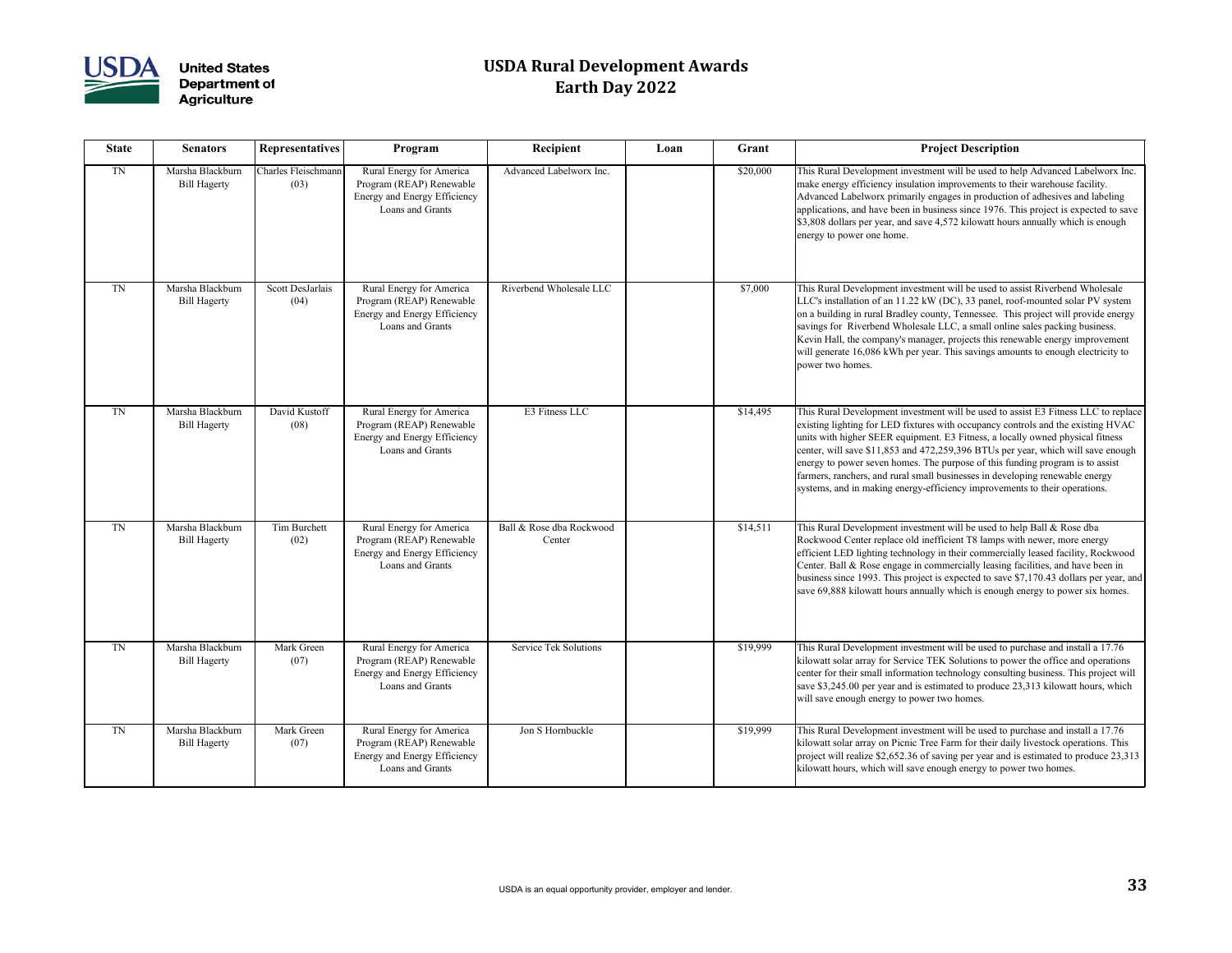

| <b>State</b> | <b>Senators</b>                         | <b>Representatives</b>    | Program                                                                                                         | Recipient               | Loan         | Grant    | <b>Project Description</b>                                                                                                                                                                                                                                                                                                                                                                                                                                                                                                                                                                                                                                                                                                                                   |
|--------------|-----------------------------------------|---------------------------|-----------------------------------------------------------------------------------------------------------------|-------------------------|--------------|----------|--------------------------------------------------------------------------------------------------------------------------------------------------------------------------------------------------------------------------------------------------------------------------------------------------------------------------------------------------------------------------------------------------------------------------------------------------------------------------------------------------------------------------------------------------------------------------------------------------------------------------------------------------------------------------------------------------------------------------------------------------------------|
| <b>TN</b>    | Marsha Blackburn<br><b>Bill Hagerty</b> | Diana Harshbarger<br>(01) | Rural Energy for America<br>Program (REAP) Renewable<br><b>Energy and Energy Efficiency</b><br>Loans and Grants | Hillside Winery Inc.    |              | \$13,238 | This Rural Development investment will be used to assist Hillside Winery purchase<br>and install an energy efficient Glyco Chiller Unit with increased capacity to cold<br>stabilize and process juices. Hillside Winery is a small business that provides a<br>variety of locally processed wines. This project is expected to save \$4,352.88<br>dollars per year, which is enough energy to power three homes.                                                                                                                                                                                                                                                                                                                                            |
| <b>VA</b>    | Kaine, Tim (VA),<br>Warner, Mark (VA)   | <b>Bob Good</b><br>(05)   | Rural Energy for America<br>Program (REAP) Renewable<br>Energy and Energy Efficiency<br>Loans and Grants        | Depot Solar Center LLC  | \$10,000,000 |          | This Rural Development investment will be used to purchase and install a 19,500.48<br>kilowatt ground mounted solar photovoltaic system with single axis trackers. It<br>consists of (52,704) 370 watt solar modules and 122 inverters, in order to reduce<br>carbon dioxide emissions, demand on power plants, and energy production costs.<br>The project encompasses 150 acres, across 10 leased parcels. This is a newly<br>formed special purpose entity as a small solar electric power company, which is one<br>of approximately eighty-nine subsidiaries including parent companies located in the<br>USA and Germany. The system is estimated to produce 31,931 megawatt hours per<br>year, which is enough electricity to power about 2,980 homes. |
| <b>VT</b>    | Patrick Leahy<br><b>Bernard Sanders</b> | Peter Welch<br>(At Large) | Rural Energy for America<br>Program (REAP) Renewable<br>Energy and Energy Efficiency<br>Loans and Grants        | Champlain Orchards Inc. |              | \$20,000 | This Rural Development investment will be used to install energy efficient<br>equipment at a well-established orchard and farm store. Champlain Orchards is<br>replacing a refrigeration rack system and compressor, which are both used in<br>processing apple cider. Electricity and propane use will be reduced by over 60<br>percent, saving the business almost \$22,000 annually. The energy reduction is<br>enough to power the equivalent of 17 homes.                                                                                                                                                                                                                                                                                               |
| <b>VT</b>    | Patrick Leahy<br><b>Bernard Sanders</b> | Peter Welch<br>(At Large) | Rural Energy for America<br>Program (REAP) Renewable<br>Energy and Energy Efficiency<br>Loans and Grants        | Sl Maple Solar II LLC   |              | \$20,000 | This Rural Development investment will be used to install a 59.1 kilowatt (kW)<br>solar array on a barn roof at the Davis Farm in Jericho, Vermont. SL Maple Solar II<br>LLC will own the system and sell the estimated 61,654 kilowatt hours (kWh)<br>produced annually to the grid while the farm owners will receive 20 percent of the<br>value received. The energy generated by the solar array is enough to power the<br>equivalent of five homes.                                                                                                                                                                                                                                                                                                     |
| <b>VT</b>    | Patrick Leahy<br><b>Bernard Sanders</b> | Peter Welch<br>(At Large) | Rural Energy for America<br>Program (REAP) Renewable<br>Energy and Energy Efficiency<br>Loans and Grants        | Sl Maple Solar I LLC    |              | \$20,000 | This Rural Development investment will be used to install a 122.6kW solar array on<br>a barn roof at the Lambert Farm in Washington, Vermont. SL Maple Solar I LLC<br>will own the system and sell the estimated 127,600kWh produced annually to the<br>grid. The farm owners will receive 20percent of the value received. The energy<br>generated by the solar array is enough to power the equivalent of 11 homes.                                                                                                                                                                                                                                                                                                                                        |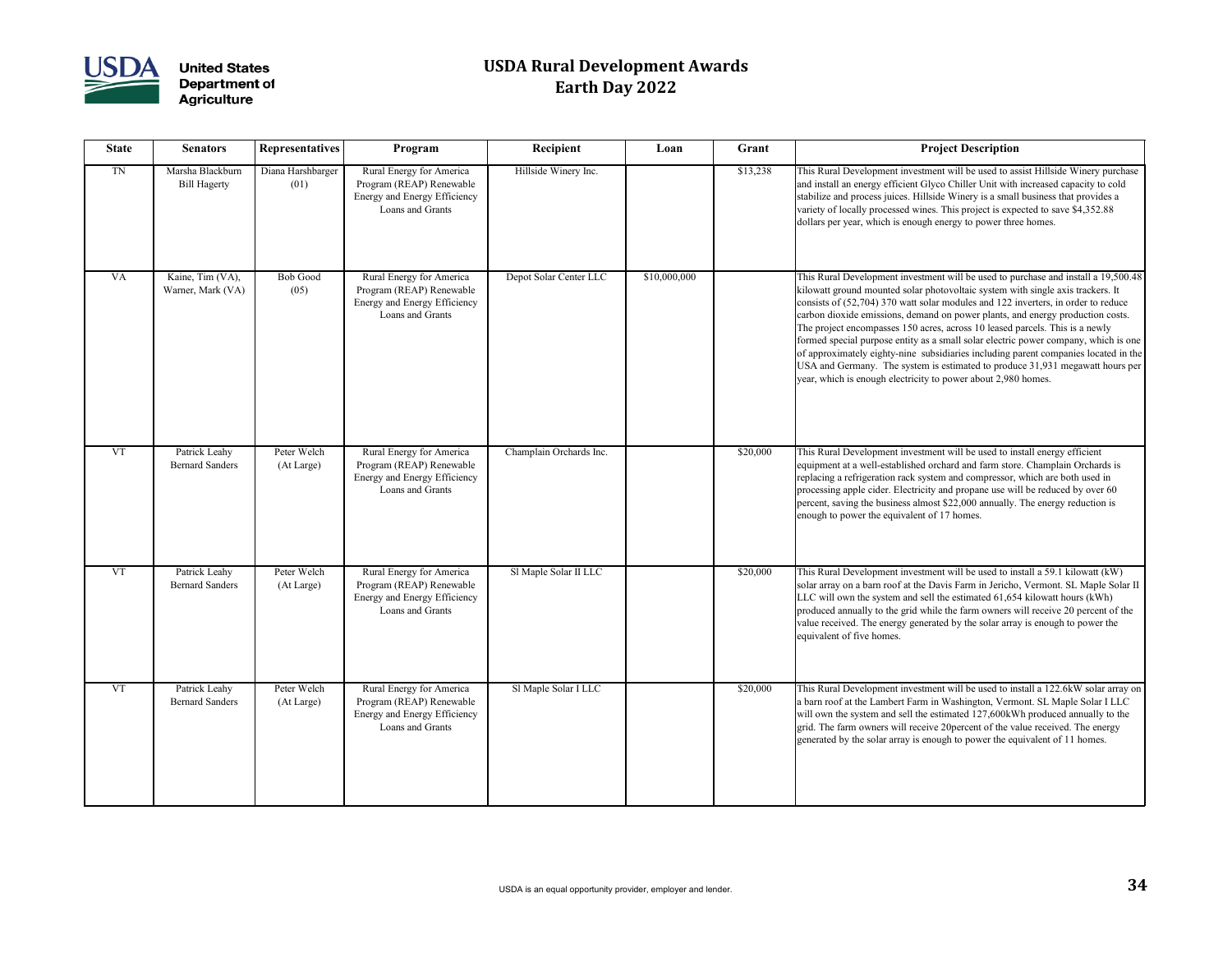

| <b>State</b> | <b>Senators</b>                | <b>Representatives</b>           | Program                                                                                                  | Recipient                            | Loan | Grant    | <b>Project Description</b>                                                                                                                                                                                                                                                                                                                                                                                                                                                                                                                                               |
|--------------|--------------------------------|----------------------------------|----------------------------------------------------------------------------------------------------------|--------------------------------------|------|----------|--------------------------------------------------------------------------------------------------------------------------------------------------------------------------------------------------------------------------------------------------------------------------------------------------------------------------------------------------------------------------------------------------------------------------------------------------------------------------------------------------------------------------------------------------------------------------|
| <b>WA</b>    | Maria Cantwell<br>Patty Murray | Kim Schrier<br>(08)              | Rural Energy for America<br>Program (REAP) Renewable<br>Energy and Energy Efficiency<br>Loans and Grants | Craig Ronning                        |      | \$17,256 | This Rural Development investment will be used to purchase and install a 40 kWh<br>solar array for Craig Ronning, the owner of a commercial building located in rural<br>Kittitas County. This project will save \$4,156 per year and replace 37,440 kilowatt<br>hours (100 percent energy savings) annually. This project will save enough<br>electricity to power 62 homes.                                                                                                                                                                                            |
| <b>WA</b>    | Maria Cantwell<br>Patty Murray | Kim Schrier<br>(08)              | Rural Energy for America<br>Program (REAP) Renewable<br>Energy and Energy Efficiency<br>Loans and Grants | Pautzke Bait Company Inc.            |      | \$19,968 | This Rural Development investment will be used to help purchase and install a 56<br>kWh solar PV system. Pautzke Bait Company is a sporting goods manufacture in<br>rural Kittitas County, Washington. The Renewable energy system will provide<br>electricity to the manufacturing operation in Ellensburg, Washington. The grantee<br>will realize \$5,167 in savings and replace 55,059 kW or 40 percent per year. This<br>project will replace enough electricity to power 5 homes.                                                                                  |
| <b>WA</b>    | Maria Cantwell<br>Patty Murray | Jaime Herrera<br>Beutler<br>(03) | Rural Energy for America<br>Program (REAP) Renewable<br>Energy and Energy Efficiency<br>Loans and Grants | I-5 Landscape Supply LLC             |      | \$7,854  | This Rural Development investment will be used to assist a rural, small business<br>develop a renewable energy systems operation. I-5 Landscape Supply LLC is a<br>business located in rural Lewis County that provides retail and wholesale sales and<br>delivery of landscaping products to include soil, bark, and rock. Project funds will<br>be used to purchase and install a 11.3 kWh solar array that will lower the electrical<br>costs for the main office building. This project will save \$846.00 per year and<br>replace 11,818 kWh (54 percent) per year. |
| WA           | Maria Cantwell<br>Patty Murray | Rick Larsen<br>(02)              | Rural Energy for America<br>Program (REAP) Renewable<br>Energy and Energy Efficiency<br>Loans and Grants | Sound A Sleep LLC dba Otters<br>Pond |      | \$8,616  | This Rural Development investment will be used to purchase and install an 8.79 kW<br>heating system with efficient ductless heat pumps. Sound A Sleep dba Otters Pond<br>is a bed and breakfast in rural San Juan County, Washington. The grantee will<br>realize an estimated 101,962,022 btu in business energy offset and \$3,444 each year<br>in savings, which is enough electricity to power one home.                                                                                                                                                             |
| <b>WA</b>    | Maria Cantwell<br>Patty Murray | DelBene, Suzan<br>(01)           | Rural Energy for America<br>Program (REAP) Renewable<br>Energy and Energy Efficiency<br>Loans and Grants | Power X Inc.                         |      | \$7,283  | This Rural Development investment will be used to purchase and install a 32.37kW<br>solar PV system. Power X Inc. is a construction business in rural Skagit County,<br>Washington. The project will lower the electrical costs for the operations warehouse.<br>The grantee will realize an estimated 36,000 kWh in business energy offset and<br>\$2,800.33 each year in savings, which is enough electricity to power one home.                                                                                                                                       |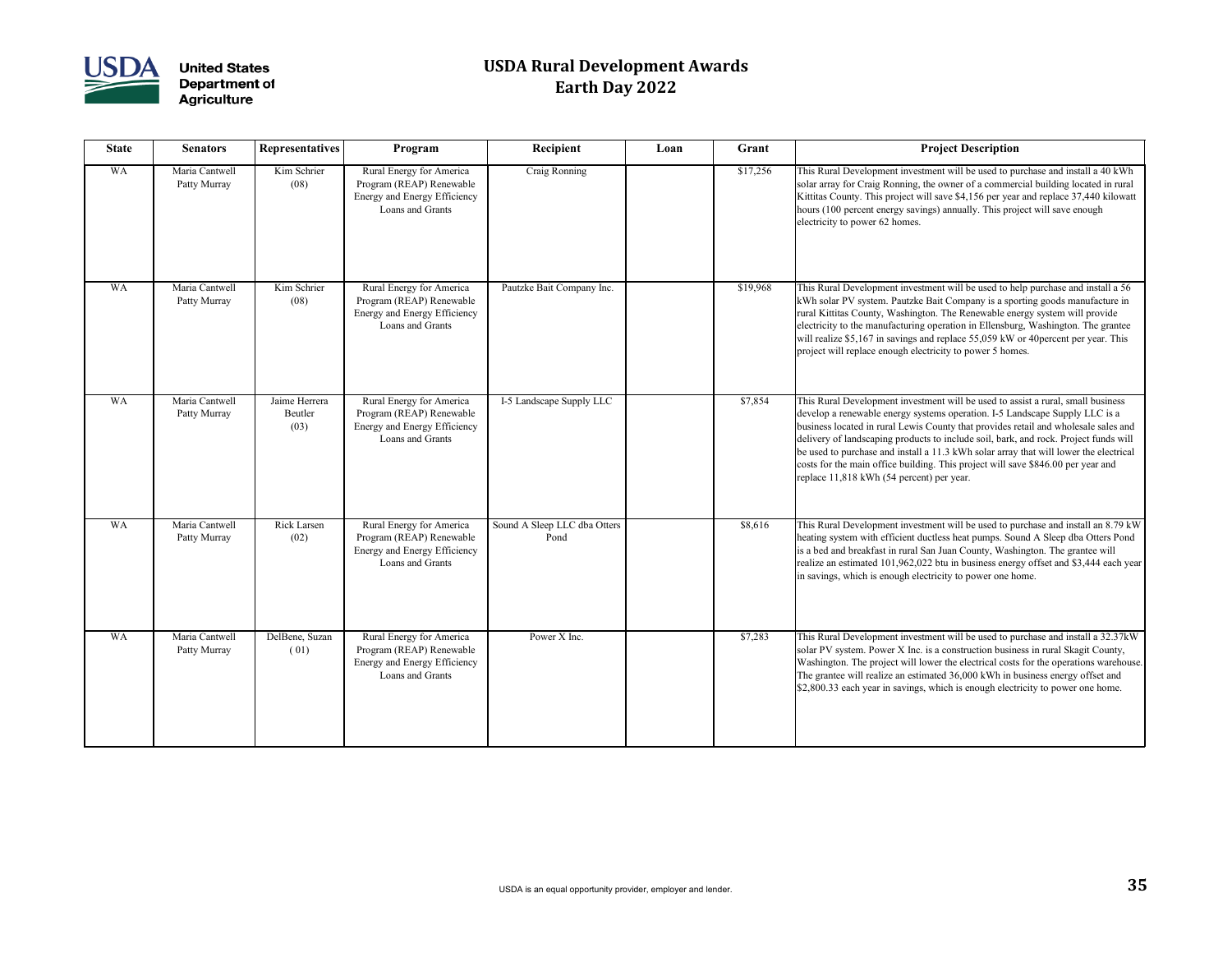

| <b>State</b> | <b>Senators</b>                      | <b>Representatives</b>       | Program                                                                                                  | Recipient                  | Loan        | Grant   | <b>Project Description</b>                                                                                                                                                                                                                                                                                                                                                                                                                                                                                                                                                                        |
|--------------|--------------------------------------|------------------------------|----------------------------------------------------------------------------------------------------------|----------------------------|-------------|---------|---------------------------------------------------------------------------------------------------------------------------------------------------------------------------------------------------------------------------------------------------------------------------------------------------------------------------------------------------------------------------------------------------------------------------------------------------------------------------------------------------------------------------------------------------------------------------------------------------|
| <b>WA</b>    | Maria Cantwell<br>Patty Murray       | Strickland, Marilyn<br>(10)  | Rural Energy for America<br>Program (REAP) Renewable<br>Energy and Energy Efficiency<br>Loans and Grants | <b>Brett Houghton</b>      |             | \$3,124 | This Rural Development investment will be used to help purchase and install an 8.9<br>kW PV solar array. Brett Houghton dba Our Perfect Farm is a small farm growing<br>vegetable and poultry in rural Yelm, Thurston County, Washington. The Veteran<br>business owner will realize 5,000 kWh in business energy offset and \$450 in annual<br>energy cost. The system will produce is enough electricity to power one home.                                                                                                                                                                     |
| <b>WA</b>    | Maria Cantwell<br>Patty Murray       | Suzan DelBene<br>(01)        | Rural Energy for America<br>Program (REAP) Renewable<br>Energy and Energy Efficiency<br>Loans and Grants | S & S Concrete Const Inc.  |             | \$5,198 | This Rural Development investment will be used to help purchase and install a<br>17.20 kW PV solar array. S&S Concrete Construction Inc. is a general contractor<br>located in rural Whatcom County, Washington. The grantee will realize an estimated<br>12516 kWh in business energy offset and \$1,190 each year in savings, which is<br>enough electricity to power one home.                                                                                                                                                                                                                 |
| <b>WA</b>    | Maria Cantwell<br>Patty Murray       | <b>Suzan DelBene</b><br>(01) | Rural Energy for America<br>Program (REAP) Renewable<br>Energy and Energy Efficiency<br>Loans and Grants | Samuel Paul Janis          |             | \$4,286 | This Rural Development investment will be used to help purchase and install a 6.72<br>kW PV solar array. The project will produce energy supplying on-farm operations.<br>This includes lighting, some heating, and other on-farm equipment. Business electric<br>use accounts for 100 percent of the total projected production of the solar PV array.<br>Samuel Janis is a landscape/farm in rural Whatcom County, Washington. The<br>grantee will realize an estimated 7144 kWh in business energy offset and \$642.92<br>each year in savings, which is enough electricity to power one home. |
| WI           | Tammy Baldwin<br>Ron Johnson         | Glenn Grothman<br>(06)       | Rural Energy for America<br>Program (REAP) Renewable<br>Energy and Energy Efficiency<br>Loans and Grants | <b>OCEP-VC LLC</b>         | \$5,000,000 |         | This Rural Development investment will be used to help OCEP-VC LLC, a new<br>business, install a renewable natural gas upgrade on their anaerobic digester facility<br>in Fond du Lac, Wisconsin. This investment will generate 20,281,360 kWh of<br>electricity per year. This is enough energy to power $1,871$ homes for a year.                                                                                                                                                                                                                                                               |
| <b>WV</b>    | <b>Shelley Capito</b><br>Joe Manchin | David McKinley<br>(01)       | Rural Energy for America<br>Program (REAP) Renewable<br>Energy and Energy Efficiency<br>Loans and Grants | Solar Energy Solutions LLC | \$150,000   |         | This Rural Development investment will be used to purchase and install a 500-kW<br>solar array. Solar Energy Solutions is a West Virginia solar developer. This project<br>will realize \$46,625 per year in savings and will replace 863,437 kWh (12 percent)<br>per year, which is enough electricity to power a 71 homes. Energy information was<br>already counted in the companion grant.                                                                                                                                                                                                    |
| <b>WV</b>    | <b>Shelley Capito</b><br>Joe Manchin | David McKinley<br>(01)       | Rural Energy for America<br>Program (REAP) Renewable<br>Energy and Energy Efficiency<br>Loans and Grants | John N Jennings            |             | \$8,451 | This Rural Development investment will be used to assist farmers, ranchers, and<br>rural small businesses in developing renewable energy systems, and in making<br>energy-efficiency improvements to their operations. John Jennings is a family<br>owned cattle and vegetable farm in Wetzel County. Project funds will be used for<br>the purchase and installation of a 12-kW solar array. This project will realize \$2,731<br>per year in savings and will replace 13,689 kWh (91%) per year, which is enough<br>electricity to power 1 home.                                                |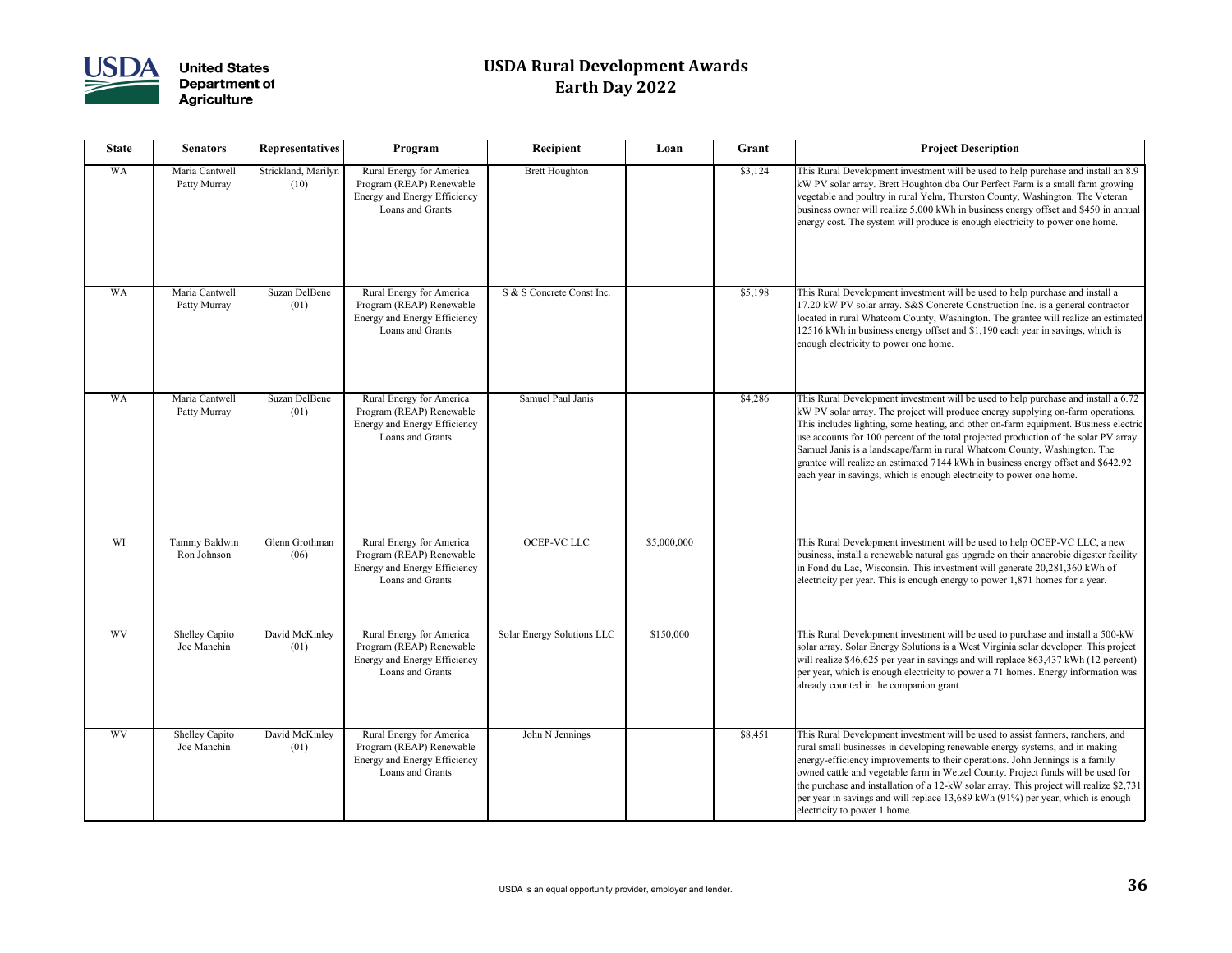

| <b>State</b> | <b>Senators</b>                 | <b>Representatives</b>                                                      | Program                                                                                                  | Recipient                    | Loan          | Grant       | <b>Project Description</b>                                                                                                                                                                                                                                                                                                                                                                                                                                                                                                     |
|--------------|---------------------------------|-----------------------------------------------------------------------------|----------------------------------------------------------------------------------------------------------|------------------------------|---------------|-------------|--------------------------------------------------------------------------------------------------------------------------------------------------------------------------------------------------------------------------------------------------------------------------------------------------------------------------------------------------------------------------------------------------------------------------------------------------------------------------------------------------------------------------------|
| <b>WY</b>    | John Barrasso<br>Cynthia Lummis | Liz Cheney<br>(At-Large)                                                    | Rural Energy for America<br>Program (REAP) Renewable<br>Energy and Energy Efficiency<br>Loans and Grants | PC Stock Doc                 |               | \$19,894    | This Rural Development investment will be used to purchase and install a 24.7 kW<br>solar array with battery storage. PC Stoc Doc provides veterinary services in<br>Riverton, Wyoming. This project will realize \$3,300 per year in savings and will<br>replace 30,000 kWh (46 percent) per year.                                                                                                                                                                                                                            |
| <b>WY</b>    | John Barrasso<br>Cynthia Lummis | Liz Cheney<br>(At-Large)                                                    | Rural Energy for America<br>Program (REAP) Renewable<br>Energy and Energy Efficiency<br>Loans and Grants | Cali Boy & Miss Girl Company |               | \$6,525     | This Rural Development investment will be used to purchase and install a 12.15 kW<br>solar array, net metered with battery storage for critical loads. Buffalo KOA Journey<br>is a locally operated camping resort in Buffalo, Wyoming. This project will realize<br>\$1,320 per year in savings and will replace 14,669 kwh (60 percent) of electricity<br>per year.                                                                                                                                                          |
| <b>WY</b>    | John Barrasso<br>Cynthia Lummis | Liz Cheney<br>(At-Large)                                                    | Rural Energy for America<br>Program (REAP) Renewable<br>Energy and Energy Efficiency<br>Loans and Grants | WTE Burnett Dairy Rng LLC    | \$19,113,382  |             | This Rural Development investment will be used to develop an anaerobic digester<br>tank system to convert cow manure into biogas. Burnett Enterprises Inc. and Burnett<br>Land $&$ Livestock LLP will lease the site for the anaerobic digester and the dairy<br>manure feedstock to WTE-Burnett Dairy RNG LLC. BP Energy will contract with<br>WTE-Burnett Dairy to purchase the renewable natural gas piped into the Tallgrass<br>Interstate Gas Transmission LLC pipeline.                                                  |
| <b>WY</b>    | John Barrasso<br>Cynthia Lummis | Liz Cheney<br>(At-Large)                                                    | Rural Energy for America<br>Program (REAP) Renewable<br>Energy and Energy Efficiency<br>Loans and Grants | Magama Holdings LLC          |               | \$11,875    | This Rural Development investment will be used to assist farmers, ranchers, and<br>rural small businesses in developing renewable energy systems, and in making<br>energy-efficiency improvements to their operations. AlphaGraphics is a locally<br>owned and operated marketing and printing company in Sheridan, Wyoming.<br>Project funds will be used for the purchase and installation of a 15 kW solar array.<br>This project will realize \$2,240 per year in savings and will replace 22,000 kWh<br>$(73%)$ per year. |
|              |                                 |                                                                             |                                                                                                          |                              | \$131,759,880 | \$1,837,449 |                                                                                                                                                                                                                                                                                                                                                                                                                                                                                                                                |
|              |                                 |                                                                             |                                                                                                          | <b>Electric Loans</b>        |               |             |                                                                                                                                                                                                                                                                                                                                                                                                                                                                                                                                |
| GA           | Jon Ossof<br>Raphael Warnock    | Sanford Bishop<br>(02),<br>Drew Ferguson,<br>(03),<br>Austin Scott,<br>(08) | Electric Infrastructure Loan and<br>Loan Guarantee Program                                               | Southern Rivers Energy       | \$47,000,000  |             | This Rural Development investment will be used to install 2,288 miles of a fiber<br>network. Southern Rivers Energy is headquartered in the city of Barnesville,<br>Georgia, serving on average 19,957 consumers through 3,012 miles of line<br>throughout eight counties in central Georgia.                                                                                                                                                                                                                                  |
| GA           | Jon Ossof<br>Raphael G. Warnock | Jody Hice<br>(10)                                                           | Electric Infrastructure Loan and<br>Loan Guarantee Program                                               | Central Georgia EMC          | \$76,816,000  |             | This Rural Development investment will be used to connect 7,021 consumers, and<br>build and improve 234 miles of line. This loan includes \$1,585,050 in smart grid<br>technologies. Central Georgia EMC is headquartered in Jackson, Georgia, and<br>provides service to an average of 59,614 customers over 5,306 miles of line in Bibb,<br>Butts, Clayton, Fayette, Henry, Jasper, Jones, Lamar, Monroe, Morgan, Murray,<br>Newton, Pike, Putnam, and Spalding counties all in Georgia.                                     |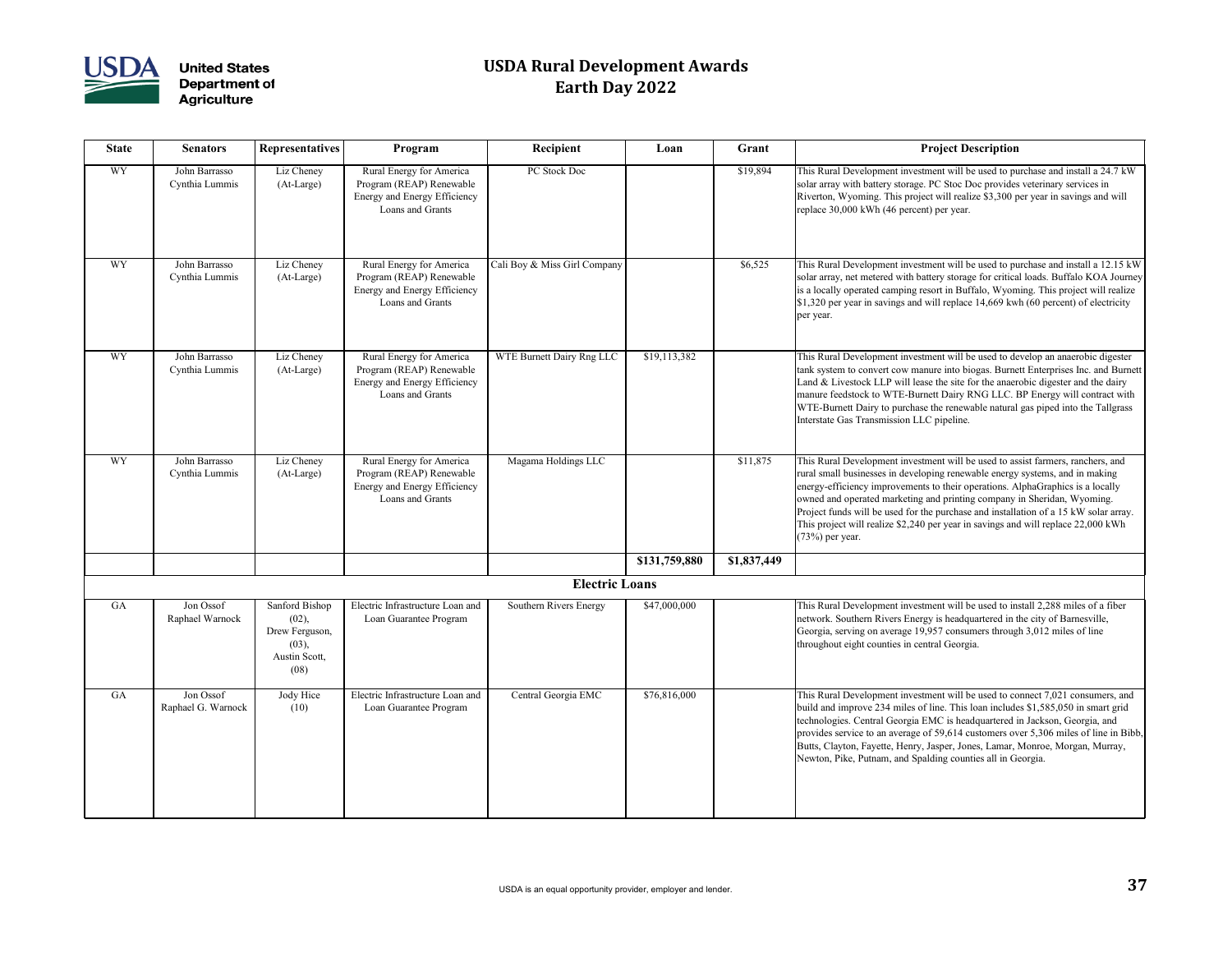

| <b>State</b> | <b>Senators</b>                       | <b>Representatives</b>                                                                                            | Program                                                    | Recipient                                                         | Loan          | Grant | <b>Project Description</b>                                                                                                                                                                                                                                                                                                                                                                                                                                                      |
|--------------|---------------------------------------|-------------------------------------------------------------------------------------------------------------------|------------------------------------------------------------|-------------------------------------------------------------------|---------------|-------|---------------------------------------------------------------------------------------------------------------------------------------------------------------------------------------------------------------------------------------------------------------------------------------------------------------------------------------------------------------------------------------------------------------------------------------------------------------------------------|
| KS           | Jerry Moran,<br>Roger Marshall        | <b>Ron Estes</b><br>(04),<br>Jake LaTurner<br>(01)                                                                | Electric Infrastructure Loan and<br>Loan Guarantee Program | Flint Hills Rural Electric<br>Cooperative Association             | \$7,500,000   |       | This Rural Development investment will be used to connect 218 consumers, and<br>build and improve 54 miles of line. This loan includes \$420,000 in smart grid<br>technologies. Flint Hills is headquartered in Council Grove, Kansas, and provides<br>service to 6,628 consumers over 2,564 miles of line in 10 counties in east central<br>Kansas.                                                                                                                            |
| <b>KY</b>    | Mitch McConnell<br>Rand Paul          | Andy Barr<br>(06)                                                                                                 | Electric Infrastructure Loan and<br>Loan Guarantee Program | <b>Blue Grass Energy Cooperative</b><br>Corp.                     | \$60,000,000  |       | This Rural Development investment will be used to connect 5,604 consumers, and<br>build and improve 436 miles of line. This loan includes smart grid technologies in<br>the amount of \$2,162,644. Blue Grass is headquartered in Nicholasville, Kentucky<br>and serves an average of 59,889 consumers in 23 counties throughout central and<br>north-central Kentucky.                                                                                                         |
| <b>KY</b>    | Mitch McConnell<br>Rand Paul          | <b>Brett Guthrie</b><br>(02)                                                                                      | Electric Infrastructure Loan and<br>Loan Guarantee Program | Kenergy Corp.                                                     | \$143,670,000 |       | This Rural Development investment will be used to install 5,466 miles of backbone<br>fiber to improve system monitoring, system security, and system operation. This<br>will also allow smart grid applications to be implemented and intelligent controls to<br>be placed into service throughout the system. Kenergy Corp., headquartered in<br>Henderson, Kentucky, provides service to an average of 58,309 members over<br>7,183 miles in 14 counties in western Kentucky. |
| LA           | <b>Bill Cassidy</b><br>John Kennedy   | Clay Higgins<br>(03)                                                                                              | Electric Infrastructure Loan and<br>Loan Guarantee Program | Southwest Louisiana Electric<br>Membership                        | \$79,343,000  |       | This Rural Development investment will be used to connect 13,907 consumers,<br>build and improve 608 miles of line. This loan includes \$2,808,000 in smart grid<br>technologies including 101 miles of backbone fiber. Southwest Louisiana Electric<br>Membership is headquartered in Lafayette, Louisiana, and provides service to an<br>average of $111,132$ members through 11,063 miles in nine counties in the state of<br>Louisiana.                                     |
| MI           | <b>Gary Peters</b><br>Debbie Stabenow | Jack Bergman<br>(01),<br>Bill Huizenga<br>(02),<br>Peter Meijer<br>(03),<br>John Moolenaar<br>(04),<br>Fred Upton | Electric Infrastructure Loan and<br>Loan Guarantee Program | <b>Great Lakes Energy Cooperative</b>                             | \$27,044,000  |       | This Rural Development investment will be used to finance expanding and<br>remodeling its headquarters, service, and warehouse facility. Great Lakes Energy<br>Cooperative is headquartered in city of Boyne, Michigan, and serves on average<br>126,956 connected consumers through 14,573 miles of line through 25 counties in<br>western and northern Michigan.                                                                                                              |
| <b>MN</b>    | Amy Klobuchar<br>Tina Smith           | Michelle Fischbach<br>(07)                                                                                        | Electric Infrastructure Loan and<br>Loan Guarantee Program | Renville-Sibley Cooperative<br><b>Power Association Minnesota</b> | \$10,181,000  |       | This Rural Development investment will be used to connect 29 consumers, build<br>and improve 44 miles of line, construct a new headquarters facility, and includes<br>\$435,000 in smart grid technologies. Renville-Sibley Cooperative is headquartered<br>in Danube, Minnesota, and provides service to $1,884$ consumers over $1,042$ miles<br>of line in six counties in Minnesota.                                                                                         |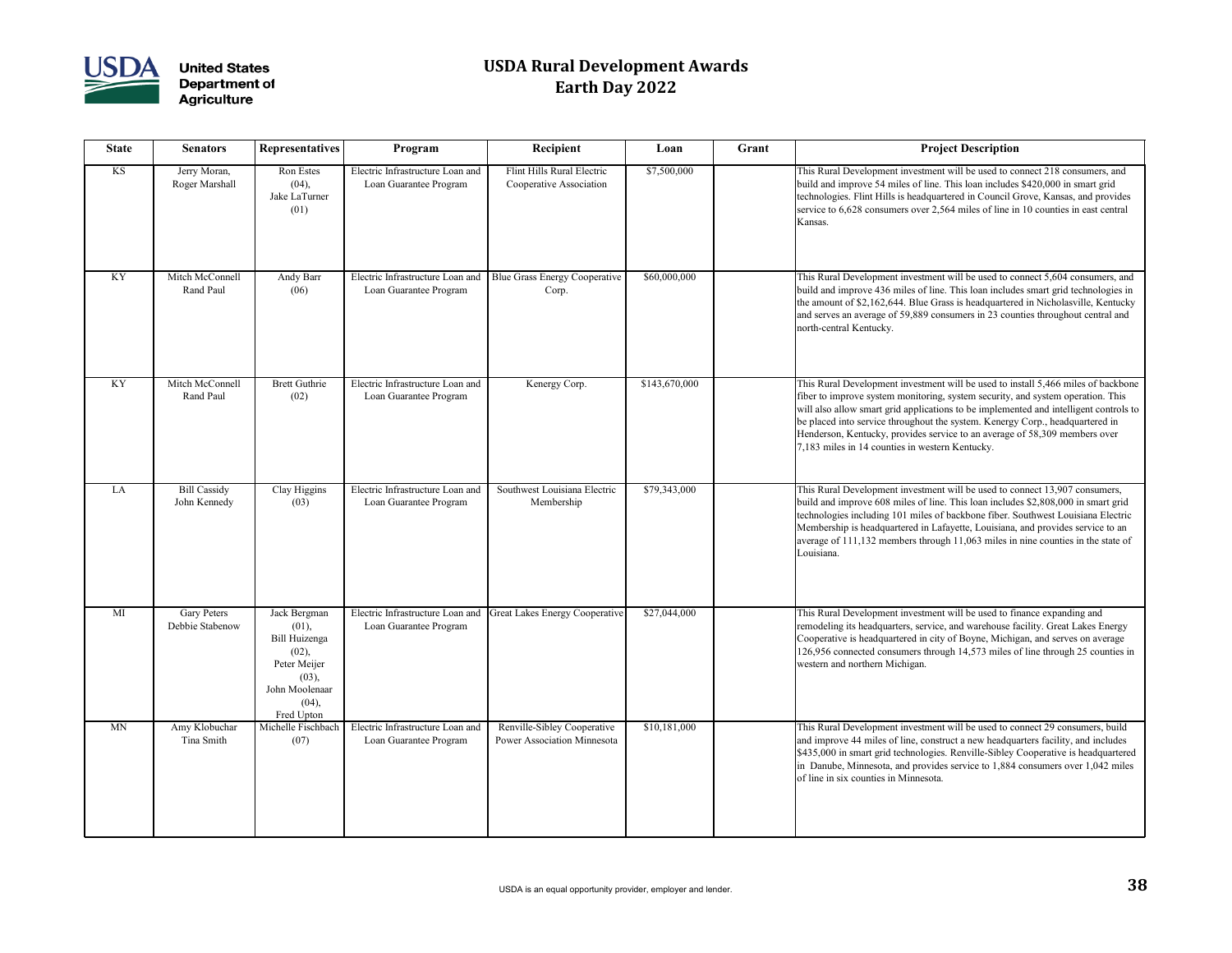

| <b>State</b> | <b>Senators</b>                     | <b>Representatives</b>                                                                              | Program                                                    | Recipient                                          | Loan         | Grant | <b>Project Description</b>                                                                                                                                                                                                                                                                                                                                                                                                                                       |
|--------------|-------------------------------------|-----------------------------------------------------------------------------------------------------|------------------------------------------------------------|----------------------------------------------------|--------------|-------|------------------------------------------------------------------------------------------------------------------------------------------------------------------------------------------------------------------------------------------------------------------------------------------------------------------------------------------------------------------------------------------------------------------------------------------------------------------|
| MN           | Amy Klobuchar<br>Tina Smith         | Michelle Fischbach<br>(07),<br>Pete Stauber<br>(08)                                                 | Electric Infrastructure Loan and<br>Loan Guarantee Program | Crow Wing Power                                    | \$29,279,000 |       | This Rural Development investment will be used to connect 2,658 consumers, and<br>build 232 miles of line. This loan includes smart grid technologies in the amount of<br>\$3,946,600. Crow Wing is headquartered in Brainerd, Minnesota and serves an<br>average of 45,356 consumers over 5,551 miles of line in Cass, Crow Wing,<br>Morrison and Todd counties in central Minnesota.                                                                           |
| <b>MO</b>    | Roy Blunt<br>Josh Hawley            | Sam Graves<br>(06)                                                                                  | Electric Infrastructure Loan and<br>Loan Guarantee Program | Lewis County Rural Elec<br>Cooperative Association | \$13,400,000 |       | This Rural Development investment will be used to connect 348 consumers, and<br>build and improve 67 miles of line. This loan includes \$2,603,200 in smart grid<br>technologies. Lewis County REC is headquartered in Lewistown, Missouri, and<br>provides service to 7,247 consumers over 2,490 miles of line in seven counties in<br>northeastern Missouri.                                                                                                   |
| NC           | <b>Richard Burr</b><br>Thom Tillis  | G.K. Butterfield<br>(01)                                                                            | Electric Infrastructure Loan and<br>Loan Guarantee Program | Tri-County EMC                                     | \$32,000,000 |       | This Rural Development investment will be used to connect 2,161 consumers, and<br>build and improve 206 miles of line and headquarter facilities. This loan includes<br>\$220,800 in smart grid technologies. Tri-County EMC is headquartered in Dudley,<br>North Carolina, and provides service to an average of 25,615 customers over 2,652<br>miles in Duplin, Johnston, Jones, Lenoir, Sampson, Wayne and Wilson counties in<br>the state of North Carolina. |
| ND           | Kevin Cramer<br>John Hoeven         | Kelly Armstrong<br>(At Large)                                                                       | Electric Infrastructure Loan and<br>Loan Guarantee Program | Kem Electric Cooperative                           | \$13,840,000 |       | This Rural Development investment will be used to connect 261 consumers, and<br>build and improve 138 miles of line. This loan includes \$56,000 in smart grid<br>technologies. KEM is headquartered in Linton, North Dakota, and provides service<br>to 3,911 consumers over 2,892 miles in the counties of Burleigh, Emmons, Kidder,<br>Logan and McIntosh (the south central portion of North Dakota).                                                        |
| ND           | Kevin Cramer<br>John Hoeven         | Kelly Armstrong<br>(At Large)                                                                       | Electric Infrastructure Loan and<br>Loan Guarantee Program | North Central Electric<br>Cooperative              | \$15,500,000 |       | This Rural Development investment will be used to connect 341 consumers, and<br>build and improve 88 miles of line. This loan includes \$1,697,886 in smart grid<br>technologies. North Central is headquartered in Bottineau, North Dakota, and<br>provides service to 7,605 consumers over 3,286 miles of line in Bottineau,<br>McHenry, Pierce, Renville and Rolette counties North Dakota.                                                                   |
| OH           | <b>Sherrod Brown</b><br>Rob Portman | Troy Balderson<br>(12),<br><b>Bob Gibbs</b><br>(07),<br>Jim Jordan<br>(04),<br>Marcy Kaptur<br>(09) | Electric Infrastructure Loan and<br>Loan Guarantee Program | Firelands Electric Cooperative                     | \$9,882,000  |       | This Rural Development investment will be used to connect 184 consumers, and<br>build and improve 52 miles of line. This loan includes \$108,753 in smart grid<br>technologies. Firelands Electric is headquartered in New London, Ohio, and serves<br>an average of 9,127 consumers with over 995 miles of line in the counties of<br>Ashland, Huron, Lorain and Richland in Ohio.                                                                              |